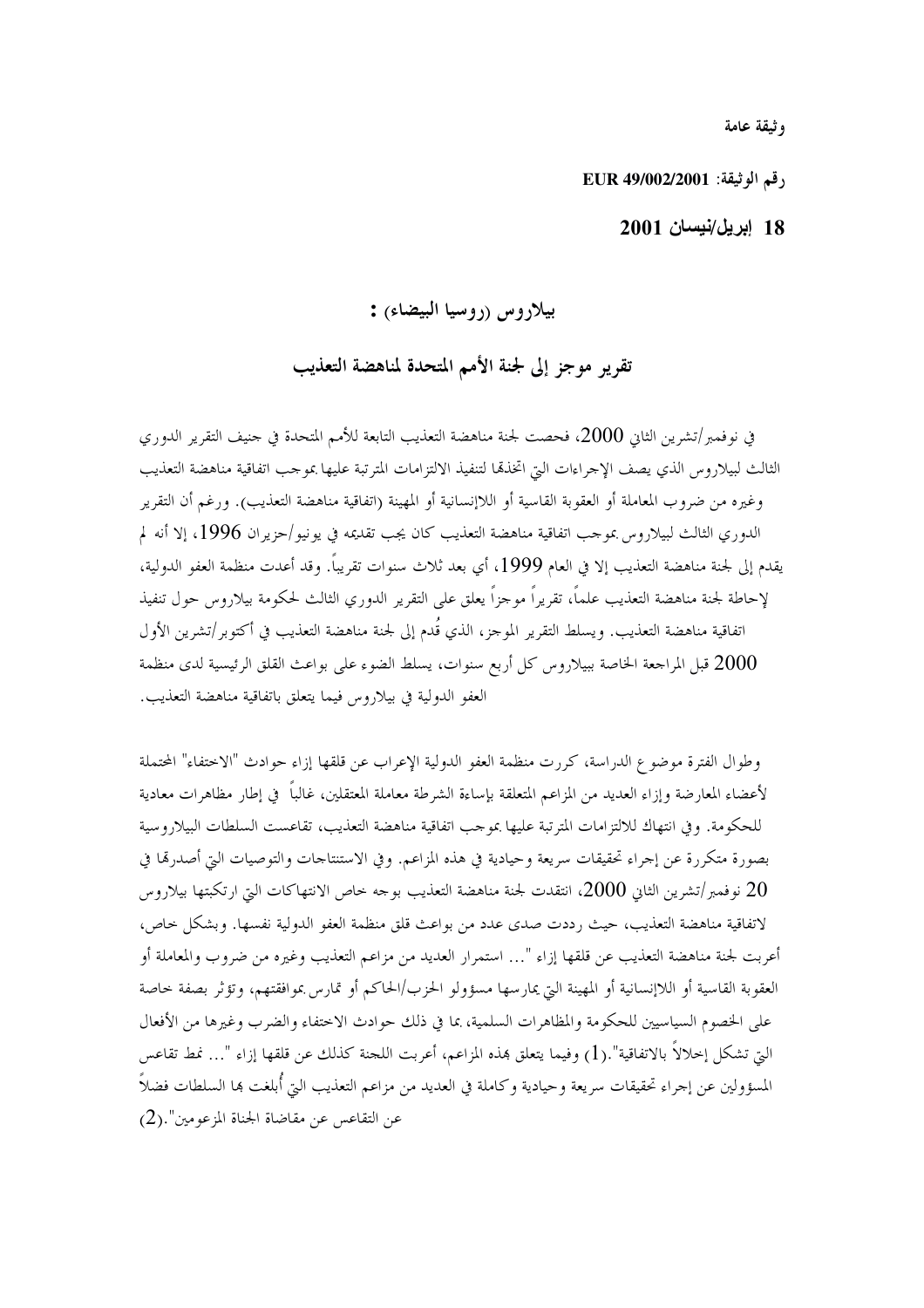ونتيجة لتقاعس السلطات البيلاروسية عن إجراء تحقيقات سريعة وحيادية في مزاعم التعذيب وسوء المعاملة، أوصت لجنة مناهضة التعذيب باتخاذ حطوات عاجلة وفعالة لوضع آلية للشكاوي تتمتع بالاستقلالية التامة "…لضمان إجراء تحقيقات سريعة وحيادية وكاملة في العديد من مزاعم التعذيب التي تتناهى إلى علم السلطات، ومقاضاة ومعاقبة الجناة المزعومين، بحسب مقتضى الحال."(3) وفي سبيل هذه الغاية، أوصت اللحنة بيلاروس بأن "… تنظر في إنشاء لجنة وطنية لحقوق الإنسان مستقلة وحيادية حكومية وغير حكومية تتمتع بصلاحيات فعالة لتقوم *من جملة أشياء* بتعزيز حقوق الإنسان والتحقيق في جميع الشكاوى حول انتهاكات حقوق الإنسان، وبخاصة تلك المتعلقة بتنفيذ الاتفاقية".(4)

كذلك علقت لجنة مناهضة التعذيب على انعدام استقلالية السلطة القضائية والقيود المفروضة على استقلالية المحامين. وأوصت بأن "تُتخذ إجراءات، بينها مراجعة الدستور والقوانين والمراسيم، لإنشاء سلطة قضائية مستقلة وضمان استقلاليتها واستقلالية المحامين في أداء مهامهم، بما يتماشى مع المعايير الدولية".(5) وفي هذه التقرير وما سبقه كررت منظمة العفو الدولية الإعراب عن قلقها إزاء تعرض كل من القضاة والمحامين لضغوط سياسية خارجية ملموسة. وعدم تمتعهم بالحرية في ممارسة مهنتهم وفق المعايير الدولية.(6)

وفي التقرير الموجز الذي قدمته إلى لجنة مناهضة التعذيب، أعربت منظمة العفو الدولية أيضاً عن قلقها إزاء الأوضاع السائدة في السجون ومراكز الاعتقال السابق للمحاكمة والتي تقصر جداً عن الوفاء بالحد الأدنى من المعايير الدولية وتصل إلى حد المعاملة القاسية واللاإنسانية والمهينة. وأوردت اللجنة ملاحظات حول الأوضاع الفظيعة في السجون في استنتاجاها وتوصياها، وأعربت عن قلقها حول "الاكتظاظ والغذاء السيئ وانعدام المرافق الأساسية للصحة والنظافة الشخصية والرعاية الطبية الكافية، فضلاً عن انتشار داء السل في السجون ومراكز الاعتقال السابق للمحاكمة".(7) وأوصت بأن "تُبذل الجهود لتحسين الأوضاع في السجون ومراكز الاعتقال السابق للمحاكمة وأن ينشئ الحزب الحاكم نظاماً يسمح بإجراء عمليات تفتيش للسجون ومراكز الاعتقال من حانب مراقبين حياديين يتمتعون بالمصداقية ممن يجب نشر النتائج التي يتوصلون إليها على الرأي العام."(8)

كذلك تم الإعراب عن القلق إزاء محنة السجناء الذين ينتظرون تنفيذ حكم الإعدام فيهم في بيلاروس. وكما كُشف النقاب في التقرير الموجز، تواصل بيلاروس إعدام أعداد ملموسة من السجناء كل عام وتظل واحدة من عدد قليل من الدول الأوروبية التي لم تبادر بعد إلى إلغاء هذه العقوبة القاسية واللاإنسانية والمهينة. وفي سياق المراجعة الدورية، أبلغ الوفد البيلاروسي اللجنة أنه في العامين 1998 و1999 على التوالي نُفذت 45 و13 عملية إعدام على التوالي.(9) وأعربت لجنة مناهضة التعذيب عن قلقها إزاء" … استمرار استخدام عقوبة الإعدام وعدم كفاية إجراءات الاستئناف وانعدام الشفافية حول المعتقلين الذين ينتظرون تنفيذ حكم الإعدام فيهم وما ورد حول رفض إعادة جثث الذين أُعدموا إلى أقاربهم، ومنع إجراء أي تحقيق في قمم ممارسة التعذيب أو سوء المعاملة ضدهم في  $(10)$ ." السجن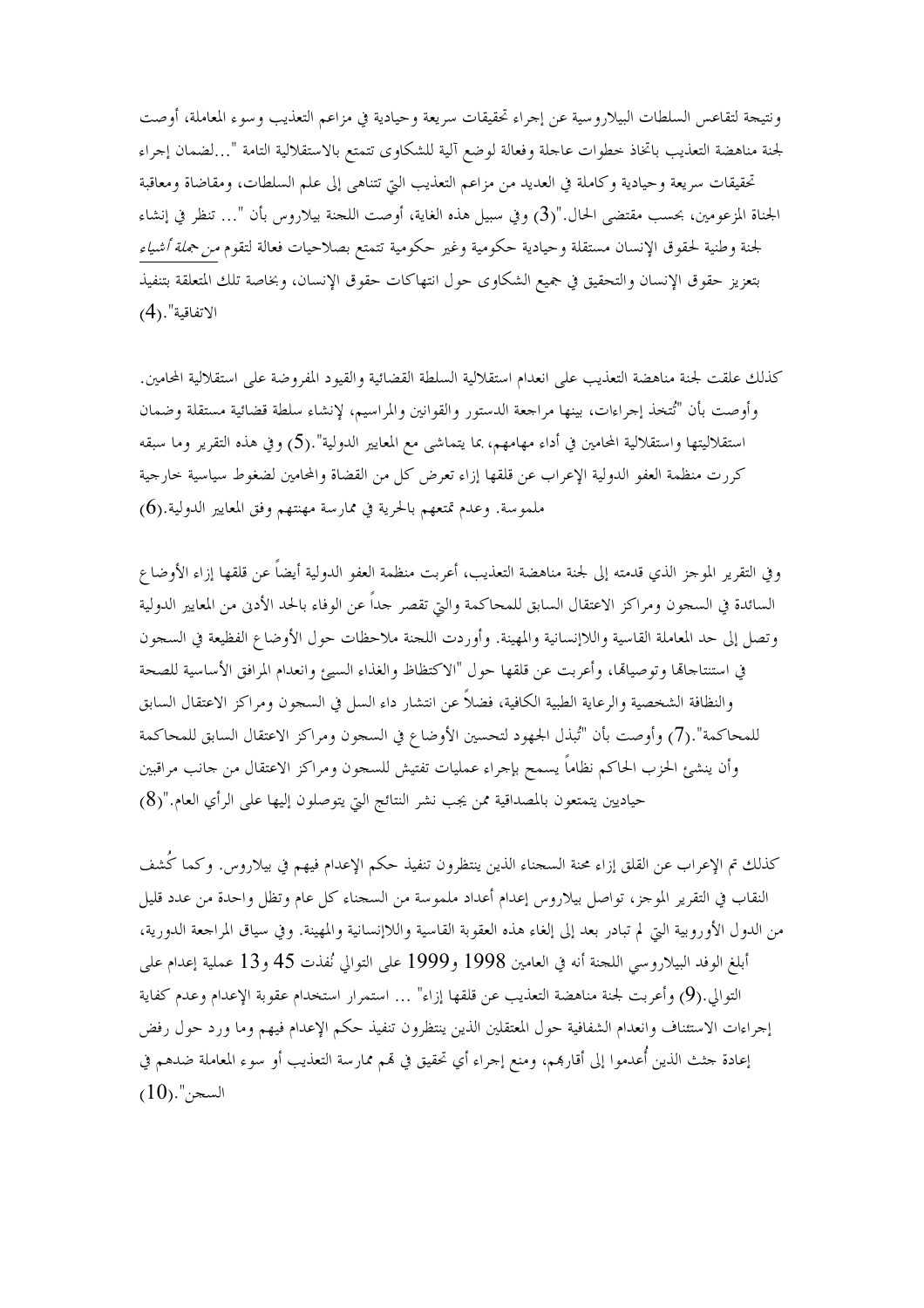وعلقت لجنة مناهضة التعذيب بعبارات عامة على "تدهور أوضاع حقوق الإنسان في بيلاروس منذ النظر في تقريرها الدوري الثاني في العام 1992".(11) واستشهدت اللجنة بالإلغاء المستمر للحق في حرية التعبير والحق في التجمع السلمي بوصفهما عقبتين في وحه التنفيذ الكامل للاتفاقية.

وقد تم إرفاق الاستنتاجات والتوصيات الصادرة عن لجنة مناهضة التعذيب كاملة كملحق بمذه الوثيقة :

ويلخص هذا التقرير وثيقة مؤلفة من 29 صفحة عنوالها : بيلاروس : تقرير موجز إلى لجنة الأمم المتحدة لمناهضة التعذيب (رقم الوثيقة 2000/2001/49 EUR) أصدرها منظمة العفو الدولية في 21 مارس/آذار 2001. وعلى كل من يرغب في الاطلاع على مزيد من التفاصيل أو القيام بتحرك حول هذه القضية أن يرجع إلى الوثيقة الكاملة. وتتوفر مجموعة واسعة من المواد التي أصدرناها حول هذا الموضوع وسواه من المواضيع في موقع الإنترنت: <u>http://www.amnesty.org</u> ويمكن تلقى البيانات الصحفية الصادرة عن منظمة العفو الدولية بواسطة البريد الإلكترون : http://www.amnesty.org/news/emailnws.htm

#### المحتويات

| المقدمة                                                  |
|----------------------------------------------------------|
| 1. تعليقات الهيئات الحكومية الدولية الأخرى               |
| التعذيب وسوء المعاملة في بيلاروس.                        |
|                                                          |
|                                                          |
| (ب) قضية فيكتور غونشار وأناتولي كراسوفسكي                |
| (ج) قضية ديمتري زافادسكي                                 |
| 3. سوء المعاملة على يد الشرطة : التقاعس عن إجراء تحقيقات |
| (أ) إساءة المعاملة المزعومة لأوليغ فولتشيك               |
|                                                          |
|                                                          |
| (د) إساءة المعاملة المزعومة ليوري بلنكي .                |
|                                                          |
| (أ) قضية أنطون بوندارينكو                                |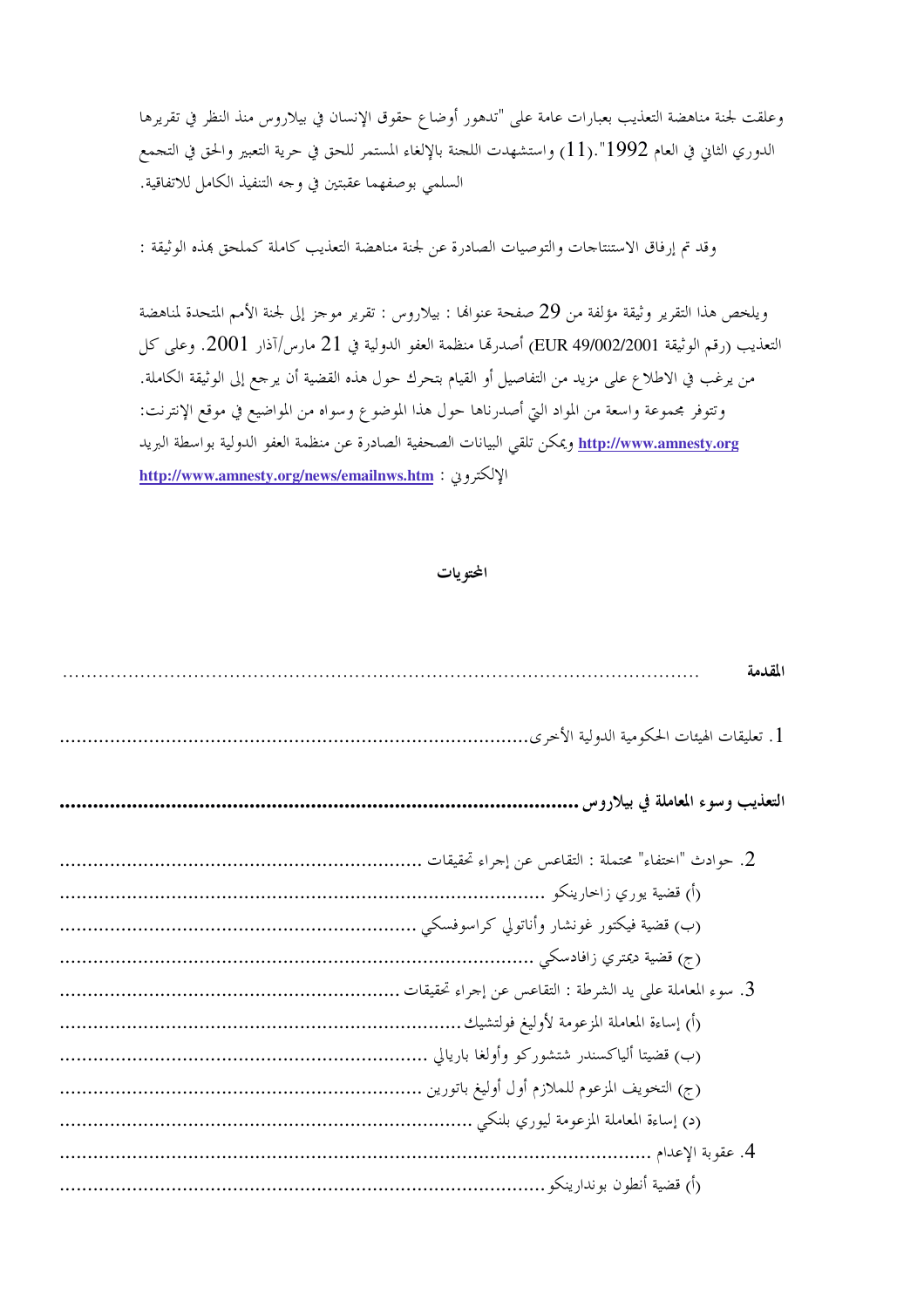| (ب) أوضاع الاعتقال السابق للمحاكمة : قضية أندريه كليموف |  |
|---------------------------------------------------------|--|
|                                                         |  |
|                                                         |  |

| السياسات والممارسات التي تسهم في ممارسة التعذيب وسوء المعاملة |
|---------------------------------------------------------------|
|                                                               |
|                                                               |
| 10. الإفادات المنتزعة تحت وطأة التعذيب أو سوء المعاملة ….     |
|                                                               |
|                                                               |

12. قصور التعليم والتدريب والتعليمات حول حظر التعذيب وغيره من ضروب المعاملة القاسية أو اللاإنسانية أو المهمنة

المقدمة

تقدم منظمة العفو الدولية هذا التقرير الموجز إلى لجنة مناهضة التعذيب قبل نظر اللجنة في نوفمبر/تشرين الثاني ي التقرير الدوري الثالث لبيلاروس(1) حول الإحراءات التي اتخذها لتنفيذ أحكام اتفاقية مناهضة التعذيب  $2000\,$ وغيره من ضروب المعاملة أو العقوبة القاسية أو اللاإنسانية أو المهينة.(2) وعكست الاستنتاجات التي توصلت إليها لجنة مناهضة التعذيب عقب النظر في التقرير الدوري (الثاني) السابق لبيلاروس(3) المقدم في العام 1992، الآمال التي شاطرها فيها العديدون في حينه بأن التغييرات السياسية الكاسحة التي شهدقما بيلاروس يمكن أن تخلق وضعاً جديدا، على صعيدي القانون والممارسة "يتماشى مع أحكام الاتفاقية، بما يكفل تنفيذها بشكل كامل في أراضي بيلاروس."(4) ولسوءِ الحظ، كانت هذه الآمال أبعد ما تكون عن التحقيق، مما دفع لجنة الأمم المتحدة لحقوق الإنسان إلى الاستنتاج في العام 1997 بأن بقايا الحكم الاستبدادي السابق ما زالت مستمرة وأن أوضاع حقوق الإنسان في بيلاورس قد شهدت تدهوراً ملموساً منذ نظر اللجنة في التقرير الدوري الثالث للحزب الحاكم في العام .1992."(5) وبالنسبة للتعذيب وسوء المعاملة بصفة خاصة، شهدت السنوات القليلة الماضية عدة حالات لحوادث "اختفاء" محتملة ولاستخدام مألوف للعنف من حانب رحال الشرطة ضد المتظاهرين والمعتقلين، ولاستخدام واسع لعقوبة الإعدام ولأوضاع بالغة السوء في السجون. وحدث كل ذلك على خلفية التقييد العام لاستقلالية القضاة والمحامين ووسائل الإعلام وتخويف ومضايقة نشطاء المعارضة والضحايا أو عائلات الضحايا الذين يشتكون من سوء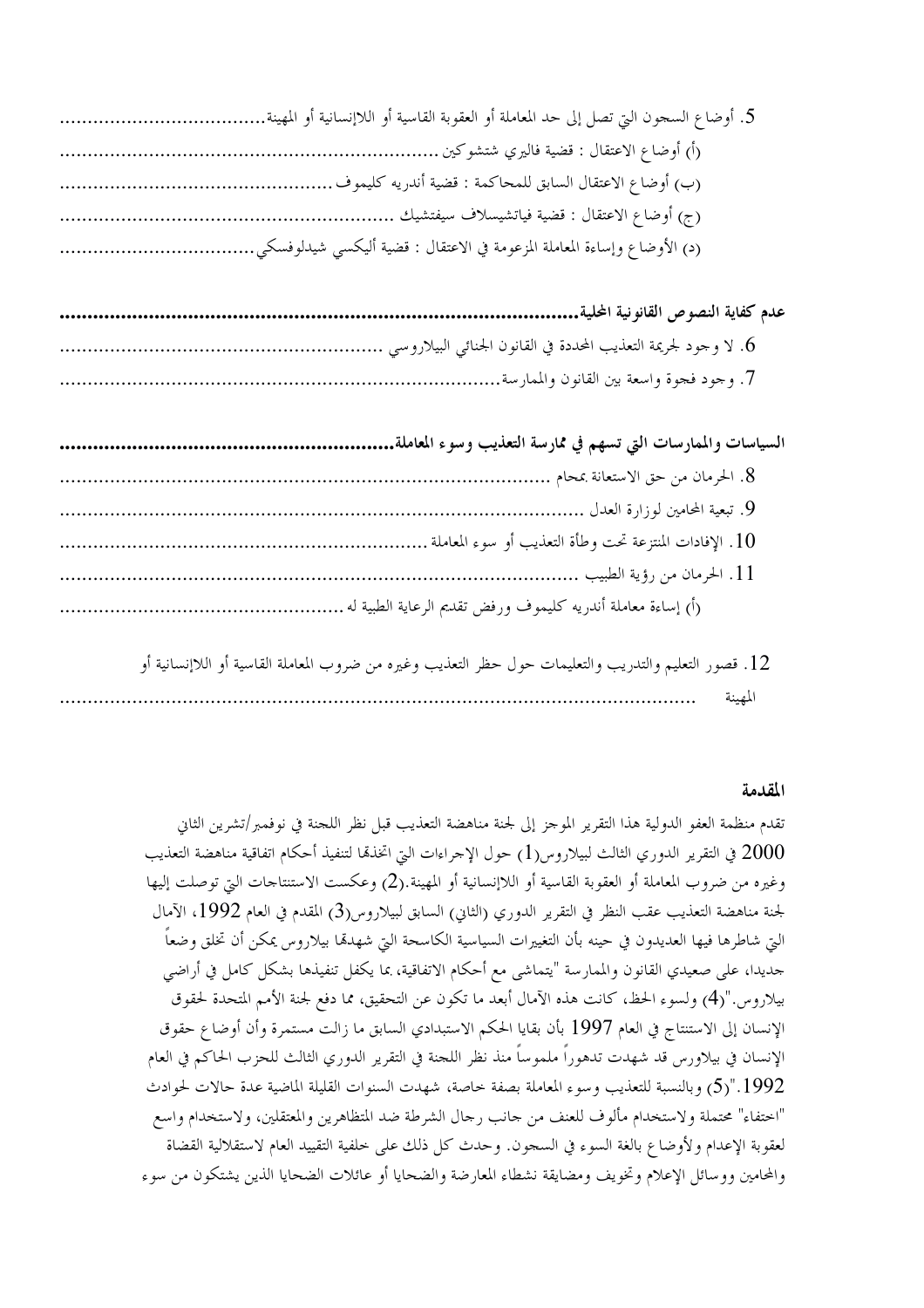المعاملة. وعقب إعطاء لمحة عن الأوضاع العامة لحقوق الإنسان في بيلاروس، يركز التقرير الموجز على القضايا المتعلقة بتنفيذ اتفاقية مناهضة التعذيب الذي تنظر إليه منظمة العفو الدولية نظرة قلق بشكل حاص.

### 1. تعليقات الهيئات الحكومية الدولية الأخرى

لم تكن منظمة العفو الدولية وحدها التي أعربت عن القلق إزاء أوضاع حقوق الإنسان في بيلاروس في الأعوام الأحيرة. إذ تعرضت السلطات البيلاروسية للانتقاد من حانب هيئات مجلس أوروبا وآلياته. وفي يناير/كانون الثاني 1999، قامت الجمعية البرلمانية لمجلس أوروبا ببعثة لتقصى الحقائق إلى بيلاروس لتقييم الأوضاع الإجمالية لحقوق الإنسان في البلاد. ومن جملة أمور علق التقرير اللاحق الذي أصدرته البعثة على إساءة معاملة المعتقلين قائلاً: إنه وردت أنباء حول حالات عديدة للاعتقال التعسفي وممارسة العنف من حانب الشرطة. ولا يبدو أن هناك إشرافاً مستقلاً وفعالاً على الشرطة من حانب المدعين العامين والقضاة. وقال ممثلو المعارضة إن الشرطة موجودة في كل مكان وغالباً ما تُستخدم ضد المعارضة السياسية".(6)

وبعد عام وبالتحديد في يناير /كانون الثاني 2000، ناقشت الجمعية البرلمانية لمجلس أوروبا واعتمدت تقريراً ينتقد بشدة الأوضاع العامة لحقوق الإنسان في بيلاروس. وذكر التقرير الذي يحمل عنوان *الأوضاع في بيلاروس* أن : "الجمعية تعرب عن قلقها العميق إزاء استمرار تقصير بيلاروس بشكل حطير عن الوفاء بالمعايير المعتمدة في مجلس أو, و با فيما يتعلق بالديمقر اطية التعددية و سيادة القانون و حقوق الإنسان".(7) ومضى التقرير قائلاً إن: "الجمعية تدين أيضاً اضطهاد خصوم النظام الحالي، مثل أعضاء السوفييت الثالث عشر الذي يشكل التمثيل البرلمان الشرعي الأخير في بيلاروس، وأحزاب المعارضة ونقابات العمال المستقلة والصحفيين والمشاركين في المظاهرات والإضرابات. وتعرب عن عميق قلقها إزاء احتفاء الخصوم السياسيين في بيلاروس".(8) وشدد التقرير على إنه: "في هذه الظروف، ترى الجمعية أنه لا يمكن إجراء تغيير في الأوضاع الراهنة المتعلقة بتعليق صفة الضيف الخاص وإجراءات  $(9)$ ."الانضمام

وفي العام 1997، أعربت لجنة حقوق الإنسان عن قلقها إزاء حالات الأذى الجسدي للمعتقلين على أيدي رحال الشرطة وتفشى ظاهرة الإفلات من العقاب على نطاق واسع قائلة إن : "اللجنة تعرب عن قلقها إزاء المزاعم العديدة حول إساءة معاملة الأشخاص من حانب رحال الشرطة وغيرهم من الموظفين المكلفين بإنفاذ القانون حلال المظاهرات السلمية وإزاء عمليات التوقيف والاعتقال وارتفاع عدد الحالات التي يلجأ فيها رحال الشرطة وغيرهم من موظفى الأمن إلى استخدام الأسلحة. وإذ تلاحظ أن التحقيقات في هذه الانتهاكات لا تجريها آلية مستقلة وأن عدد الملاحقات القضائية والإدانات في هذه الحالات منخفض حداً، تعبر اللجنة عن قلقها من أن تؤدي هذه الظواهر إلى إفلات أفراد الشرطة وغيرهم من موظفي الأمن من العقاب".(10) وفي التوصيات التيّ قدمتها صرحت لجنة حقوق الإنسان أن : "اللجنة توصى بأنه لمحاربة ظاهرة الإفلات من العقاب، يجب اتخاذ خطوات تكفل قيام هيئة مستقلة بإجراء تحقيق سريع وحيادي في جميع مزاعم إساءة المعاملة والاستخدام غير القانوين للأسلحة من حانب أفراد قوات الأمن والشرطة، ومقاضاة مرتكبيها والاقتصاص منهم وتعويض الضحايا".(11) وطوال هذا التقرير الموجز سنعود لبحث القضايا التي تم إلقاء الضوء عليها في هذه اللمحة العامة لأوضاع حقوق الإنسان في بيلاروس، بقدر أكبر من التفصيل.

التعذيب وسوء المعاملة في بيلاروس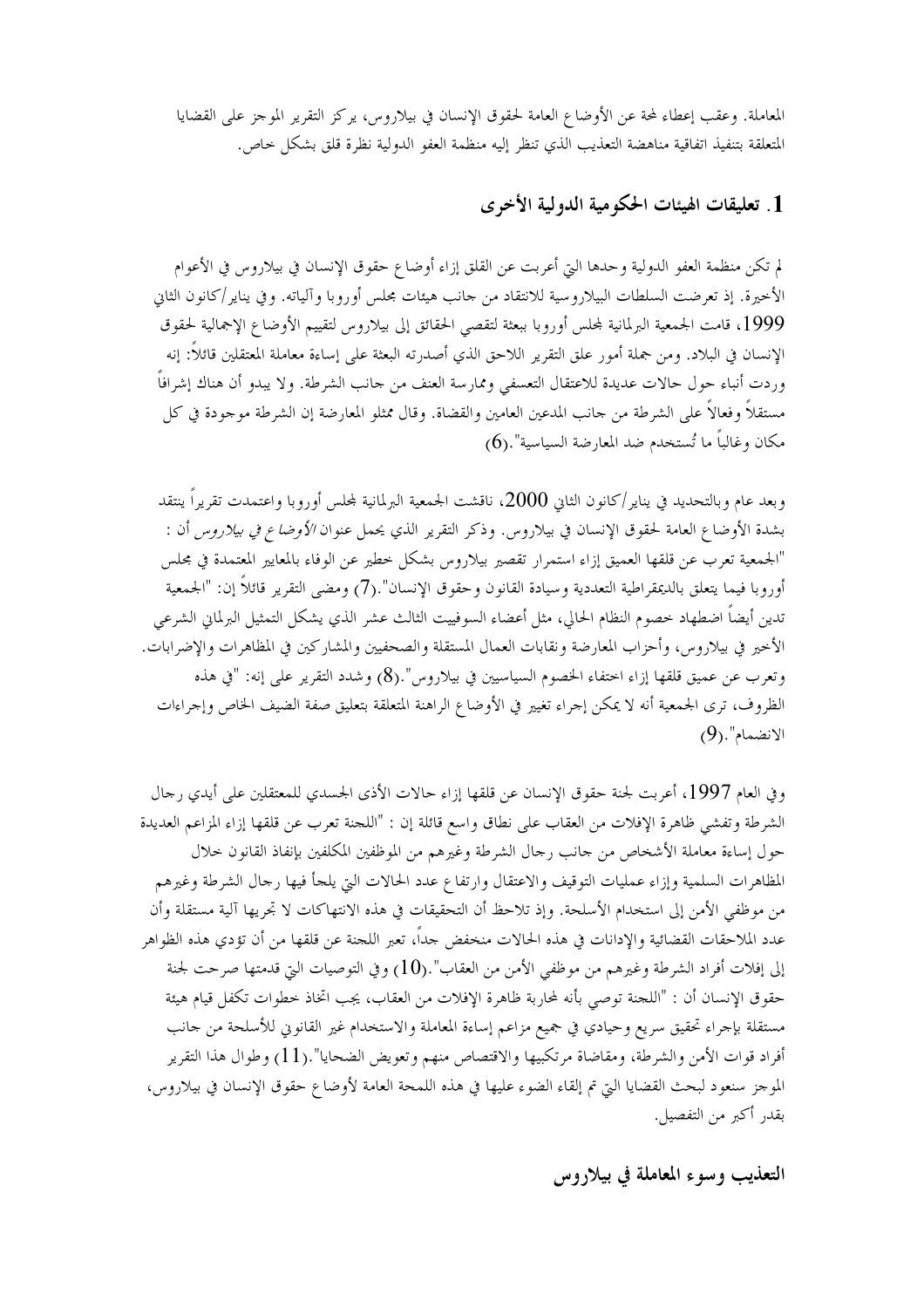### 2. حوادث "اختفاء" محتملة : التقاعس عن إجراء تحقيقات

تقتضي المواد 12 و13 و16 من اتفاقية مناهضة التعذيب بأن تكفل كل دولة إجراء تحقيق سريع وحيادي، كلما كان هناك أساس معقول للاعتقال بأنه تم ارتكاب فعل من أفعال التعذيب أو غيره من ضروب المعاملة القاسية أو اللاإنسانية أو المهينة. وفي الفترة الممتدة بين 1999 و2000، أعربت منظمة العفو الدولية عن قلقها إزاء حوادث "الاختفاء" المحتملة لعدة شخصيات بارزة في المعارضة البيلاروسية ومصور لمحطة تلفزيونية مستقلة. وتعتبر المنظمة بأن حادث "اختفاء" وقع كلما وجدت سبباً معقولاً للاعتقاد بأن السلطات أو موظفيها قبضوا على الشخص، وألها تنفي احتجاز الضحية، وبالتالي تتكتم على مكان وجوده ومصيره، وهكذا تضعه حارج إطار الحماية التي يوفرها القانون. وفي مايو/أيار 1999، "اختفى" على ما يبدو وزير الداخلية السابق يوري زاخارينكو، تاركاً زوجة وابنتين، بينما "اختفى" في سبتمبر/أيلول 1999، كما يبدو، رئيس اللجنة الانتخابية غير الرسمية فيكتور غونتشار ورفيقه أناتولي كراسوفسكي، تاركاً وراءه عدة أعضاء من عائلته. وفي يوليو/تموز 2000، لف الغموض أيضاً مكان وجود مصور التلفزيون العام الروسي ديمتري زافادسكي، ووقعت حوادث "الاختفاء" المحتملة هذه في لحظات سياسية مهمة، وأبدت السلطات البيلاروسية ممانعة شديدة في إجراء تحقيقات فيها. وعوضاً عن ذلك، اقممت المعارضة البيلاروسية بتدبير حوادث "الاختفاء" لأغراض لفت أنظار العالم أو قالت إن الأشخاص المعنيين قد شوهدوا في حارج البلاد. وفي تقريرها للعام 1999 حول حقوق الإنسان، لاحظت وزارة الخارجية الأمريكية أيضاً إنه : "رغم إنكار السلطات الحكومية تورطها، لا يوحد دليل علني على أن المحققين الرسميين أحرزوا تقدماً ملموساً على طريق حل هذه القضايا".(12)

وتعتبر منظمة العفو الدولية الاعتقال بمعزل عن العالم الخارجي لأي فترة إلا إذا كانت قصيرة جداً، ضرباً من المعاملة القاسية أو اللاإنسانية أو المهينة بموحب المادة 16 من الاتفاقية، حتى عندما لا يقترن بالمزيد من الأذى. وبرأي المنظمة يرقى الاعتقال بمعزل عن العالم الخارجي لفترات طويلة، وبالتأكيد إذا بلغت أشهراً، إلى حد التعذيب وفقاً للمادة 1(1) من الاتفاقية. ويصح هذا الأمر بشكل حاص في الحالات التي تكون فيها العزلة عن العالم الخارجي كاملة، وحقيقة أن السلطات تنفى وجود الشخص رهن الاعتقال لديها. وضحايا التعذيب في هذه الحالات ليسوا "المختفين" فقط، بل أيضاً عائلاتمم. فسجن أحد أفراد العائلة في أوضاع غالباً ما تكون قاسية ولا إنسانية ومهينة، وتعريضه لسوء المعاملة أو ربما للتعذيب، والغموض الذي يكتنف مصيره في حالات "يختفي" فيها أفراد من العائلة، كل ذلك يسبب معاناة ومشقات شديدة. ومنظمة العفو الدولية ليست وحدها بالتأكيد التي خلصت إلى هذه النتيجة. فحوادث "الاختفاء" تشكل انتهاكات لاتفاقية مناهضة التعذيب فيما يتعلق بحقوق الأشخاص "المختفين". وفي الماضي قررت أيضاً هيئات وآليات الأمم المتحدة والهيئات والآليات الإقليمية مثل لجنة حقوق الإنسان(13) ومحكمة الدول الأمريكية لحقوق الإنسان(14) أن حوادث "الاختفاء" تشكل تعذيباً أو غيره من ضروب المعاملة القاسية أو اللاإنسانية أو المهينة لعائلات "المختفين" أيضاً. وهكذا حلص المقرر الخاص المعنى بالتعذيب سير نايجل رودلي في الآونة الأخيرة إلى أن "هناك اتجاهاً نحو الاعتراف بأن "إخفاء" شخص ما هو من الواضح شكل من أشكال ممارسة التعذيب أو إساءة المعاملة المحظورة *بالنسبة لأقارب الشخص 'المختفي' ويم*كن القول الشيء ذاته بالنسبة للشخص المختفى نفسه". (15) ويجب تعزيز هذا "التوجه" برأى منظمة العفو الدولية.

لقد أُحبرت عائلات يوري زاحارينكو وفيكتور غونتشار وأناتولى كراسوفسكي وديمتري زافادسكي على تحمل ضغوط عديدة نتيجة حوادث "اختفائهم" المحتملة، وفي بعض الحالات تلقى أفراد العائلات أنفسهم تمديدات من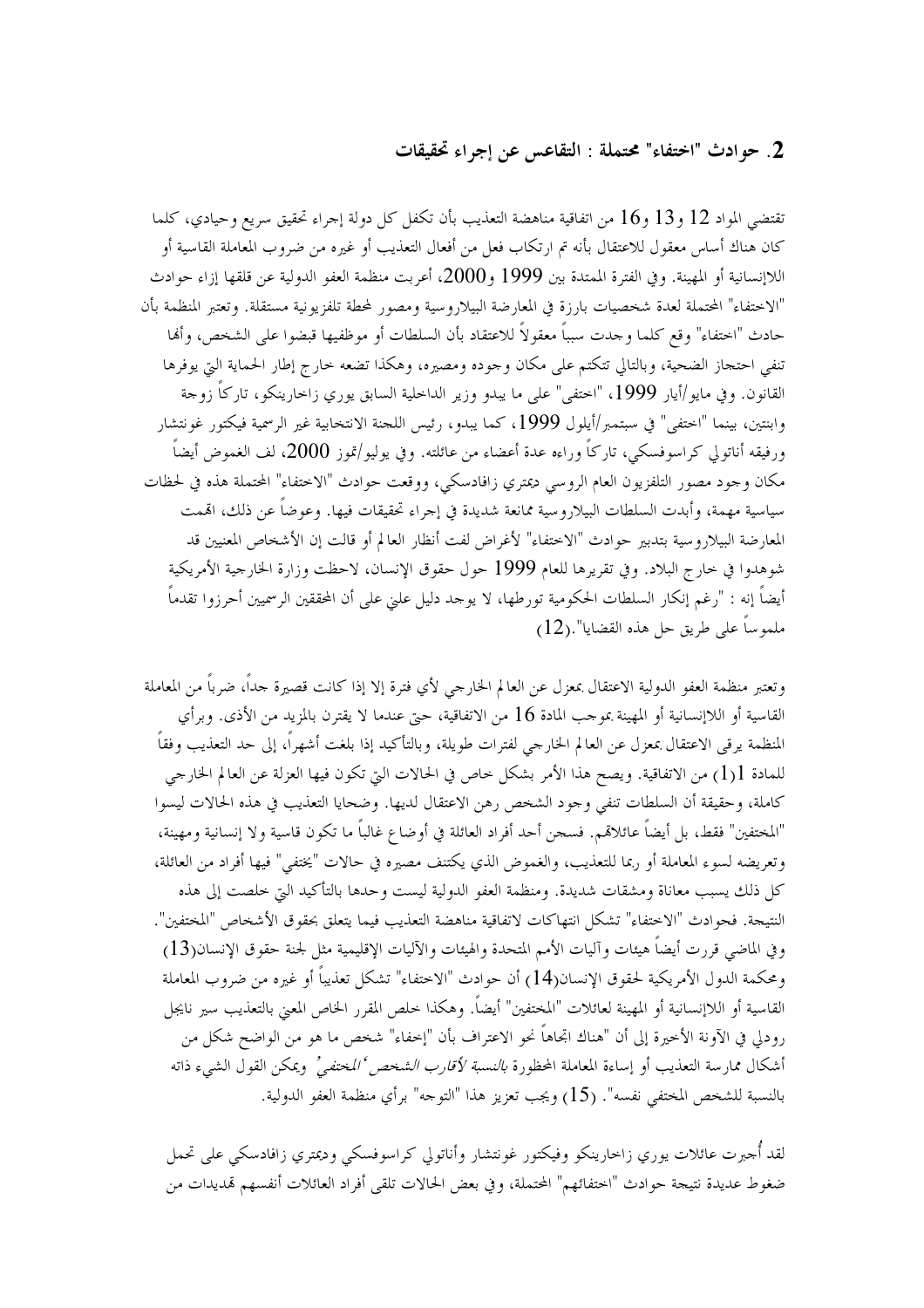مجهولين. كذلك أقدمت السلطات البيلاروسية على تخويف أعضاء المعارضة الذين حاهروا بدعم الرحال وعائلاقمم وطالبوا بإجراء تحقيقات شاملة وحيادية في حوادث "اختفائهم" المحتملة.

وأدت حوادث "الاختفاء" الظاهرة للأفراد المشار إليهم أعلاه، إلى إثارة قلق بالغ في الخارج، مما حدا بعدد من الهيئات الدولية إلى اتخاذ موقف يتعلق بالمزاعم التي أُطلقت ضد السلطات البيلاروسية. ولاحظ تقرير صدر في العام 1999 عن المحموعة العاملة للأمم المتحدة المعنية بحوادث الاختفاء القسري أو اللا تطوعي بألها طلبت معلومات من السلطات البيلاروسية حول "الاختفاء" المحتمل ليوري زاخارينكو قائلة : "نُقلت إحدى الحالات إلى الحكومة بموجب إجراءات التحرك العاجل. وتتعلق بوزير داخلية سابق كان نشطاً جداً في الحملة الرئاسية كزعيم معارض".(16) وفي أغسطس/آب 2000 أبلغ أمين سر هذه المحموعة العاملة التابعة للأمم المتحدة منظمة العفو الدولية أن قضييتي فيكور غونتشار وأناتولي كراسوفسكي قد نُقلتا إلى السلطات البيلاروسية كمناشدات عاجلة.

و في يناير /كانون الثاني 2000، أعرب أيضاً تقرير صادر عن الجمعية البرلمانية لمجلس أوروبا تحت عنوان *الأوضاع في بيلاروس عن* الذعر إزاء المزاعم قائلاً : ألها (أي الجمعية البرلمانية) تعرب عن قلقها العميق إزاء اختفاء الخصوم السياسيين في بيلاروس".(17) وحثت الجمعية البرلمانية السلطات الروسية على "… توضيح ما حدث للأشخاص الذين اختفوا ووضع حد للاضطهاد السياسي".(18) وتعليقاً على التقرير الذي يحمل عنوان *الأوضاع في بيلاروس* والذي أعدته لجنة الشؤون السياسية في الجمعية البرلمانية، ذكر غونار حانسون مقرر اللحنة المعنية بالشؤون القانونية وحقوق الإنسان في تقريره الختامي أنه : "يتضح من (التقرير) أعلاه أن أوضاع حقوق الإنسان في بيلاروس سيئة للغاية. ومما يثير القلق بشكل حاص حقيقة "أن النظام، الذي لم يكتف بإسكات معارضيه عن طريق عمليات الاعتقال والمحاكمات الجائرة، لجأ حيّ إلى تدبير حوادث "الاختفاء"". (19) وفي مايو/أيار 2000 أصدر الاتحاد البرلماني الدولي تقريراً حول زيارة وفده إلى بيلاروس في نوفمبر/تشرين الثاني 1999. وأثار الوفد قضية "اختفاء" فيكتور غونتشار مع وزارة الداخلية البيلاروسية وتحدث إلى زوجته زينيدا غونتشار . وذكر الاتحاد البرلماني الدولي في تقريره أنه "بالنسبة لقضية السيد غونتشار، إذ يلاحظ الوفد بقلق أن التحقيق أثبت حتى الآن عقمه، فإنه يصر على واحب الدولة في بذل كل حهد ممكن لإلقاء الضوء على مصير السيد غونتشار".(20)

رأ<sub>)</sub> قضية يورى زاخارينكو أعربت منظمة العفو الدولية بصورة متكررة عن قلقها على سلامة الناشط المعارض ووزير الداحلية السابق يوري زاحارينكو الذي لم يعد إلى منـــزله في اليوم الأول من الحملة الحاصة بالانتخابات الرئاسية غير الرسمية التي أجريت في مايو /أيار 1999.

ويمثل يوري زاحارينكو شخصية رفيعة في حركة المعارضة وكان يعمل بشكل وثيق مع رئيس الوزراء السابق ميخائيل تشيغر، في الانتخابات الرئاسية غير الرسمية. وهو متزوج من أولغا زاخارينكو ولدى الزوجين "ابنتان عمر إحداهما 15 عاماً واسمها جوليا والأخرى 23 عاماً واسمها إيلينا. وقد انقطعت أخبار يوري زاحارينكو عن عائلته منذ 7 مايو/أيار 1999 عندما ورد أنه اتصل هاتفياً بابنته عند الساعة 8 مساء تقريباً ليقول لها إنه في طريقه إلى المنسـزل. وتعتقد زوجته أنه تم إلقاء القبض عليه بسبب مشاركته في الانتخابات الرئاسية غير الرسمية. وفي مقابلة أُجريت معها في 10 مايو/أيار ورد أن أولغا زاحارينكو قالت إنه : "خلال الأسبوعين الأخيرين كانت سيارتان تتعقبانه دائماً. وتلقى زاحارينكو تحذيراً من أشخاص موثوق بمم بأن شخصاً يريد قتله وعليه أن يتوحى الحذر الشديد. وقد حذرته أنا أيضاً. لكنه كان يؤمن بسيادة القانون و لم يتفق أبداً مع الاستبداد المطلق." وورد أنها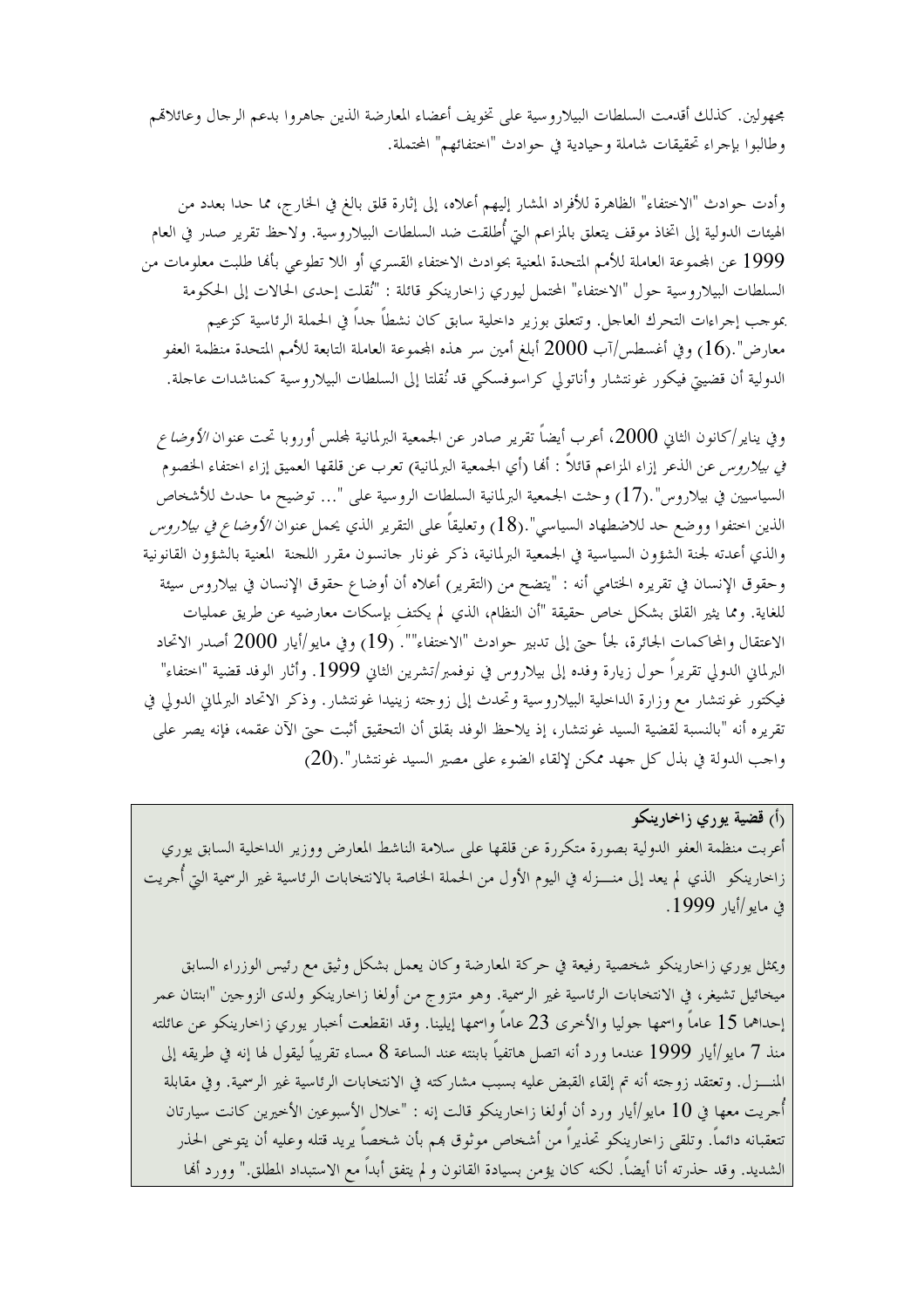أضافت أيضاً: "لا آمل حيراً. ولا أمل لدى بأنه ما زال على قيد الحياة. لقد قُتل ولن يتم العثور على حثته قط. أنه من فعل المحرم لوكاشنكا الذي استأجر القتلة وتخلص من خصمه زاخارينكو الذي لا يقبل المساومة". وبحسب ما ورد تعرضت أولغا زاحارينكو أيضاً للتخويف. وذكرت ألها تلقت مخابرات هاتفية مجهولة المصدر وحهت تمديدات إليها وإلى ابنتيها وأنذرتما بمغادرة البلاد.

وبحسب ما ورد قال ناطق باسم وزارة الداخلية في مايو/أيار إن يوري زاخارينكو ليس معتقلاً في مينسك وأن مكان وجوده مجهول. وفي ضوء عدم الرغبة الواضح من حانب سلطات بيلاروس للتحقيق في إمكانية "اختفائه"، شكّل أعضاء المعارضة لجنة تحقيق خاصة بمم لمعرفة ما حل بيوري زاحارينكو وللضغط على السلطات لإجراء تحقيق شامل وحيادي. وبحسب ما ورد ذكر رئيس اللحنة المحامي أوليغ فولتشيك في مؤتمر صحفي عُقد في 10 أغسطس/آب 1999 حضرته أولغا وإيلينا زاحارينكو أن هناك أدلة على أنه اعتُقل في شار ع حيكوفسكي في مينسك وأُحبر على ركوب سيارة. وقد أبدت السلطات ممانعة في إجراء المزيد من التحقيقات في القضية.

وبعد تشكيله اللجنة للنظر في إمكانية "اختفاء" يوري زاحارينكو، أصبح أوليغ فولتشيك هدفاً لاهتمام الدولة. فألقى القبض عليه وأُسيئت معاملته على يد رحال الشرطة خلال مظاهرة سلمية جرت في مينسك في 21 يوليو/تموز 1999، قبض رجال الشرطة حلالها على ما لا يقل عن 50 شخصاً آخر. وعلمت منظمة العفو الدولية أنه ضُرب حتى فقد وعيه كما زُعم في مركز للشرطة واعتُقل حتى اليوم التالي. ورغم أنه قدم عدداً من الشكاوى للسلطات حول إساءة معاملته، ورد ألها تقاعست عن التحقيق في مزاعمه. واتُهم فيما بعد، بموجب المادة 201{1} من القانون الجنائبي البيلاروسي، بارتكاب *"أعمال شريرة مشددة"* ويواجه إمكانية إصدار عقوبة بالسجن عليه تصل مدمّا إلى عام واحد، لكن عندما أحيلت قضيته إلى المحاكمة في أواخر نوفمبر/تشرين الثاني ردت محكمة في مينسك الدعوي.

ودعت منظمة العفو الدولية السلطات البيلاروسية إلى فتح تحقيق شامل وحيادي في "الاختفاء" المحتمل ليوري زاحارينكو . وإذا كان في حجز الشرطة، تحتْ المنظمة على حمايته من التعرض للمزيد من سوء المعاملة. كذلك حثت المنظمة على السماح له فوراً برؤية عائلته وممثله القانوين كما هو مكرس في المعايير الدولية لحقوق الإنسان(21) وإذاعة أية تمم جنائية موجهة إليه على الملأ.

(3) قضیة فیکتور غونتشار وأناتولی کراسوفسکی كذلك أعربت منظمة العفو الدولية عن قلقها الشديد على سلامة الزعيم المعارض البارز فيكتور غونتشار ورفيقه أناتولي كراسوفسكي اللذين لم يعودا إلى منـــزلهما في 16 سبتمبر/أيلول 1999. وكان الرحلان قد زارا نادياً للسونا في شارع فايريتشانايا في مينسك عشية 16 سبتمبر/أيلول ويُعتقد ألهما حاولا المغادرة بسيارة أناتولى كراسوفسكي عند حوالي الساعة 10٫30 مساء. ووردت أنباء حول وجود بقع دماء وقطع مكسورة من سيارة أناتولي كراسوفسكي وعلامات على انزلاق السيارة وتضرر شجرة اصطدمت بما سيارة وذلك على الأرض بالقرب من نادي السونا، وهو المكان الذي يجوز أن يكون الرحلان اختطفا فيه بالقوة. وذكر تقرير الاتحاد البرلماني الدولي الصادر في مايو/أيار 2000 أن وزير الداخلية البيلاروسي السابق يوري سيفاكوف أكد خلال بعثة الوفد إلى مينسك في نوفمبر/تشرين الثاني 1999 أن شظايا الزحاج وبقع الدم تعود إلى فيكور غونتشار لكن "لا توحد أدلة أخرى موثوق بما؛ فلم يُعثر على أثر لسيارة الجيب العائدة للسيد كراسوفسكي و لم يعثر على أثر على عبور السيارة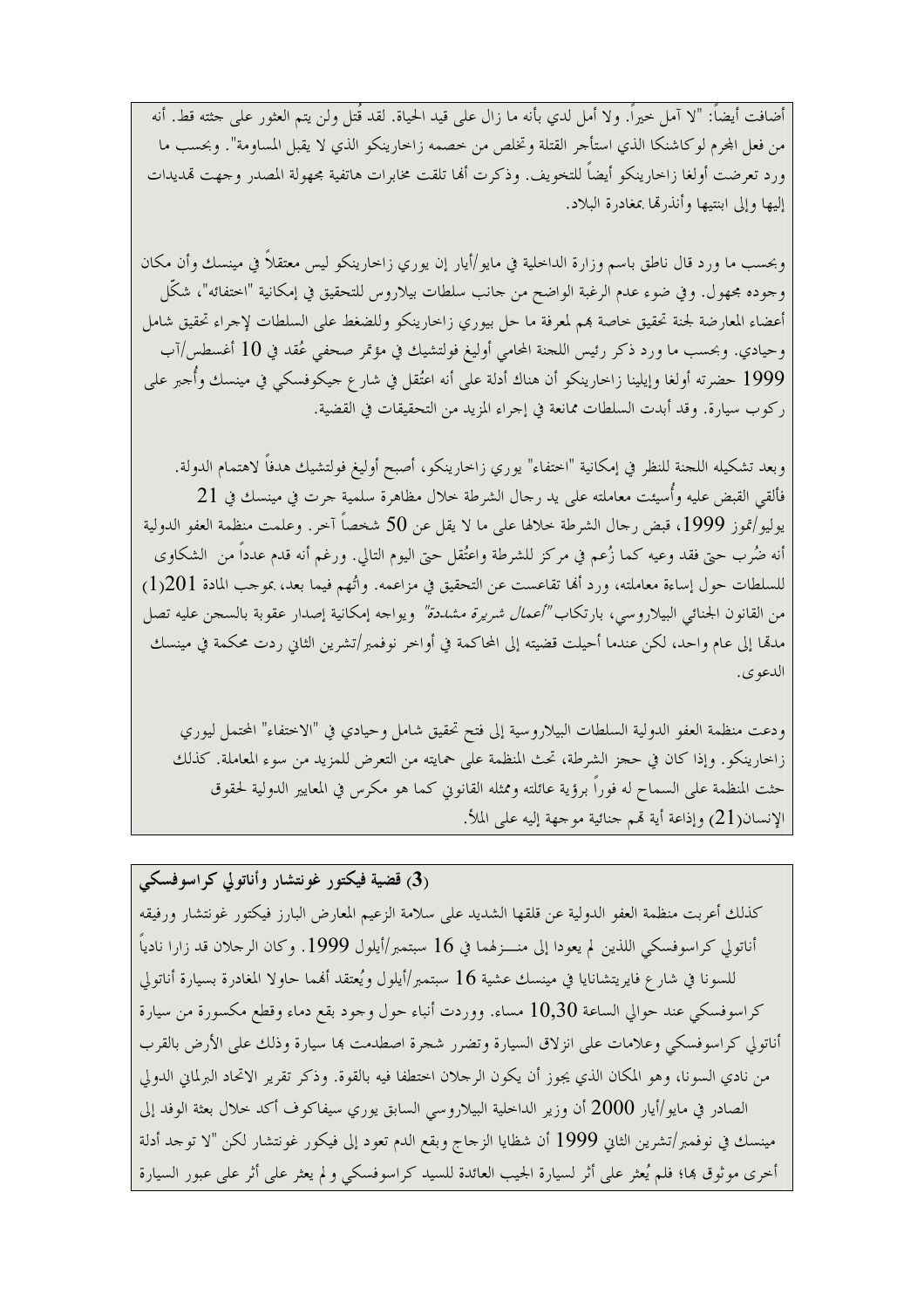الحدود".(22) ومنذ اختفائهما، لم ترد معلومات حديرة بالثقة حول مكان وجود الرحلين. وعلمت منظمة العفو الدولية أنه في 19 سبتمبر/أيلول 1999، بعد ثلاثة أيام من "الاختفاء" المحتمل للرحلين، كان من المقرر أن يقدم فيكتور غونتشار تقريراً مهماً إلى أعضاء البرلمان السابق حول الأوضاع السياسية في البلاد.

وكان فيكتور غونتشار رئيساً للحنة الانتخابية قبل أن يحل الرئيس لوكاشينكا البرلمان بعد الاستفتاء المثير للحدل الذي أُجرى في نوفمبر/تشرين الثاني 1996، واضطلع بدور قيادي في تنظيم الانتخابات الرئاسية غير الرسمية التي جرت في مايو/أيار 1999. وبحسب ما ورد يدير رفيقه أناتولي كراسوفسكي دار نشر. وكلا الرجلين متزوجان وعند "احتفائهما" كان لدى فيكتور غونتشار ابن عمره 17 عاماً ولدى أناتولى كراسوفسكي ابنتان عمرهما 16 عاماً و21 عاماً على التوالي. وعقب "اختفائهما" المحتمل، ورد أن زينيدا زوجة فيكتور غونتشار اتصلت بالشرطة والكيه جي بي لمعرفة ما إذا كان قد ألقى القبض عليه، لكنها لم تتمكن من الحصول على أية معلومات. وورد كذلك أنه بعد اختفاء الرحلين، قامت زينيدا غونتشار وإيرينا كراسوفسكي زوحة أناتولي كراسوفسكي بزيارة عدد من السفارات الأحنبية في مينسك طلباً للدعم. وفي حهودها للعثور على زوحها بعثت زينيدا غونتشار بعدد من الرسائل المفتوحة إلى الحكومات الأجنبية والمنظمات الحكومة الدولية، التي سببت موجة "الاختفاء" المحتمل لشخصيات معارضة بارزة درجة ملموسة من القلق لدى البعض منها، وفي رسالة إلى منظمة الأمن والتعاون في أوروبا بعثت بما في مطلع أكتوبر/تشرين الأول، ورد أن زينيدا غونتشار قالت إن : "أحهزة المخابرات البيلاروسية كانت تتعقب غونتشار كظله على مدار الساعة منذ بداية العام، ولا يمكن لهيئات إنفاذ القانون إلا أن تعرف مكان وجوده" وأضافت "بما أُها هي التي دبرت عملية خطف غونتشار، فلا تحتاج إلى البحث عنه." وفي أكتوبر/تشرين الأول 1999 صرحت منظمة الأمن والتعاون في أوروبا في بيان صحفي أنه من أحل إجراء مفاوضات مفيدة بين المعارضة والحكومة تحث المنظمة "سلطات بيلاروس على أن توضح بشكل مقنع مسألة اختفاء فيكتور غونتشار الرئيس بالإنابة للسوفيت الأعلى الثالث عشر". كذلك شدد البيان الصحفي على حقيقة أن "هذا هو الاختفاء الثالث الغامض لشخصية سياسية قيادية خلال أربعة أشهر".(23)

كما تلقت منظمة العفو الدولية نسخاً من عدة رسائل وجهتها زينيدا غونتشار إلى رئيس جهاز الكيه جي بي البيلاروسي فلاديمير ماتسكفيتش. وفي إحدى الرسائل المؤرخة 18 سبتمبر/أيلول 1999 كتبت تقول : "عليك أن تفهم أن خطف غونتشار حريمة سياسية أثارت السخط في جميع أنحاء العالم. لذا، كرئيس شرعي للكيه جي بي اعتمده السوفييت الأعلى، عليك واحب اتخاذ جميع التدابير الضرورية للعثور على زوجي وكشف هوية مدبري الجريمة ومنفذيها. وإلا ستتحمل قيادة الكيه جي بي وأنت شخصياً المسؤولية ذاقما التي يتحملها مدبرو الجريمة".

ولفيكتور غونتشار تاريخ طويل في المعارضة السلمية للرئيس لوكاشينكا وهو سحين رأي سابق بنظر منظمة العفو الدولية. وفي بداية مارس/آذار 1999 أصدرت عليه محكمة في مينسك حكماً بالسجن مدته 10 أيام لأنه نظم اجتماعاً من دون موافقة في مقهى مع أعضاء آخرين في اللجنة الانتخابية. وبينما كان في السجن ورد أنه اشتكى من مرض جدي في قلبه. وتبنته منظمة العفو الدولية كسجين رأي وأعربت عن قلقها على صحته وتقاعس سلطات السجن عن تقديم الرعاية الطبية اللازمة له. واقمم رسمياً بموجب المادة 190 من القانون الجنائي لجمهورية بيلاروس بتهمة "الإسب*اغ المتعمد على نفسه للقب أو سلطة رسمية"*، التي تنطوي على عقوبة قصوى بالسجن أو العمل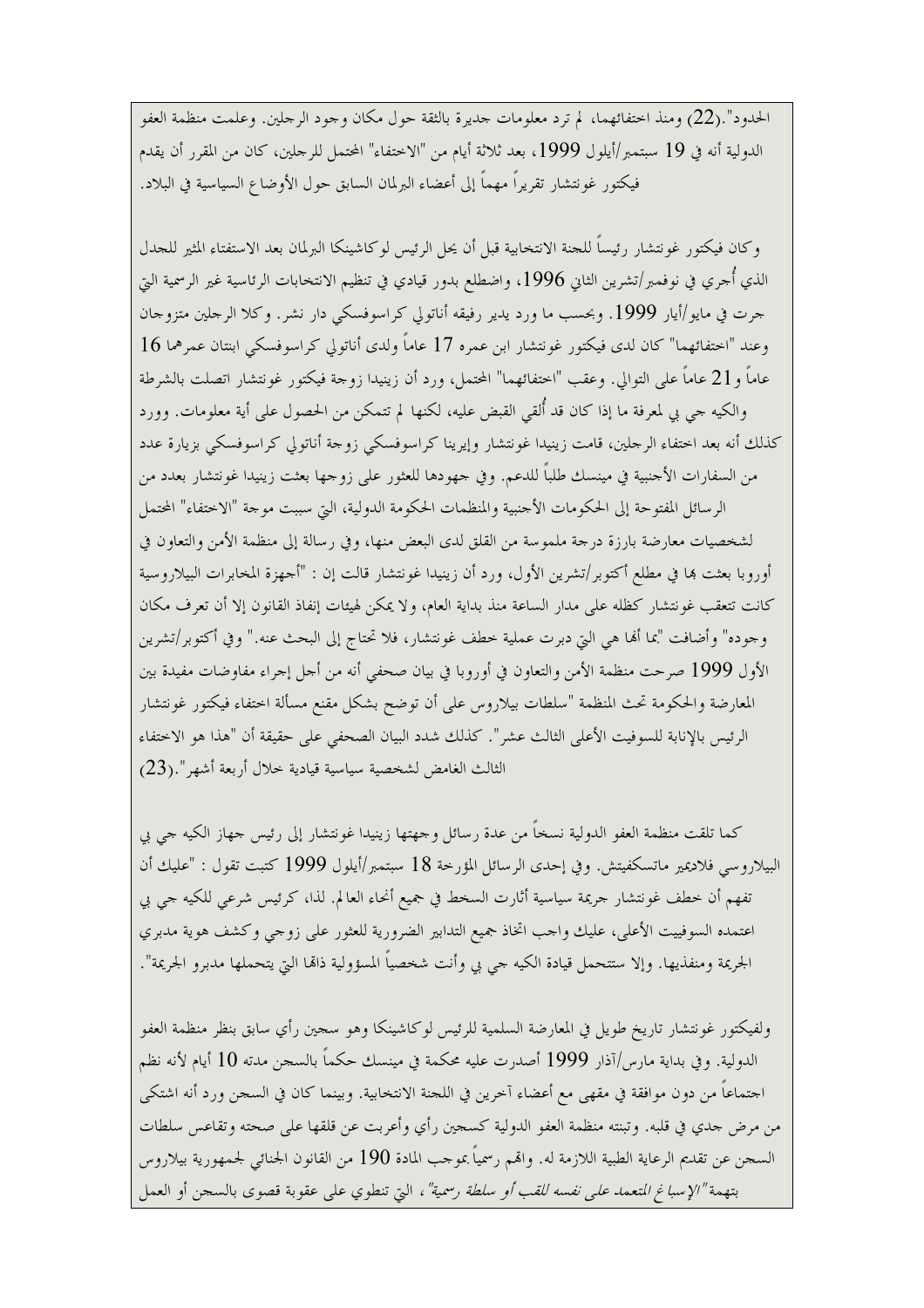الإصلاحي تصل مدمًا إلى عامين. وفي مؤتمر صحفي عقدته اللجنة الانتخابية في 19 مايو/أيار 1999 أكد فيكتور غو نتشار أن التهم الموجه إليه ما زالت قائمة.

وأسوة بأولغا زاخارينكو، اشتكت زينيدا غونتشار أيضاً من أنما أصبحت هدفاً للمضايقة والتخويف. ففي نوفمبر/تشرين الثاني 1999، ورد ألها أبلغت وفداً من الإتحاد البرلماني الدولي ألها "تظل تتلقى قمديدات – مخابرات هاتفية من أشخاص يهددوها بالجيء إلى شقتها والاعتداء عليها بالضرب، أو يدق جرس منسزطا أشخاص يثير منظرهم الشبهات ثم يهربون عندما تطلب منهم التعريف عن أنفسهم. وتخضع البناية التي تسكن فيها لمراقبة دائمة: فهناك سيارتان تقومان بمراقبتها باستمرار، ليس هي فقط بل أيضاً جميع زوارها، الذين يتم تعقبهم بصورة منهجية طوال عدة ساعات. وفي 1 أكتوبر/تشرين الأول 1999، اشتكت من ذلك إلى رئيس لجنة أمن الدولة (كيه جي بي)، لكن يبدو أنه لم يتم إجراء أي تحقيق".(24) وفي تقرير لاحق حول النتائج التي توصلت إليها بعثته البحثية، ذكر وفد الاتحاد البرلماني الدولي : "أنه يحث أيضاً السلطات على إجراء تحقيق في التهديدات وأفعال التخويف التي ذكرتما السيدة غونتشار وتأمين الحماية الضرورية لها".(25)

واشتكى الناطقون باسم المعارضة في بيلاروس من تقاعس السلطات عن التحقيق في حادث "الاختفاء" المحتمل للرجلين. وبحسب ما ورد، ذكر نائب رئيس الإدارة الرئاسية إيفان باشكفيتش بعيد حادث "الاختفاء" المحتمل للرجلين أن فيكتور غونتشار تعمد الاحتفاء للفت الانتباه إلى جلسات البرلمان المنحل، السوفييت الأعلى الثالث عشر . وفي مقابلة تفلزيونية جرت في 23 سبتمبر/أيلول 1999 بدا أن قائد فريق الشرطة الذي يحقق في القضية واسمه فاليانتسين باتابوفيتش يعطى القليل من المصداقية للزعم القائل إن حوادث "الاختفاء" المحتملة قد يكون وراءها دافع سياسي، مشدداً على أنه إما أن يكون أي من الرحلين وقع ضحية لصوص أو غيَّب نفسه تطوعياً أو وقع على نحو ما ضحية لجماعة جريمة منظمة تتعلق بالشؤون التجارية لأناتولي كراسوفسكي. وفي 25 سبتمبر/أيلول 1999 نشرت صحيفة بلوروسكايا نيفا المملوكة للدولة رواية تقول إن فيكتور غونتشار قد شوهد في ليتوانيا في 19 سبتمبر/أيلول يتبادل الحديث مع رئيس البرلمان المنحل المنفي سيمون شارتسكي. ونددت المعارضة في بيلاروس بالرواية التي تداولتها وسائل الإعلام الخاضعة لسيطرة الدولة على نطاق واسع، واصفة إياها بالتلفيق المحض من حانب السلطات البيلاروسية. وبعد مضي أكثر من شهر، في 30 أكتوبر/تشرين الأول 1999، ورد أيضاً أن الرئيس لو كاشينكا علق على حادث "الاختفاء" المحتمل للرجلين خلال اجتماع عقده مع أدريان سفرين، رئيس المحموعة العاملة للجمعية البرلمانية لمنظمة التعاون والأمن في أوروبا المعنية ببيلاروس، حيث صرَّح أن يوري زاحارينكو موجود في أوكرانيا وفيكتور غونتشار موجود في روسيا. ورفضت المعارضة هذا التصريح قائلة إنه ليس هناك أي دليل على وجود الرحلين المختفين في الخارج. وفي نوفمبر/تشرين الثاني 1999 أكد وزير الداخلية السابق يوري سيفاكوف لوفد الاتحاد البرلماني الدولي الذي يزور البلاد أنه وفقاً لتحقيقاته فإن "الأنباء التي تحدثت عن مشاهدة السيد غونتشار في دولة محاورة قد ثبت بطلالها".(26)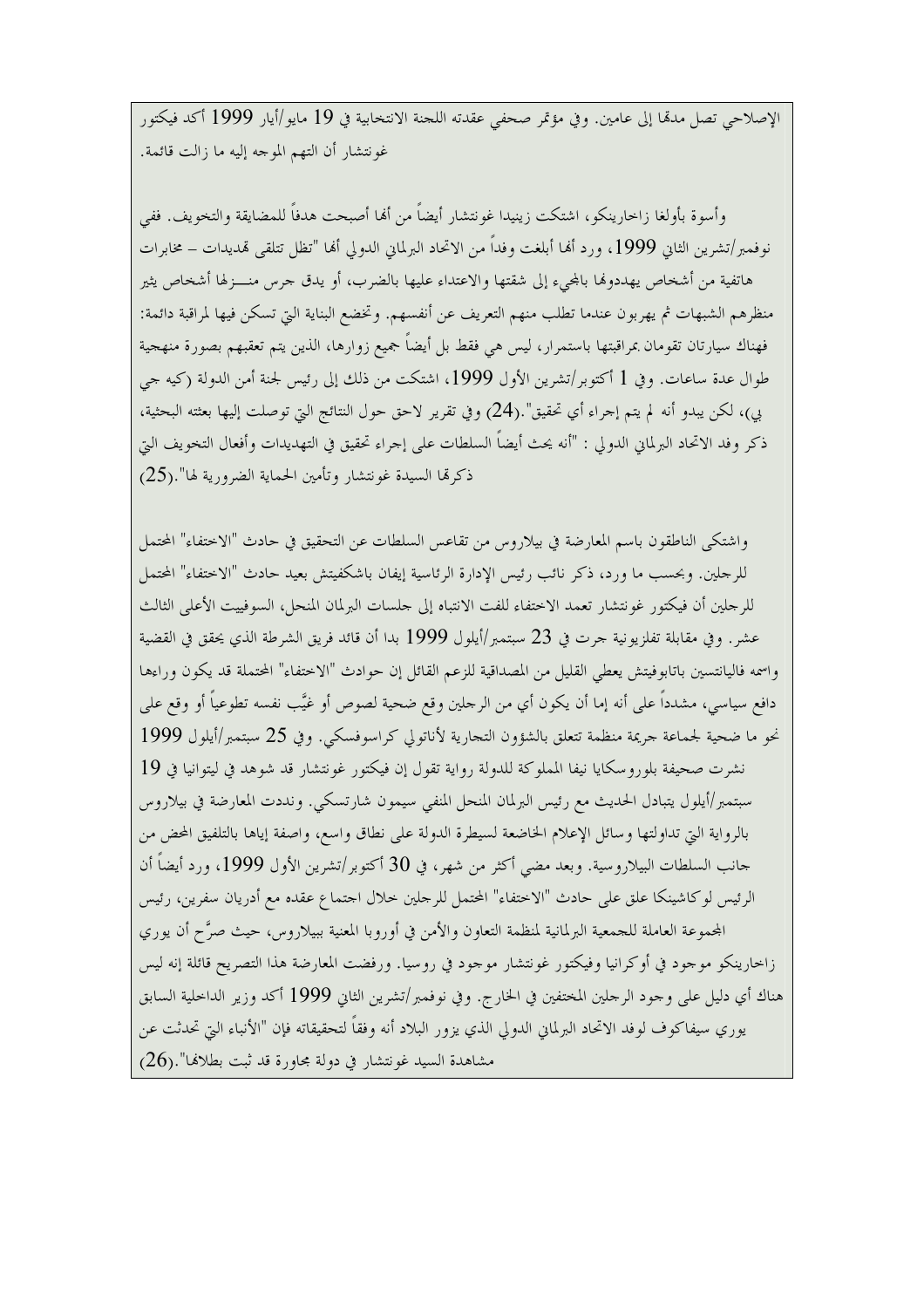### (ج) قضية ديمتري زافادسكي

كما اقترنت حادثة "اختفاء" ديمتري زافادسكي مصور التلفزيون البيلاروسي ببيانات نفي مشاهة. وأصبح مكان وجود مصور التلفزيون العام الروسي (؟) في طي المحهول في 7 يوليو/تموز 2000 عندما توجه بسيارته إلى مطار مينسك للقاء بافيل شيريمت زميله السابق في محطة التلفزيون العام الروسي الذي كان قادماً في رحلة جوية من موسكو في فترة لاحقة من صباح ذلك اليوم. و لم يكن ديمتري زافادسكي في استقبال زميله، رغم العثور على سيارته في موقف المطار. وذكر بيان صحفي أصدرته لجنة حماية الصحفيين أن "زافادسكي شوهد في المطار [كما ورد] قبل وقت قصير من وصول رحلة شيريمت من موسكو".(27)

وأنكرت السلطات البيلاروسية تورطها في "الاختفاء" الظاهر لديمتري زافادكسي. وفي 8 يوليو/تموز في مقابلة مع وكالة إنترفاكس الروسية للأنباء، ورد أن النائب الأول لرئيس الإدارة الرئاسية فلاديمير زمياتالين اقمم المعارضة البيلاروسية بتدبير عملية اختطاف ديمتري زافادسكي لتشويه سمعة بيلاروس في الخارج. وأوردت وكالة أنباء بي بي سي بياناً بثه التلفزيون البيلاروسي الخاضع للدولة في 9 يوليو/تموز اقمم فيه بافيل شيريمت والمعارضة بتدبير حادثة "الاختفاء" حيث قال : "هناك مجال آخر في بيلاروس تصطاد فيه المعارضة في معظم الأحيان، ويتعلق بحوادث اختفاء الأشخاص. وفي لحظة مناسبة يختفي أحد المعارضين البارزين إلى حد ما. وتثار ضحة كبيرة. ثم تبين أن القصة برمتها ملفقة ويُشاهد الشخص المختفى في مكان ما في أوروبا. بالقرب من البحر وهو في حال ممتازة ومن الواضح أنه لا يعوزه المال. وهذه حيلة دعائية رائعة لكنها أصبحت مبتذلة نوعاً ما في الآونة الأخيرة. وقد استخدم هذه الخدعة الخرقاء المذيع السابق لبرنامج "فريميا" بافيل شيريمت لكسب الدعاية يوم الجمعة. فقد زعم أن المصور الذي يعمل معه اختفى …".(28) وكما ورد أيضاً اقمم الرئيس ألباكسندر لوكاشينكا شركة التلفزيون العام الروسى بإخفاء معلومات حول مكان وحود ديمتري زافادسكي. ففي 21 يوليو/تموز ورد أن الرئيس لوكاشينكا صرَّح في مقابلة مع التلفزيون المذكور قائلاً : "صدقين، إن لدى رؤ سائكم الكثير من المعلومات التي يمكنهم الإفصاح عنها حول زافادسكي." وبحسب ما ورد رفض بافيل شيريمت هذه المزاعم قائلاً إن جميع المعلومات التي حصل عليها التلفزيون العام الروسي حول حادثة "الاختفاء" قد نُقلت على الفور إلى مكتب المدعى العام البيلاروسي المعنى بالنقل الذي فتح تحقيقاً جنائياً في القضية لأنه تم العثور على سيارة ديمتري زافادسكي في دائرة اختصاصه في المطار. وبدوره، أدلى مدير التلفزيون العام الروسي كونستانتين إرنست أيضاً بتصريح في 25 يوليو/تموز دحض فيه اقمامات الرئيس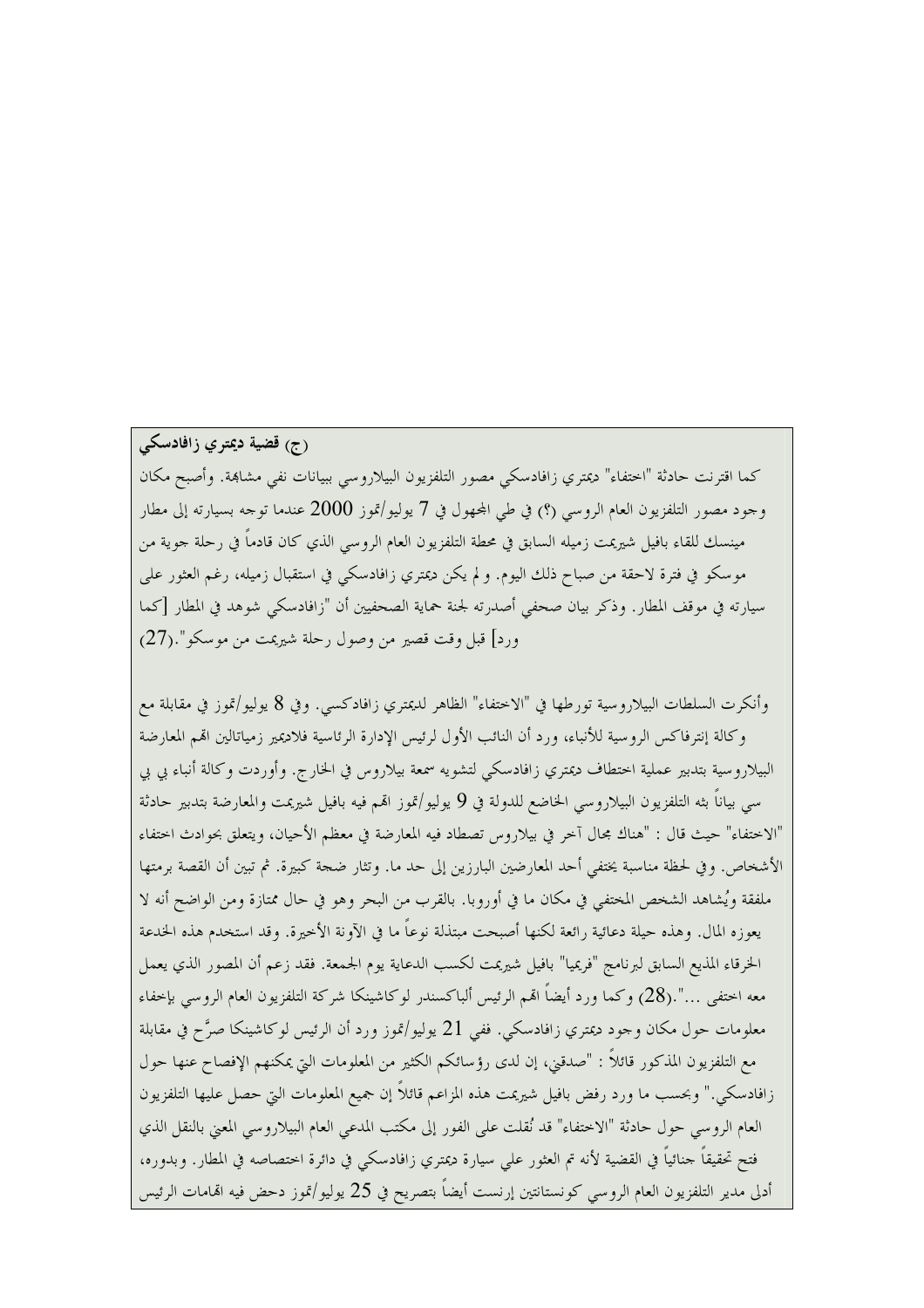وأدى "الاختفاء" الظاهر إلى صدور تصريحات في بيلاروس وخارجها تعبر عن القلق، ودعا عدد من المنظمات غير الحكومية الدولية التي تعمل في حقل حرية الصحافة وحقوق الإنسان السلطات البيلاروسية إلى إجراء تحقيق فوري وشامل في القضية. وفي 14 يوليو/تموز ورد أن ناطقاً باسم وزارة الخارجية الأمريكية قال : "إن اختفاء زافادسكي يزيد كثيراً من بواعث قلقنا إزاء مضايقة الصحفيين والقيود المفروضة على حرية التعبير وتزايد مناخ الخوف في بيلاروس... ونشعر بالقلق الشديد إزاء رد فعل السلطات البيلاروسية رفيعة المستوى التي رفضت فكرة "الاختفاء معتبرة إياها استفزازاً من حانب المعارضة الديمقراطية".

وقد سبق للسلطات البيلاروسية اعتقال بافيل شيريمت الذي كان في حينه رئيساً لمكتب التلفزيون العام الروسي، وديمتري زافادسكي وسائق فريق التلفزيون، ياروسلاف أوفتشينيكوف. وكان الرحال الثلاثة قد اعتُقلوا في مينسك في 26 يوليو/تموز 1998 بشأن رحلة قاموا بما عبر الحدود بين بيلاروس وليثوانيا في الشهر ذاته، أثناء تصويرهم فيلماً وثائقياً حول التهريب بحسب ما ورد. وفي المحاكمة التي حرت لهم في يناير/كانون الثاني 1999، أدين بافيل شيريمت وديمتري زافادسكي بجرم عبور الحدود بصورة غير قانونية وصدر عليهما حكمان بالسجن لمدة عامين وعام ونصف العام على التوالي مع وقف التنفيذ. وبحسب ما ورد سبق أن سُحبت البطاقة الصحفية من بافيل شيريمت لأنه أدلى بملاحظات غير مواتية حول الأحداث السياسية في البلاد.

وكما ورد قالت سفتيلانا زافادسكي زوجة ديمتري زافادسكي أن زوجها ظل محور اهتمام قوات الأمن البيلاروسية بعد انتهاء محاكمته بوقت طويل، وورد ألها قالت أيضاً إنه عقب عودة زوجها وبافيل شيريمت من الشيشان، حيث صورا فيلما وثائقيا، بدأ ديمتري زافادسكي يتلقى مخابرات هاتفية من شخص مجهول يطلب فيها عقد لقاء معه. وقالت إن زوجها، الذي شك في أن قوات الأمن البيلاروسية تقف وراء المخابرات الهاتفية رفض الاستجابة للطلب.

ودعت منظمة العفو الدولية مراراً إلى إجراء تحقيق فوري وحيادي في حوادث "الاختفاء" المحتملة لكل من يوري زاحارينكو وفيكتور غونتشار وأناتولي كراسوفسكي وديمتري زافادسكي وإلى نشر النتائج على الرأي العام. وإذا كانوا في حجز الشرطة، دعت المنظمة إلى إبلاغ عائلاقمم فوراً بمكان وجودهم، والسماح لهم بالتمثيل القانوين وحمايتهم من أي شكل من أشكال التعذيب أو سوءِ المعاملة. كذلك دعت منظمة العفو الدولية السلطات إلى ضمان حماية عائلات الرحال الثلاثة (؟) من جميع أشكال التخويف وعدم تعريضهم للمزيد من التعذيب وإساءة المعاملة. ويجب على السلطات أن تضمن عدم تعرض أوليغ فولتشيك، رئيس اللجنة المستقلة التي تطالب بإجراء تحقيق شامل وحيادي في حوادث "الاختفاء" المحتملة، لأي شكلٍ من أشكال التخويف بسبب أنشطته المعارضة.

3. سوء المعاملة على يد الشرطة: التقاعس عن إجراء تحقيقات

ظلت منظمة العفو الدولية تتلقى أنباء عديدة حول إساءة المعاملة المزعومة للمعتقلين على يد الشرطة. وأعربت المنظمة عن قلقها من أن التحقيقات في هذه المزاعم لم تكن سريعة أو حيادية حسبما تقتضي المواد 12 و13 و16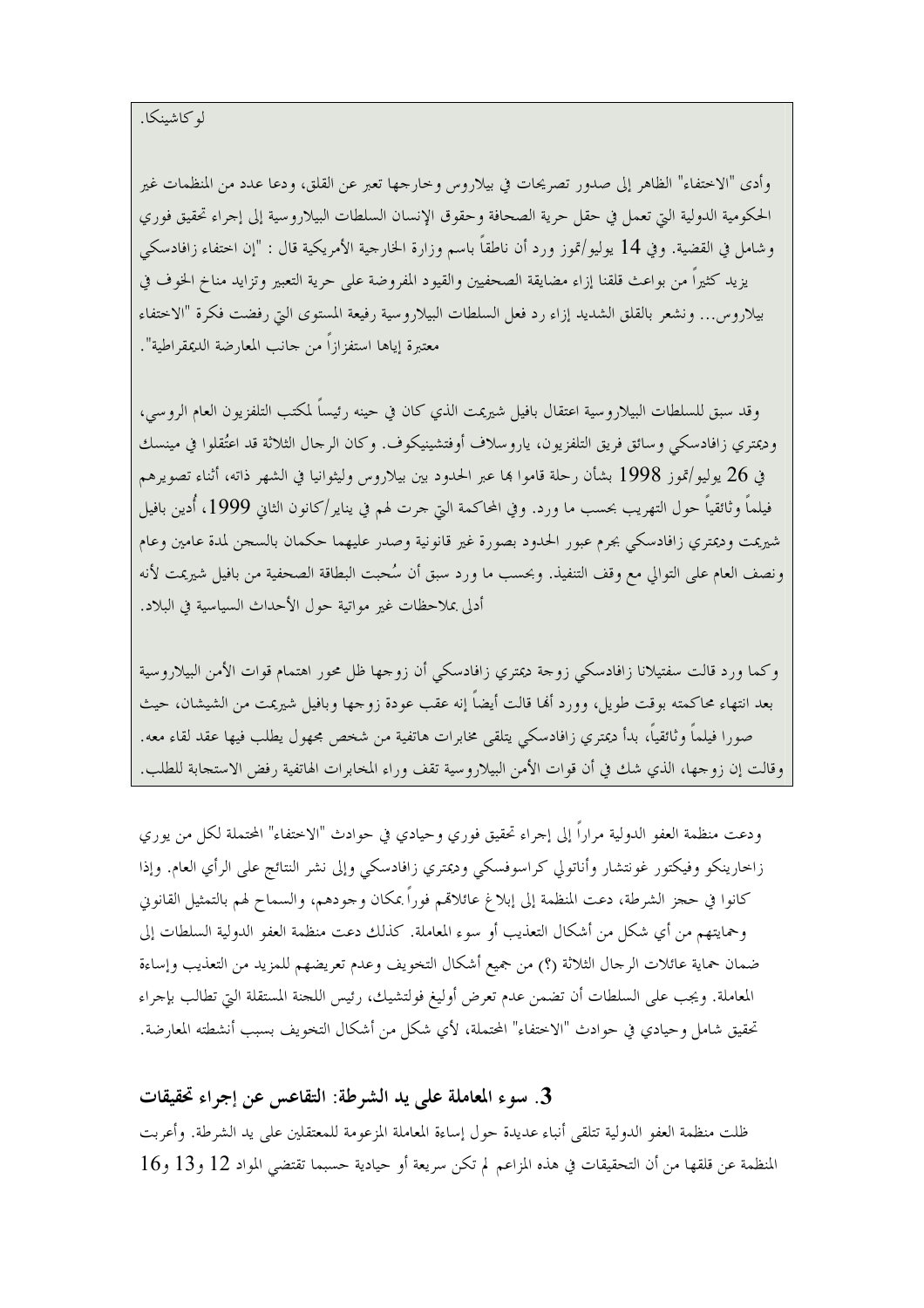من اتفاقية مناهضة التعذيب التي تقتضي من كل دولة ضمان إحراء تحقيق سريع وحيادي، كلما كان هناك سبب معقول للاعتقاد بأن فعلاً من أفعال التعذيب أو غيره من ضروب المعاملة القاسية أو اللاإنسانية أو المهينة قد ارتُكب.

وفي الماضي أعربت لجنة مناهضة التعذيب عن قلقها إزاء تقاعس عدة دول أطراف عن الوفاء بالالتزامات المترتبة عليها بموجب المواد 12 و13 و16 من اتفاقية مناهضة التعذيب. وفي الدورة الحادية والعشرين للجنة مناهضة التعذيب، والتي عُقدت في نوفمبر/تشرين الثاني 1998، أعربت اللجنة عن قلقها إزاء التقاعس الظاهر لكرواتيا وهنغاريا عن إحراء تحقيقات سريعة وحيادية في مزاعم التعذيب وسوء المعاملة. وفي حالة كرواتيا حرى الإعراب عن القلق إزاء "عدم الكفاءة الذي تكشف في التحقيقات التي حرت في حالات وقعت فيها انتهاكات خطيرة، بما فيها حالات وفاة لم يتم تفسيرها."(29) وفي حالة هنغاريا، ذكرت اللجنة ألها "شعرت بالقلق إزاء المعلومات التي أفادت أن عدداً من شكاوى التعذيب أو المعاملة المتعارضة مع المادة 16 من الاتفاقية لا تؤدي إلى مبادرة المدعين العامين إلى إجراء تحقيقات".(30) وبحسب تحربة منظمة العفو الدولية، فإن الإفلات من العقاب هو من أهم العوامل التي تسهم في ممارسة التعذيب وسوء المعاملة. ومن المحتمل أن يصبح مرتكبو انتهاكات حقوق الإنسان أكثر ثقة بالنفس عندما لا يمثلون أمام العدالة. وعند النظر في التقرير الأولى لفنـــزويلا في مايو/أيار 1999 اعترفت لجنة مناهضة التعذيب أيضاً بمخاطر ظاهرة الإفلات من العقاب قائلة : "إن تقاعس الأجهزة المختصة في الدولة عن القيام بواجبها في التحقيق بالشكاوى ومعاقبة المسؤولين الذين يفلتون عموماً من العقاب، *يشجع على تكرار السلوك موضع التساؤل".(*31) وفي بيلا<sub>ر</sub>وس تظل هذه المساءلة شيئاً نادراً.

ويشير التقرير الدوري الثالث لبيلاروس المقدم إلى لجنة مناهضة التعذيب إلى أنه : "تجدر الملاحظة بأن المادة 15 من قانون الإجراءات الجنائية تنص على أنه من واجب المحكمة أو القاضي والمدعي العام والمحقق والشخص الذي يجري التحقيق اتخاذ كافة التدابير المحددة بموحب القانون بما يكفل إحراء تحقيق شامل وكامل وموضوعي في جميع ملابسات القضايا التي تتضمن ارتكاب الجرائم المدرجة في الاتفاقية وتحديد الملابسات التي تدعم اقمام الدفاع فضلاً عن الظروف التخفيفية أو المشددة" .(32) ويشير التقرير أيضاً إلى أن : "المادة 108 من قانون الإحراءات الجنائية تنص على أنه ينبغي على المدعى العام والمحقق والسلطة التي تجري التحقيق والقاضي تلقى إفادات وتقارير حول أية حرائم ارتُكبت أو يجري التحضير لها، والتحقق منها والتوصل إلى قرار".(33) غير أنه بحسب تجربة منظمة العفو الدولية في الأعوام الأخيرة، عندما قُدمت شكاوى رسمية وفُتحت تحقيقات قضائية في حالات إساءة المعاملة المزعومة على يد الشرطة، فإلها كانت قاصرة إلى حد فاضح. وفي الحالات النادرة التي بوشر بإجراء تحقيقات فيها، افتقرت إلى الحياد والشمولية. ولا تعلم منظمة العفو الدولية بعدد يذكر من التحقيقات القضائية في مزاعم إساءة المعاملة التي أدت إلى مقاضاة رحال الشرطة. وتوضح الحالات التالية الفحوة الواسعة القائمة بين القانون والممارسة في بيلاروس فيما يتعلق بالالتزام المرتب عليها في إجراء تحقيقات سريعة وحيادية في مزاعم إساءة المعاملة على يد الشرطة.

### رأ) إساءة المعاملة المزعومة لأوليغ فولتشيك

علمت منظمة العفو الدولية بالقبض على المدافع البارز عن حقوق الإنسان أوليغ فولتشيك وإساءة معاملته المزعومة عقب المظاهرة المؤيدة للديمقراطية التي حرت في 21 يوليو/تموز 1999. وأوليغ فولتشيك محام ورئيس أيضاً للجنة غير الحكومية التي طالبت بإجراء تحقيق مستقل في حادث "الاختفاء" المحتمل ليوري زاخارينكو. وقد أعربت منظمة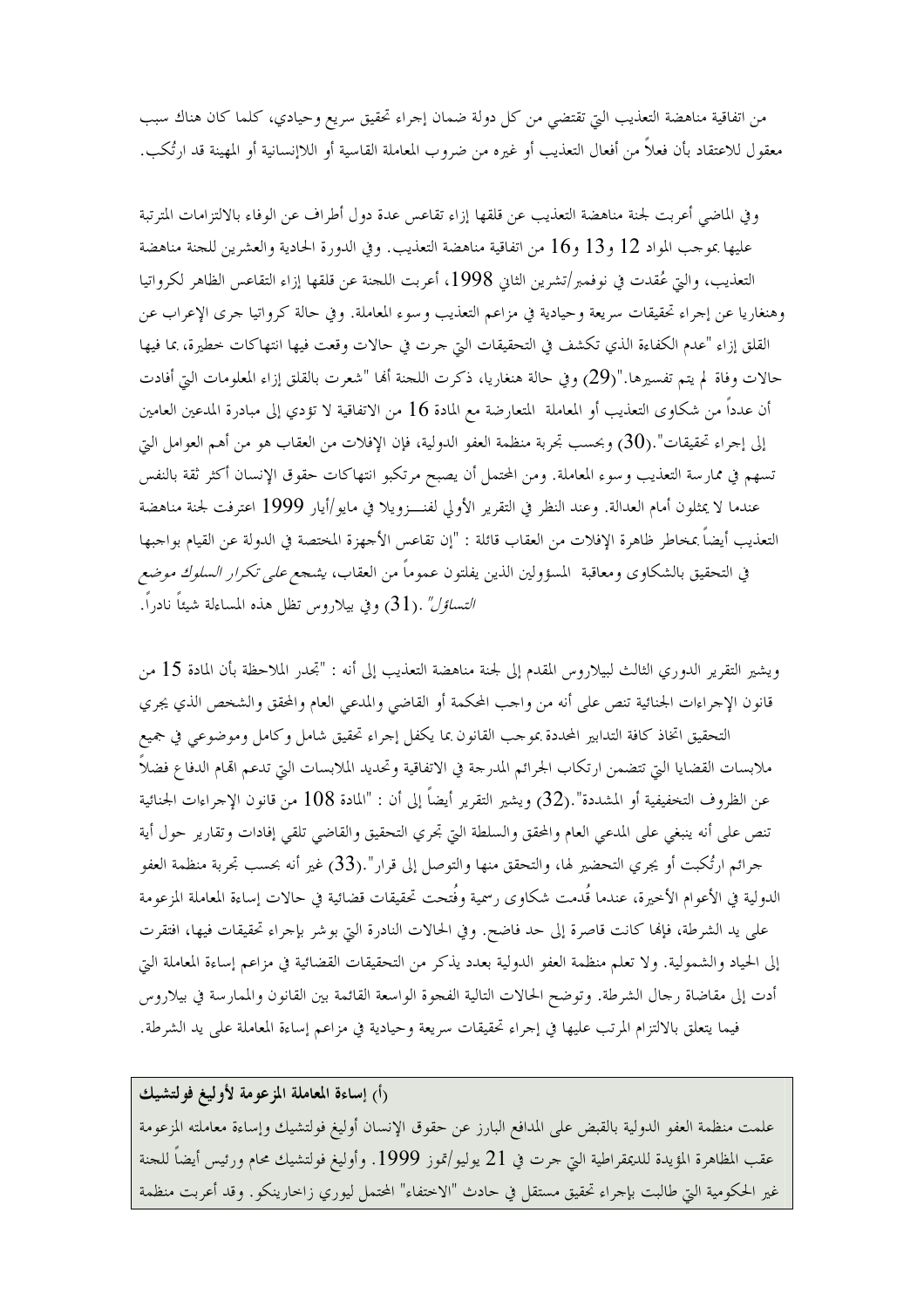العفو الدولية عن قلقها من تعمد استهدافه بالعقاب من حانب السلطات البيلاروسية بسبب العمل الذي يقوم به نيابة عن يوري زاخارينكو ودوره كمدافع عن حقوق الإنسان.

وبعد تفرُّق المظاهرة، قُبض على أوليغ فولتشيك ورفاقه في شارع موسكوفسكايا في مينسك واقتيدوا إلى دائرة الشؤون الداخلية في مقاطعة موسكوفسكي. ويزعم أوليغ فولتشيك بأنه تعرض للكم والركل بصورة متكررة على جسمه ورأسه من جانب ثلاثة رجال شرطة. وذكر أيضاً أن رجال الشرطة كانوا يقهقهون وهم يوجهون اللكمات والركلات إليه، وفيما بعد رفضوا السماح له برؤية الطبيب. و لم يتم الإفراج عن أوليغ فولتشيك وصحبه حتى اليوم التالي. ورغم أنه قدم عدداً من الشكاوي إلى السلطات حول إساءة معاملته المزعومة، إلا ألها تقاعست عن التحقيق في مزاعمه كما يبدو .

وعلى النقيض من ذلك، ونتيجة للشكوى التي تقدم ها، اتُهم أوليغ فولتشيك بموجب المادة 201(2) من القانون الجنائي البيلاروسي بارتكاب "أعمال شريرة وخبيثة". وإذا أدين، يواحه عقوبة بالسجن مدقما عدة سنوات. وعلمت منظمة العفو الدولية أن التهم المنسوبة إليه قد أسقطت في أواخر نوفمبر/تشرين الثاني 1999، بسبب عدم كفاية الأدلة كما ورد. وفي مارس/آذار 2000 أبلغ أوليغ فولتشيك ممثلاً لمنظمة العفو الدولية أنه يعتقد بأنه من غير المحتمل بالمرة أن يتلقى أي شكل من أشكال الانتصاف عن إساءة معاملته وفقدانه لحريته، لأن سلطات الادعاء رفضت النظر في شكواه. وتعتقد منظمة العفو الدولية أن تقاعس السلطات البيلاروسية عن إجراء تحقيق سريع وحيادي في شكوى أوليغ فولتشيك حول إساءة معاملته، يشكل تقصيراً في الوفاء بالالتزامات المترتبة عليها بموجب المادة 13 من اتفاقية مناهضة التعذيب.

و لم تكن منظمة العفو الدولية هي وحدها التي أعربت عن قلقها إزاء تقاعس السلطات البيلاروسية عن إجراء تحقيقات فورية وحيادية في مزاعم إساءة المعاملة على يد الشرطة. ففي يناير/كانون الثاني 1999 قامت الجمعية البرلمانية لمحلس أوروبا ببعثة لتقصى الحقائق إلى بيلاروس من أحل تقييم الأوضاع الإجمالية لحقوق الإنسان في البلاد. كما علق التقرير الذي أصدرته لاحقاً على قصور التحقيقات في إساءة المعاملة على يد الشرطة مشيراً إلى أنه : "وردت أنباء حول حالات عديدة للاعتقال التعسفي والعنف الذي تمارسه الشرطة. ولا يبدو أن هناك إشرافاً مستقلاً وفعالاً على الشرطة من حانب المدعين العامين والقضاة" .(34)

كذلك أثارت لجنة حقوق الإنسان القضية مع السلطات البيلاروسية. وخلال مراجعة التقرير الدوري الرابع لبيلاروس من حانب لجنة حقوق الإنسان في العام 1997، ورد في محضر احتماع اللجنة أن أحد أعضائها علق قائلاً: "إن الحق في تقديم شكوى إلى مكتب الرئيس ودور مكتب النائب العام في الدفاع عن حقوق الإنسان كان موجوداً في الاتحاد السوفييّ لكنه ظل إلى حد كبير حبراً على ورق". ومضى عضو اللجنة يسأل" عما إذا كانت هناك هيئات مراقبة مستقلة وفعالة للتعامل مع الشكاوي الفردية وعلى مستوى النظام (؟)"(35) وفي معرض ردها اعترفت السيدة مازي العضو في الوفد البيلاروسي بعدم وحود مثل هذه الهيئة المستقلة، قائلة: "… لا يوحد حالياً أي حهاز يقبل الشكاوي المتعلقة بحقوق الإنسان ويتولى متابعتها".(36)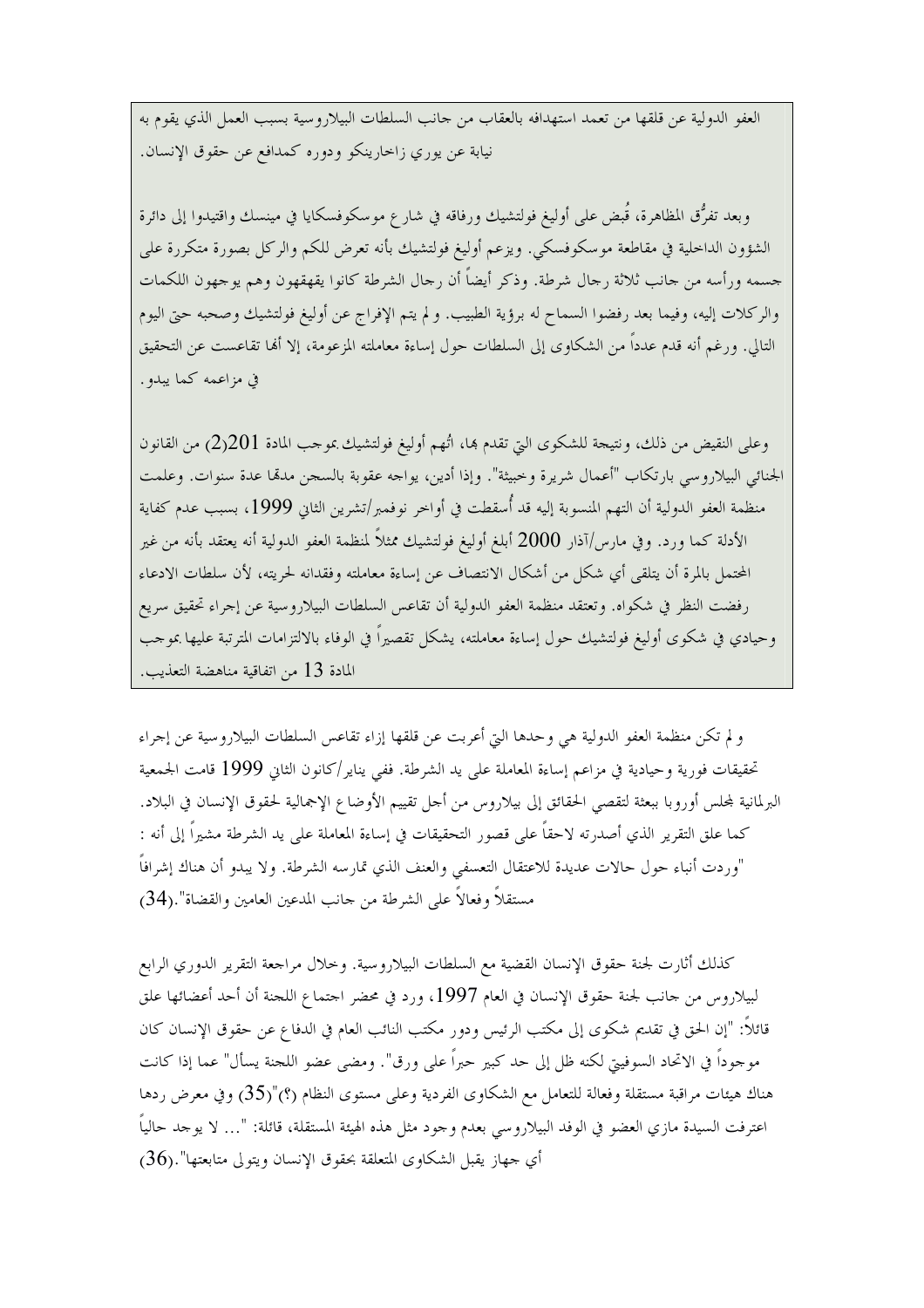وفي تقرير مايو/أيار 2000 حول زيارة وفد الاتحاد البرلماني الدولي إلى بيلاروس في نوفمبر/تشرين الثاني 1999، أعرب الاتحاد عن قلقه إزاء مزاعم إساءة المعاملة على يد الشرطة ومشكلة الإفلات من العقاب: "يلاحظ الوفد بقلق شديد العديد من المزاعم الثابتة المتعلقة بإساءة معاملة الموقوفين والمعتقلين من حانب الموظفين المكلفين بإنفاذ القانون. ويبدو أنه لم يتم إجراء تحقيقات جادة تؤدي إلى نتائج ملموسة ولا في حالة واحدة من حالات إساءة المعاملة المزعومة التي تناهت إلى علمه. لذا يظل الوفد غير مقتنع بتأكيدات السلطات بأنه يتم إجراء تحقيقات منهجية في هذه الشكاوي … ويجب إجراء تحقيق في أي زعم حول إساءة المعاملة أو التعذيب عبر إجراءات مستقلة وحيادية. وبالمثل، يشعر الوفد بالقلق من أن الشكاوى المتعلقة بالتهديد أو التخويف قد لا يجري التحقيق فيها بالدرجة اللازمة من الجد والفعالية، مما يضمن لمرتكبي هذه الأفعال الإحرامية الإفلات من العقاب".(37) كذلك لاحظ الاتحاد البرلمان الدولي "بقلق أن معايير الإجراءات الجنائية سارية المفعول حالياً ما زالت تمنح سلطات استنسابية واسعة للنيابة العامة والموظفين المكلفين بإنفاذ القانون الذين تخرج قراراتهم إلى حد كبير عن سيطرة السلطة القضائية. ولم يُتخذ أي إجراء حتى اليوم بشأن توصيات لجنة حقوق الإنسان التابعة للأمم المتحدة في ذلك المحال".(38)

### (ب) قضیتا ألیاکسندر شتشورکو وأولغا باریالی

قامت المعارضة في بيلاروس بمظاهرة واسعة النطاق في مينسك في 17 أكتوبر/تشرين الأول 1999، سميت بمسيرة الحرية، ورد أن نحو 20,000 متظاهر شاركوا فيها، مرة أحرى للاحتجاج على رفض الرئيس لوكاشينكا إجراء انتخابات جديدة وعلى حكمه الذي فقد شعبيته. وعلمت منظمة العفو الدولية أن الشرطة اعتقلت ما لا يقل عن متظاهر . ومرة أخرى، اقترنت عمليات الاعتقال بعدد ملموس من الأنباء التي تحدثت عن إساءة ر حال  $200$ الشرطة معاملة المعتقلين.

وزعم ألياكسندر شتشوركو أن رحال الشرطة اعتقلوه عند حوالي الساعة 5٫30 من مساء 17 أكتوبر/تشرين الأول في شارع يانكا كوبالا في مينسك، وأحبروه على الركوب في سيارة للشرطة وتوجهوا به إلى الإدارة الداخلية في مقاطعة بارتيزانسكي. واتُهم بالمشاركة في مظاهرة غير مرحص بما واعتُقل حتى الساعة الثالثة تقريباً من صباح 18 أكتو بر/تشرين الأول عندما نُقل مع 10 معتقلين آخرين إلى مركز اعتقال آخر على متن حافلة للشرطة تضم رجال شرطة من وحدة الشرطة الخاصة المعروفة بـــ "أومون". كما نُقلت أولغا باريالي، وهي أم لثلاثة أطفال كانت قد اعتُقلت في وقت سابق من بعد ظهر ذلك اليوم، على متن حافلة الشرطة، وشأها شأن ألياكسندر شتشوركو، كانت شاهدة على إساءة الشرطة معاملة المعتقلين.

وخلال رحلة استغرقت ساعتين إلى مركز الاعتقال، زعم ألياكسندر شتشوركو أنه هو وسواه من المعتقلين تعرضوا للأذى الجسدي والسباب والشتائم. وقال إنه عندما دخل إلى الحافلة، تلقى ضربة على رأسه أفقدته وعيه، وما كاد يصحو حتى تلقى الركلات واللكمات والبصاق. وذكر أن رجال الشرطة وجهوا إليه وإلى المعتقلين الآخرين الركلات واللكمات، وضربوه هراواقمم وطرحوه أرضاً. وبحسب ما ورد فقد وعيه مرة أخرى في فترة لاحقة من الرحلة بعد تعرضه للضرب. وزُعم أن رحال الشرطة بصقوا على المعتقلين ووحهوا إليهم الشتائم وهددوهم بالقتل والاغتصاب. وإضافة إلى الاعتداء الجسدي عليه وتوجيه الشتائم إليه، صدر عليه حكم بالاعتقال الإداري لمدة خمسة أيام لمشاركته في مظاهرة مسيرة الحرية. وتعرضت أولغا باريالي للضرب أيضاً وأُلقى هما على أرض حافلة الشرطة،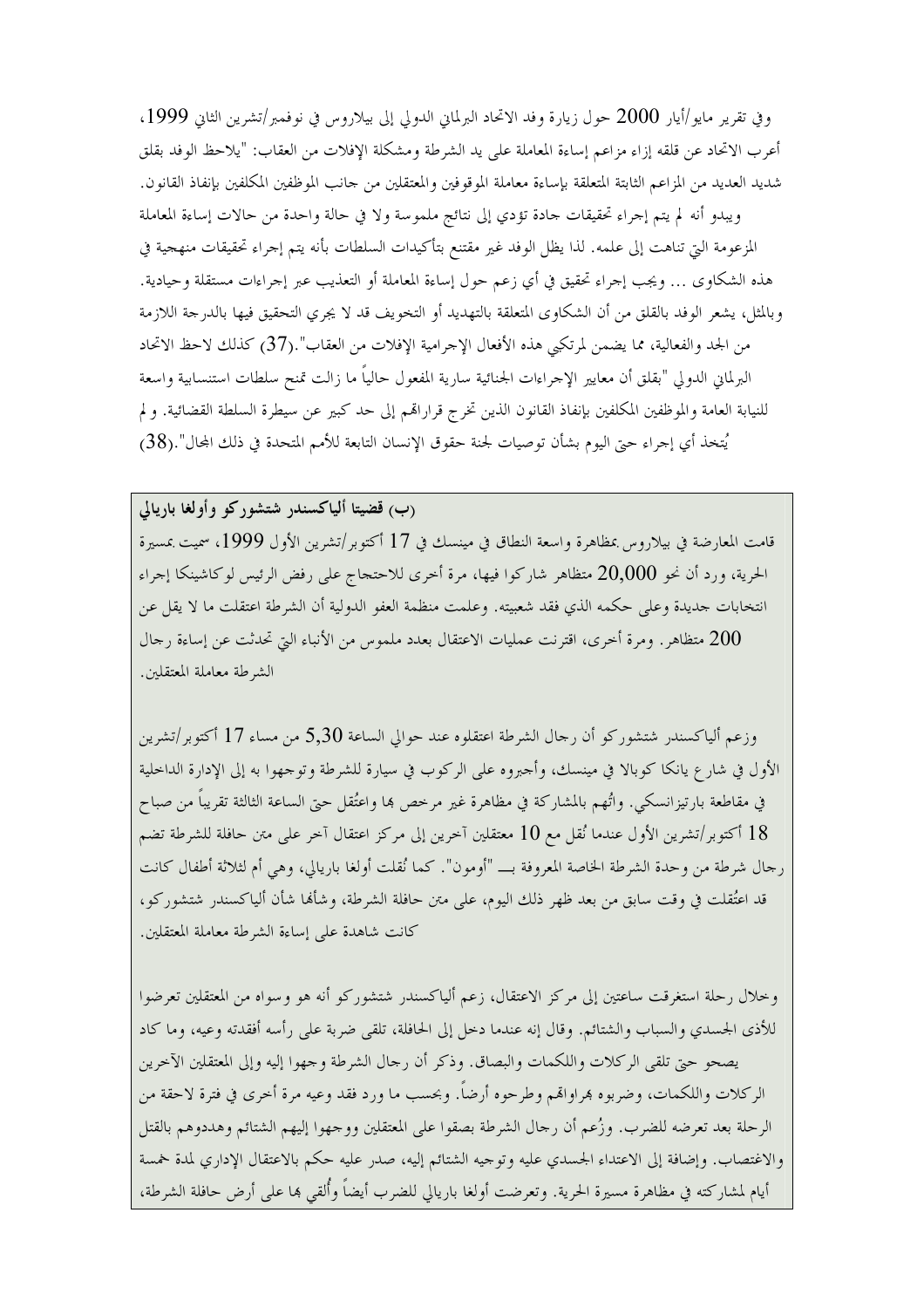لكن على عكس المعتقلين الآخرين، استطاعت الإفلات من الركل. وبعد وصولها إلى مركز أوكرستينا للاعتقال في مينسك، أمر مسؤول كبير، عرف من جواز سفرها ألها أم لثلاثة أطفال صغار بإعادها إلى المدينة وإطلاق سراحها. وزعمت أولغا باريالي أنه في طريق عودها إلى المدينة على متن حافلة الشرطة وجه إليها رحال شرطة "أومون" السباب والشتائم المتكررة، وهددوها بالاغتصاب ومعاقبتها هي وعائلتها. وتلقت تحذيراً في اليوم التالي من محكمة مقاطعة بارتيزانسكي. وأُبلغت منظمة العفو الدولية بعدد من المناسبات الأخرى عقب مسيرة الحرية التي تعرض فيها المعتقلون إلى إساءة معاملة جسدية خطيرة على أيدي , جال الشرطة على متن حافلات الشرطة وغيرها من المركبات.

وبعث ألياكسندر شتشوركو برسائل إلى السلطات البيلاروسية، بمن فيها مكتبا النائب العام في بارتيزانسكي ومينسك ومختلف المحاكم، مشتكياً من تعرضه لسوء المعاملة على متن حافلة الشرطة وعدم قانونية اعتقاله ومطالباً بدفع تعويض له. وبحسب ما ۖ ورد رفض مكتب النائب العام في بارتيزانسكي شكواه والشكاوي الأولية لأشخاص آخرين، قائلاً إلهم شاركوا في مظاهرة غير مسموح بما. وقدم ألياكسندر شتشوركو استئنافاً ضد القرار وفي 30 مايو/أيار 2000، كان من المقرر النظر في شكواه في محكمة موسكوفسكي في مينسك لكنها أُرحِمت حيّ أغسطس/آب 2000. وفي اليوم السابق تعرضت مكاتب مركز حقوق الإنسان الذي يتولى رئيسه فيرا شريمكوفسكايا تمثيل ألياكسندر شتشوركو، للسطو وفُقدت منه وثائق ومعدات قيمة. وكذلك تعرضت مكاتب مركز الاستشارات القانونية الذي يقدم المساعدة القانونية للسكان للسرقة في الأسبوع الفائت. وكان هذا المركز قد ساعد ألياكسندر شتشوركو بعد اعتقاله الأولى، وكما ورد كانت له صلة وثيقة بمطالبته بالتعويض.

وأبلغ ألياكسندر شتشوركو منظمة العفو الدولية أنه نتيجة لشكاويه المتواصلة إلى السلطات والجهود التي بذلها للحصول على تعويض، مارست السلطات البيلاروسية ضغطاً عليه وعلى عائلته. وبحسب ما ورد فإن أحد رحال الشرطة الذين أساءوا معاملته قد هدده في فترة سابقة من شهر مايو/أيار 2000 قائلاً له إن الشار ع الذي يعيش فيه في مينسك ضيق حداً وعليه أن يكون حذراً عندما يعود إلى منـــزله ليلاً. واشتكى من تلقى تمديدات عبر الهاتف من مجهولين تأمره بالكف عن تقديم الشكاوي. وبصفة خاصة، فإن ابنه البالغ من العمر 20 عاماً والذي يدرس الاقتصاد في معهد تابع للدولة بدأ، كما ورد، يحصل على علامات متدنية جداً بعدما كان في السابق طالباً لامعاً. ويعتقد ألياكسندر شتشوركو أن السلطات تتعمد استهداف ابنه لمعاقبته على شكواه من إساءة معاملته واعتقاله بصورة غير مشروعة. وشألها شأن ألياكسندر شتشوركو قدمت أولغا باريالي عدداً من الشكاوي التي تلقى الضوء على إساءة معاملتها على أيدي , حال الشرطة، لكنها تعرضت لضغط متزايد من السلطات للكف عن تقديم الشكاوي. وفي ديسمبر/كانون الأول 1996 غادرت بيلاروس وتطالب حالياً باللجوء السياسي في إحدى دول أوروبا الغربية.

وتشعر منظمة العفو الدولية بالقلق من أن هذه الإجراءات المضادة التي تتخذها الشرطة ضد أصحاب الشكاوى تشكل إخلالاً بالمادة 13 من اتفاقية مناهضة التعذيب التي تنص على أنه "يجب اتخاذ خطوات تكفل حماية أصحاب الشكاوي والشهود من جميع ضروب المعاملة السيئة أو التخويف نتيجة لتقديم شكوى أو دليل." وتشعر منظمة العفو الدولية بالقلق بصورة خاصة إزاء التخويف المزعوم الذي تمارسه الشرطة، إذ إن عدداً قليلاً حداً من أصحاب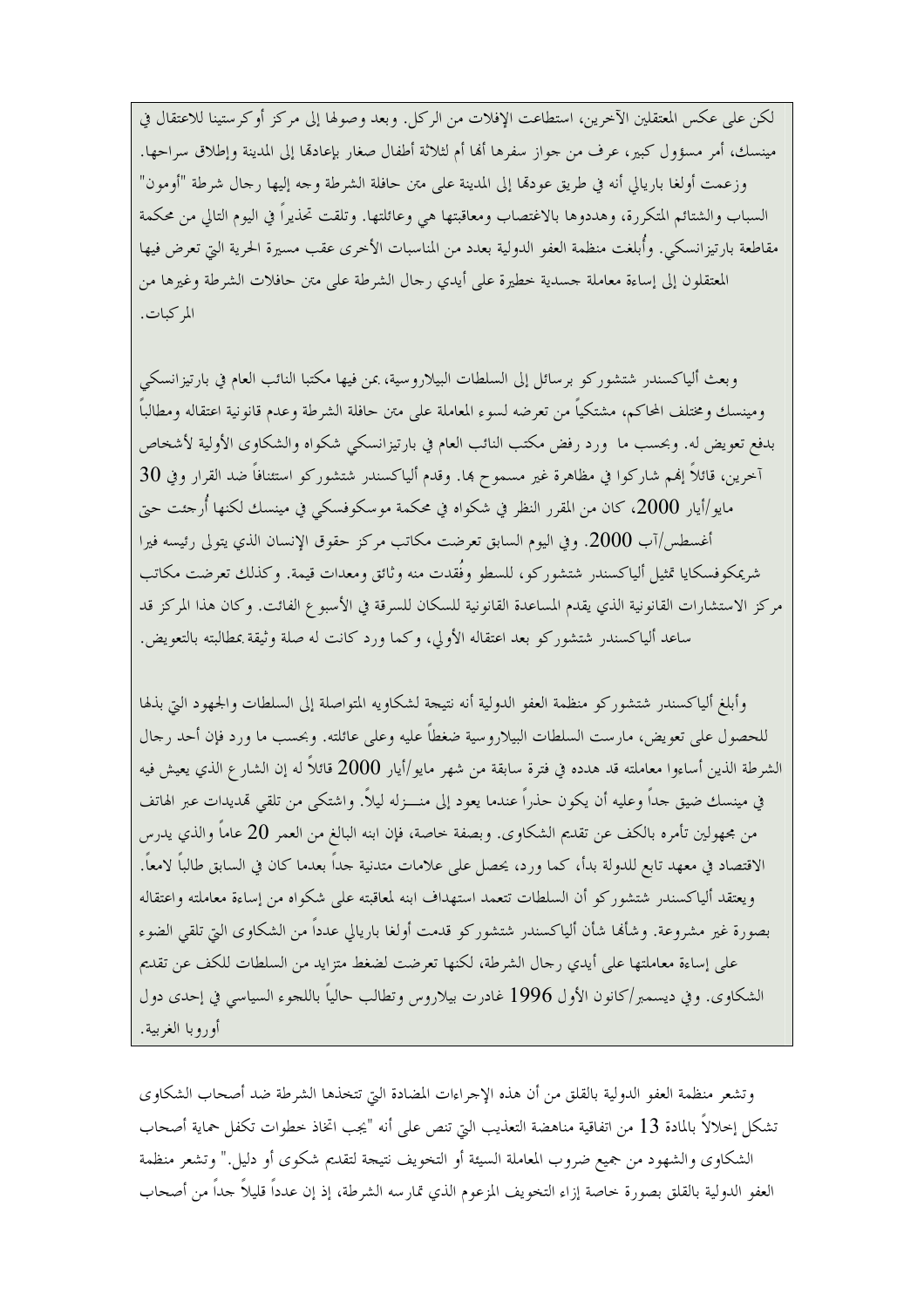الشكاوى نحح في نقل شكوى من إساءة المعاملة على يد الشرطة عبر نظام الشكاوى إلى الحد الذي وصل إليه ألياكسندر شتشوركو . كذلك أعربت منظمة العفو الدولية عن قلقها إزاء مزاعم تعرض الشهود على إساءة معاملة الشرطة للمعتقلين للتخويف من جانب الشرطة أيضاً، كما تبين الحالة التالية :

(ج) التخويف المزعوم للملازم أول أوليغ باتورين بينما مرت المظاهرة الرئيسية لمسيرة الحرية المشار إليها أعلاه من دون حوادث كما ورد، إلا أنه وردت أنباء عن وقوع أعمال عنف في فترة لاحقة من ذلك اليوم. وتلقت منظمة العفو الدولية عدداً ملموساً من الأنباء حول إساءة الشرطة معاملة المتظاهرين الذين وُضعوا فيما بعد في حجز الشرطة. وبعد وصول المتظاهرين إلى وجهتهم النهائية في ميدان بانغالور في مينسك، حاولت محموعة صغيرة من المتظاهرين السير نحو وسط المدينة، فاصطدمت مع رحال الشرطة الذين سدوا عليها الطريق. وقد ورد أن المتظاهرين ردوا برشق الشرطة بالحجارة بعدما هاجمهم رجال الشرطة بالهراوات والدروع الواقية من أعمال الشغب. وفي 9 فبراير/شباط 2000 نشرت صحيفة نارودنايا فوليا المستقلة رسالة مفتوحة من ضابط شرطة ما زال في الخدمة هو الملازم أول أوليغ باتورين، ورد أُلها سلطات الضوء على الدور الذي اضطلع به مثيرو الاستفزازات العملاء للشرطة في المصادمات التي وقعت خلال مسيرة الحرية. وقال في الر سالة : "إن مهمتي كانت بسيطة –المراقبة وتندَّكر وجوه النشطاء الرئيسيين، وبعد ذلك اعتقال الأشخاص اللدين أمرت باعتقالهم. بيد أن مهمتي الرئيسية كانت افتعال المصادمات، وإهانة رجال الشرطة وتوجيه الحشود نحو الكمين الذي نصبته لهم الشرطة . ولسوء الحظ كان بين راشقبي الحجارة بعض الشبان المتهورين، لكن جميع أفعالهم جاءت رداً علي الاستفزازات التي خُطط لها مسبقاً. وقد وُ جهت الحشود عمداً نحو المكان الذي تُحدِّيست فيه الحجارة. وكانت فرق مكافحة الشغب التابعة للشرطة مختبئة هناك في كمين" ونتيجة للرسالة المفتوحة ورد أن أوليغ باتورين طَرد من جهاز الشرطة واقممته السلطات بالتشهير بالشرطة. وورد أن شقيقه تعرض للاعتداء والتهديد وأُجبر كلاهما على التواري عن الأنظار . وبسبب اعتبارات تتعلق بسلامته الشخصية ورد أن أوليغ باتورين غادر بيلاروس إلى بولندا، حيث يطالب بمنحه اللجوء السياسي.

وقد دعت منظمة العفو الدولية السلطات البيلاروسية إلى إجراء تحقيقات سريعة وشاملة وحيادية في مزاعم إساءة المعاملة على يد الشرطة وتقديم أي رحال شرطة يشتبه بألهم مارسوا سوء المعاملة أو التعذيب ضد المعتقلين إلى العدالة. والحالة التالية الأحدث عهداً تبين مرة أخرى تقاعس السلطات البيلاروسية عن النظر في شكاوى إساءة المعاملة على يد الشرطة، وبخاصة عندما ينتمي مقدم الشكوى إلى المعارضة.

### (د) إساءة المعاملة المزعومة ليوري بلنكي

تلقت منظمة العفو الدولية أنباء عديدة حول عمليات اعتقال حلال مظاهرة غير مصرح بما حرت في مينسك احتجاجاً على تصرفات الرئيس لوكاشينكا في 25 مارس/آذار 2000، وتزامنت مع الذكرى السنوية لإنشاء أو ل جمهورية في بيلاروس العام 1918. وخلال المظاهرة ورد أن دوريات الشرطة التي كانت تجوب وسط مينسك بأعداد كبيرة اعتقلت ما بين 400 و500 متظاهر طوال عدة ساعات. وبينما ورد أن نحو 200 معتقل احتجزوا في القاعات الرياضية في المدينة، احتُجز آخرون في مختلف مراكز الشرطة ومراكز الاعتقال. وورد أنه تم الإفراج عن معظم المعتقلين بعد ساعتين أو ثلاث ساعات.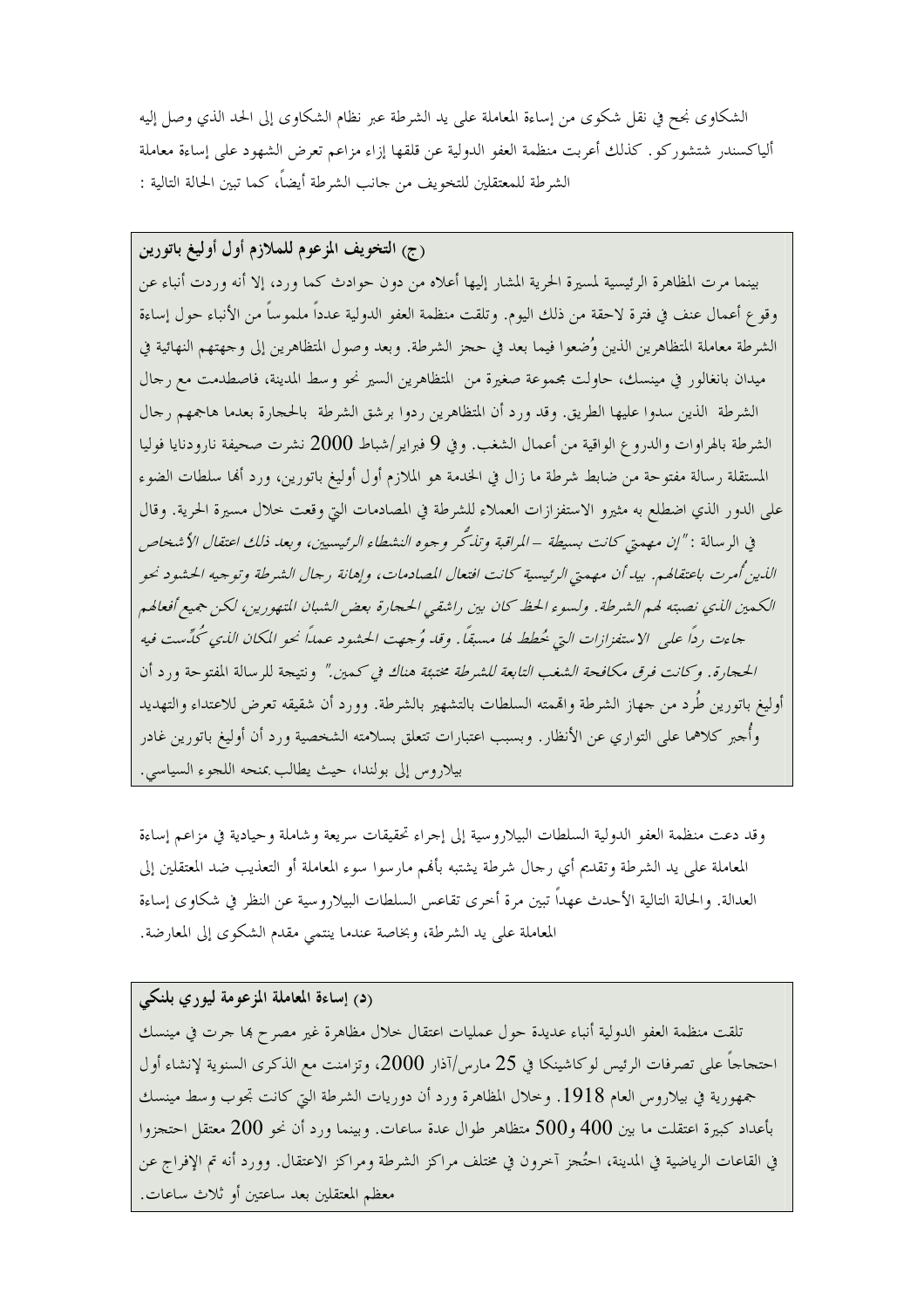وتلقت منظمة العفو الدولية أنباءً أفادت أن ر حال الشرطة استخدموا در حات ملموسة من القوة لاعتقال بعض المتظاهرين. واشتكي عدد من الأشخاص من أن رحال الشرطة طرحوهم أرضاً وضربوهم بالهراوات وركلوهم وشتموهم. وزعم نائب رئيس الحزب المسيحي المحافظ للجبهة الشعبية البيلاروسية يوري بلنكي، أن مجموعة من رجال الشرطة اعتدت عليه هو ورفاقه عند حوالي الساعة 12٫15 ظهراً قبالة مخزن ستوليتشني في مينسك الذي يتضمن أقساماً متنوعة، حيث أصيب في وجهه ڢمراوة وسقط أرضاً وتعرض للكم والركل بصورة متكررة. ونتيجة لإساءة معاملته زعم أنه فقد وعيه وبعد الإفراج عنه أظهر تشخيص لحالته أنه يعايي من ارتجاج في المخ. ثم قُبض عليه ووُضع رهن الاعتقال مدة ثلاثة أيام في مركزٍ أوكرستينا للاعتقال في مينسك. وأثناء اعتقاله ورد أنه لم يُسمح له بتلقى العلاج الطبي. وعند الإفراج عنه ورد أنه توجه مباشرة إلى مكتب النائب العام في منطقة سوفتسكي في مينسك، حيث قدم شكوى رسمية ضد رحال الشرطة الذين اعتقلوه. ورفض مكتب النائب العام في سوفتسكي مزاعم إساءة معاملة يوري بلنكي، رغم أنه تم تصوير الحادثة المزعومة في فيلم وكانت إساءة معاملته واضحة وضوح الشمس كما ورد. وقدم يوري بلنكي استئنافاً ضد هذا القرار، مما حمل مكتب النائب العام في المدينة على إصدار أمر بإعادة النظر في القضية. لكن بعد إعادة النظر، رفض مكتب النائب العام في سوفتسكي التهم المنسوبة إلى رجال الشرطة، من دون إجراء مقابلات مع أغلبية الشهود الرئيسيين كما ورد. وإضافة إلى ذلك، فإن شريط الفيديو الذي يصور الحادثة والذي ورد أن محكمة مقاطعة سوفتسكي أرسلته إلى مكتب النائب العام في سوفتسكي لم يصل إلى وجهته المقصودة.

وأُبلغت منظمة العفو الدولية أنه في 11 أغسطس/آب 2000 رفض مكتب النائب العام في مقاطعة سوفتسكي المحاولة المتكررة التي بذلها يوري بلنكي لتوحيه قمم ضد رحال الشرطة الذين زُعم أفمم اعتقلوه وأساءوا معاملته. وعلمت المنظمة أن يوري بلنكي ينوي تقديم استئناف آخر إلى النيابة العامة.

#### 4. عقوبة الإعدام

تعتبر منظمة العفو الدولية عقوبة الإعدام ذروة العقوبة القاسية واللاإنسانية والمهينة. وشأنه شأن التعذيب، يشكل الإعدام اعتداءً حسدياً وعقلياً بالغ القسوة على الشخص الذي سبق للسلطات الحكومية أن حولته إلى إنسان مغلوب على أمره (لا حول له ولا قوة). وخلال مراجعتها للتقرير الدوري الرابع لبيلاروس في نوفمبر/تشرين الثاني 1997، لاحظت لجنة حقوق الإنسان أيضاً بقلق "أن عدد الجرائم التي تُطبق فيها عقوبة الإعدام بموجب القانون الجنائبي ما زال مرتفعاً حداً، وأنه تم مؤخراً إصدار المراسيم التي تُعرِّف الجرائم الجديدة التي يعاقب عليها بالإعدام، مثل المرسوم الرئاسي رقم 21 وتاريخ 21 أكتوبر/تشرين الأول 1997. وتعرب اللجنة عن قلقها البالغ إزاء الارتفاع الشديد في عدد عقوبات الإعدام التي يجري تنفيذها فعلاً. وعلاوة على ذلك، تشعر اللحنة بالقلق أيضاً إزاء السرية التي تكتنف الإجراءات المتعلقة بعقوبة الإعدام في جميع المراحل".(39) وخلال المراجعة ذاتما ورد أن عضو الوفد البيلاروسي السيد شرباو، قال في محضر احتماع اللحنة إنه بين العام 1990 والنصف الأول من العام 1997، حُكم على 192 شخصاً بالإعدام.(40) وفي 5 أغسطس/آب 1999 أبلغ رئيس المحكمة العليا في بيلاروس فلياتسين سوكالا مؤتمراً صحفياً أنه حتى الآن أُعدم 29 شخصاً في العام 1999،(41) قياساً على 33 شخصاً ورد أُلهم أعدموا في الفترة الواقعة بين يناير/كانون الثاني وأغسطس/آب 1998.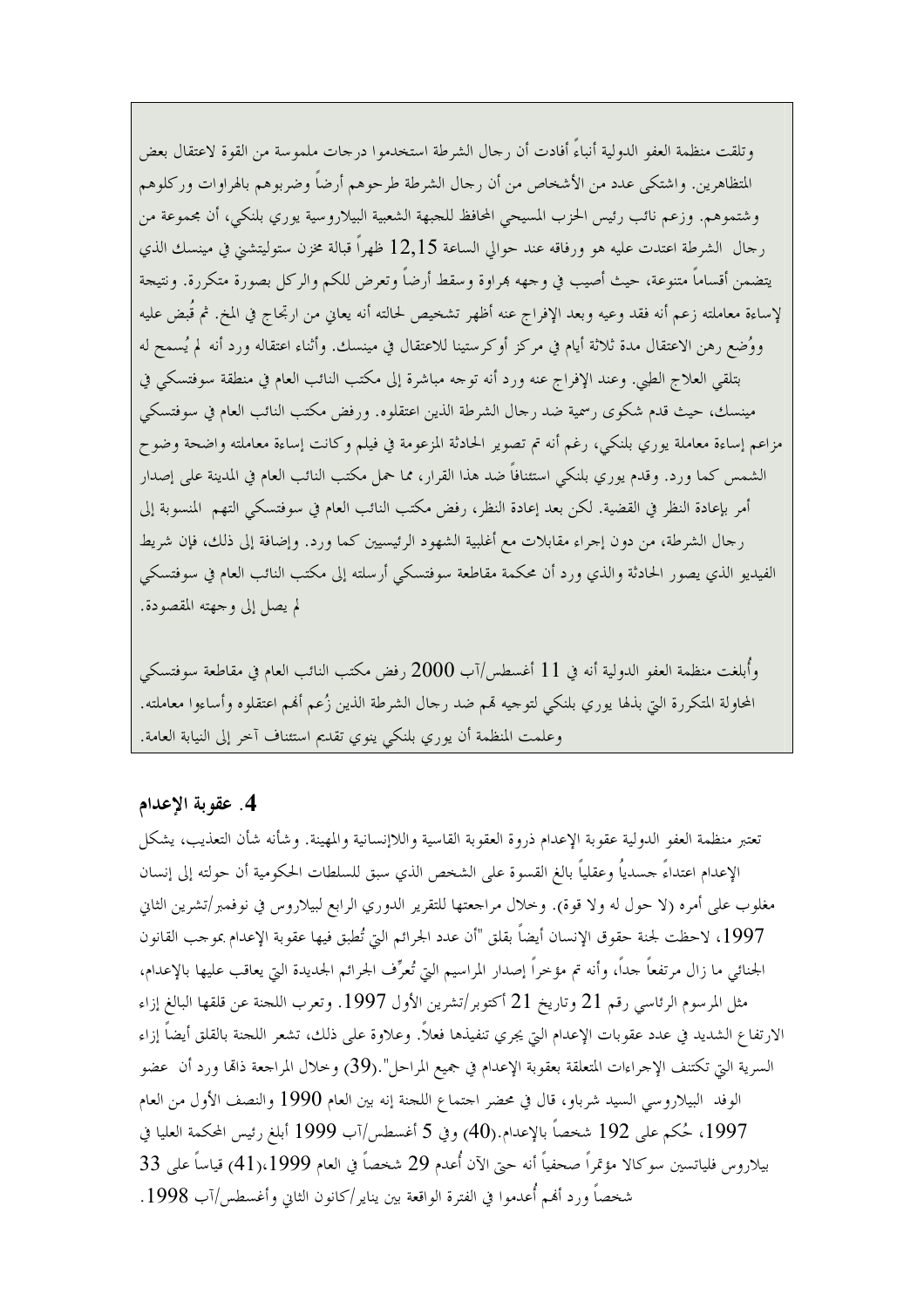وقد كررت منظمة العفو الدولية دعومًا للسلطات البيلاروسية لإلغاء هذا الشكل من أشكال العقوبة القاسية واللاإنسانية والمهينة، وقالت إن ستار السرية الذي يحيط بعقوبة الإعدام يسبب معاناة كبيرة لأقارب السجناء الذين ينتظرون تنفيذ حكم الإعدام فيهم. وتُصنَّف المعلومات المتعلقة بعقوبة الإعدام كسر من أسرار الدولة في بيلاروس، ومن الصعب حداً الحصول على معلومات. ويتلقى أقارب الذين يُنفذ فيهم الإعدام شهادة وفاة فقط، ولا يحاطون علماً بتاريخ ومكان تنفيذ الحكم ولا يحق لهم تسلم الجثة. وتدفن الجثة عادة في قبر غير مُعلّم داخل أرض السجن.

رأ) قضية أنطون بوندارينكو في يوليو/تموز 1999، اتصلت والدة أنطون بوندارينكو، التي كان ابنها ينتظر تنفيذ حكم الإعدام فيه بمنظمة العفو الدولية. وكان قد حُكم على أنطون بوندارينكو بالإعدام في يونيو/حزيران 1998 بسبب حريمة ارتكبها عندما كان في سن التاسعة عشرة. ورُفض استئنافه وحرى تأكيد حكم الإعدام الأصلي. وأبلغت والدته منظمة العفو الدولية ألها زارت يومياً السجن الذي يحتجز ابنها فيه، طوال عدة أسابيع لترى ما إذا كان ابنها لا يزال على قيد الحياة. ورفضت سلطات السجن إبلاغها بالموعد المحدد لتنفيذ حكم الإعدام فيه. وناشدت منظمة العفو الدولية السلطات بإلحاح عدم إعدام أنطون بوندارينكو . وفي 15 يوليو/تموز 1999 أبلغت صديقة لوالدة أنطون بوندارينكو منظمة العفو الدولية أفما ووالدته اعتصمتا البارحة حارج مبني الإدارة الرئاسية، حيث ورد أن الأم توسلت تخفيف حكم الإعدام على ابنها. وقبض رحال الشرطة على المرأتين واحتجزوهما مدة ثلاث ساعات. وفي هَاية المطاف نُفِّذ حكم الإعدام في أنطون بوندارينكو في 24 يوليو/تموز 1999.

كذلك لاحظت منظمة الأمن والتعاون في أوروبا تواتر تنفيذ عقوبة الإعدام واتساع تطبيقها في بيلاروس قائلة : "تُستخدم عقوبة الإعدام بصورة حثيثة في بيلاروس. وينص القانون الجنائي البيلاروسي على تطبيق عقوبة الإعدام على مجموعة واسعة من الجرائم، وبخاصة الخيانة، والتآمر للاستيلاء على السلطة والإرهاب والتخريب والتفجيرات التي قمدد السلامة العامة وإضعاف عمل السجن والقتل مع سبق الإصرار والترصد والاغتصاب المشدد."(42) وخلال مراجعتها للتقرير الدوري الرابع لبيلاروس، دعت لجنة حقوق الإنسان السلطات البيلاروسية إلى اتخاذ خطوات باتجاه إلغاء عقوبة الإعدام قائلة : "توصى اللجنة بوجوب حصر تطبيق عقوبة الإعدام بالجرائم الأكثر خطورة، كما تنص عليه الفقرة 2 من المادة السادسة من العهد الدولي، وأن تنظر الدولة الطرف في إلغائها في مرحلة مبكرة".(43) وخلال المراجعة ذامًا، ورد في محضر الاجتماع أن عضو الوفد البيلاروسي السيد شرباو قال : "… عندما أحري الاستفتاء الوطني في 24 نوفمبر/تشرين الثاني 1996، أُثيرت مسألة إلغاء عقوبة الإعدام، لكن 17 بالمائة من الناخبين فقط أيدوا إلغاءها. ولذا، فإن أي تعليق حول هذا الموضوع سابق لأوانه لكن الحكومة تتخذ خطوات محددة لإلغاء عقوبة الإعدام في المستقبل القريب..."(44)

وللأسف، لم تحرز بيلاروس حلال الفترة الفاصلة تقدماً يذكر نحو تنفيذ توصية لجنة حقوق الإنسان. وفي يناير/كانون الثاني 2000، أدان أيضاً تقرير صادر عن الجمعية البرلمانية لمحلس أوروبا، عنوانه *الوضع في بيلاروس*، عدم تحقيق تقدم نحو إلغاء عقوبة الإعدام، مشيراً إلى ألها : "[أي الجمعية البرلمانية] تدين بأقوى عبارات ممكنة عمليات الإعدام في بيلاروس وتندد بحقيقة أن بيلاروس هي حالياً الدولة الوحيدة في أوروبا التي تُطبَّق فيها عقوبة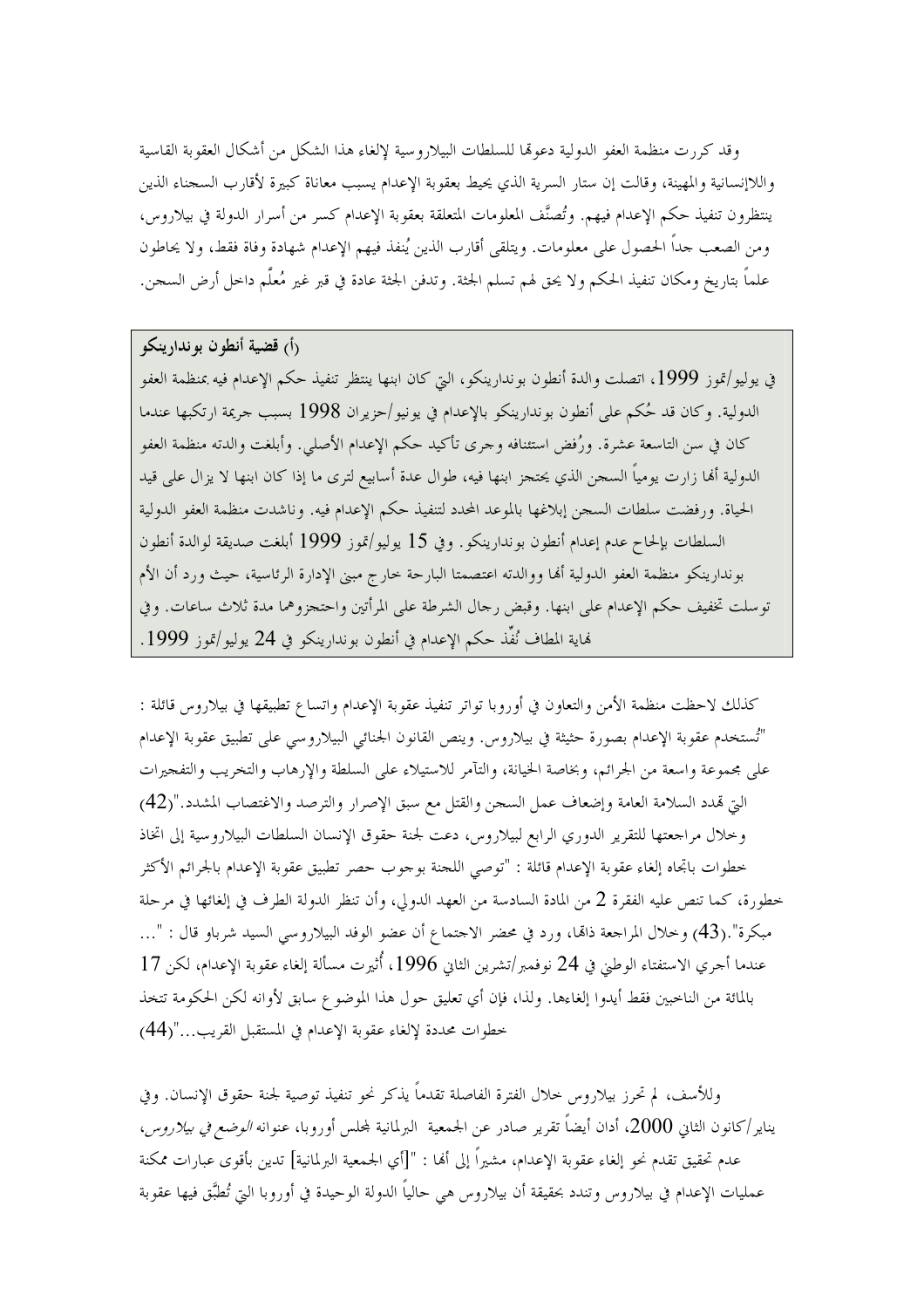الإعدام، وعلاوة على ذلك، تطبق بصورة منتظمة وواسعة النطاق".(45) وحثت الجمعية العمومية السلطات البيلاروسية على "إعلان وقف فوري لعمليات الإعدام والمباشرة بوضع الإجراءات التشريعية لإلغاء عقوبة  $(46)$ ."الإعدام

5. أوضاع السجون التي تصل إلى حد المعاملة أو العقوبة القاسية أو اللاإنسانية أو المهينة في الماضي القريب، أعربت لجنة مناهضة التعذيب عن قلقها إزاء أوضاع الاعتقال في عدد من الدول. وحلال النظر في التقرير الدوري الثالث لهنغاريا، أعربت عن قلقها "إزاء الأنباء حول الأوضاع في السجون ومراكز الاعتقال ومراكز احتجاز اللاجئين مثل الاكتظاظ وعدم وجود مرافق للتمارين الرياضية والتعليم والصحة الشخصية".(47) ويبدو العديد من هذه المشاكل ذاها واضحاً في أماكن الاعتقال في بيلاروس، وقد كررت منظمة العفو الدولية الإعراب عن قلقها من أن الأوضاع في السجون ومراكز الاعتقال حلال الفترة السابقة للمحاكمة (فترة الحبس الاحتياطي) تُقصِّر كثيراً عن الوفاء بالحد الأدبي من المعايير الدولية، وتشكل ضرباً من المعاملة القاسية أو المهينة أو اللاإنسانية. ويتلقى السجناء طعاماً رديئاً ولا يحصلون على رعاية طبية كافية ويتم إيواؤهم في زنازين مكتظة وسيئة التدفئة والتهوية. ونتيجة لرداءة غذائهم والافتقار إلى اللوازم الطبية وأوضاع الاعتقال التي هي دون المستوى المطلوب، ورد أن الأمراض متفشية بين السجناء على نطاق واسع.

كذلك أعربت لجنة حقوق الإنسان عن قلقها "إزاء الأوضاع العامة للاعتقال في السجون، وبخاصة فيما يتعلق بالاكتظاظ … " (48) حلال مراجعتها للتقرير الدوري الرابع لبيلاروس في نوفمبر/تشرين الثاني 1997. وأوصت لجنة حقوق الإنسان "باتخاذ حطوات لتحسين أوضاع السجون … وعند القيام بذلك يجب أن يؤخذ بعين الاعتبار التعليق العام للجنة رقم 21 (44) حول المادة 10 من العهد الدولي والقواعد النموذجية الدنيا للأمم المتحدة الخاصة بمعاملة السجناء.(49) وأبدت لجنة حقوق الإنسان اهتماماً حاصاً باستخدام زنازين العقاب ونظام 'pressuvchiki' الذي غالباً ما يستخدم للحفاظ على النظام الداخلي في السجون البيلاروسية(50)، قائلة : "إن اللحنة توصي بشكل حاص بأن ممارسة "زنازين العقاب" التي يتم بموجبها فرض أوضاع قاسية حداً على السحناء واستخدام الـــ <u>pressovchiki</u> في زنازين السجن، يتعارضان مع العهد وتوصى بإلغاء استخدامهما".(51)

وردد تقرير حقوق الإنسان للعام 1999 الصادر عن وزارة الخارجية الأمريكية صدى العديد من بواعث قلق منظمة العفو الدولية مشيراً إلى أن : "أوضاع السجون سيئة وتتسم بالاكتظاظ الشديد ونقص المواد الغذائية والعقاقير وانتشار الأمراض مثل داء السل ومرض الزهري (السفلس) والإيدز (مرض نقص المناعة المكتسب)… كذلك ذكر المعتقلون في مرافق الاعتقال السابق للمحاكمة أن الأوضاع فيها سيئة، مما أسهم في تدهور حالتهم الصحية وهم ينتظرون تقديمهم للمحاكمة. ولاحظ موظفو المحموعة الاستشارية والرقابية التابعة لمنظمة الأمن والتعاون الذين زاروا مرفق اعتقال في فيتبسك حلال شهر يونيو/حزيران أن 16 سجينة في زنزانة واحدة كن يتقاسمن 10 أسرة، وفي زنزانة أخرى، كان 14 سجيناً تتراوح أعمارهم بين 14 و17 عاماً يتقاسمون 8 أسرة".(52) ولحص تقرير حقوق الإنسان للعام 1998 الصادر عن وزارة الخارجية الأمريكية قضية الناشط المعارض فادزيم كابانتشوك الذي اشتكى عقب الإفراج عنه من اعتقال دام ستة أشهر، أنه أُجبر على مشاركة 32 شخصاً آخر زنزانة مصممة لـــ 14 سجيناً.(53) وفي أغسطس/آب 1998، ورد أن نائب النائب العام السابق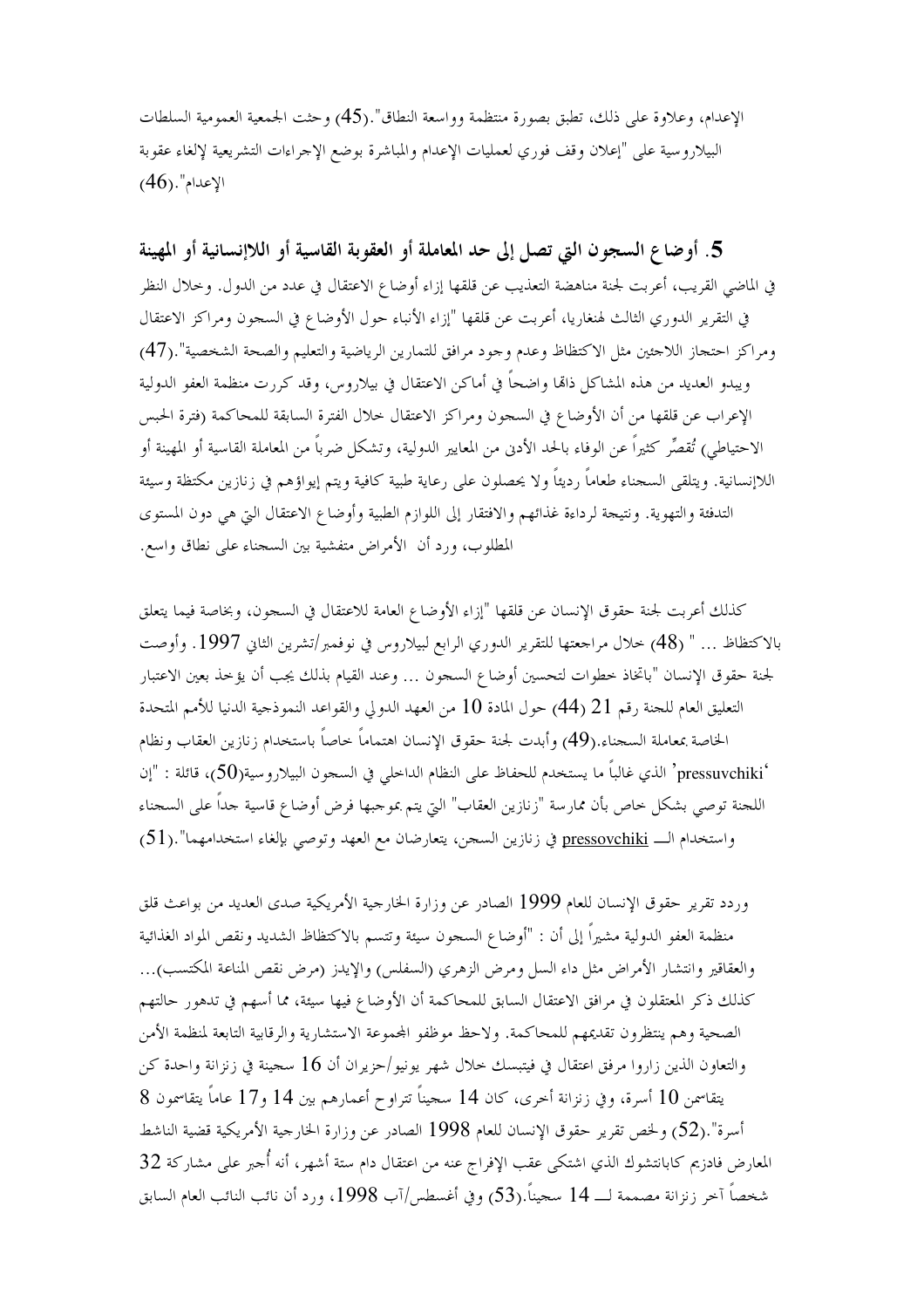ألياكسندر إيفانوسكي، أبلغ الصحفيين أن 61,000 سجين، بينهم 11,000 رهن الاعتقال السابق للمحاكمة، كانوا محتجزين في مرافق اعتقال في بيلاروس مصممة لاستيعاب 41,000 نزيل فقط. كذلك مضت وزارة الخارجية الأمريكية تقول في تقريرها حول حقوق الإنسان بأن وزير الداحلية السابق نفسه، يوري سيفاكوف اعترف علناً في نوفمبر/تشرين الثاني 1999 بأن عدد نزلاء السجون ظل يفوق الــــ 60,000 وأن أوضاع الاعتقال لا تستوفي المعايير الأساسية.(54)

كذلك علق التقرير اللاحق لزيارة تقصي الحقائق التي قام هما وفد الجمعية البرلمانية لمحلس أوروبا في يناير/كانون الثاني 1999 على أوضاع السجون قائلاً : "وُحمهت انتقادات شديدة إلى الأوضاع في كل من السجون وأماكن الاعتقال المؤقتة. فكلاهما يعاني من الاكتظاظ والأطعمة والرعاية غير مقبولة بالمرة، وليس هناك اتصال يذكر بين السجناء وعائلاقم ومحاميهم، ووردت أنباء حول وقوع حالات عديدة من العنف ضد السحناء".(55)

رأ) أوضاع الاعتقال : قضية فاليري شتشوكين

فاليري شتشوكين عضو في البرلمان المنحل، وناشط قيادي في المعارضة وصحفى يعمل في صحيفة *نارودنايا فوليا* المستقلة. وقد قُبض عليه في مناسبات عديدة وأمضى عقوبات متعددة في السجن بسبب أنشطته المعارضة. ومن بين مراكز الاعتقال والسجون المختلفة التي اعتُقل فيها، وصف الأوضاع في مركز الاعتقال والتوزيع الخاص في مينسك. وبحسب ما قاله فاليري شتشوكين "كانت الأوضاع الصحية مروعة. وكان هناك فئران في الزنازين، واضطر جميع النـــزلاء إلى استخدام الكوب ذاته لشرب الماء، وهي حقيقة سهَّلت انتشار الأمراض. ويشكل المرحاض وحوض الاغتسال وحنفية ماء الشرب هيكلاً إنشائياً واحداً، وعلى كل من يستخدم المرحاض أن يفعل ذلك على مرأى من النـــزلاء الآخرين. ولم يكن هناك ورق مراحيض أو صابون، ولم يُسمح للمعتقلين باستخدام أدوات الاغتسال الخاصة هم أو تغيير ملابسهم. ونادراً ما كانت تُقبل الطرود التي يجلبها الأقارب للنـــزلاء. وكانت الزنازين شديدة الاكتظاظ ومن دون قموية. و لم يُسمح للمعتقلين باقتناء أحهزة تلفزيون أو راديو أو إحراء مكالمات هاتفية أو الكتابة أو الرسم أو القراءة أو لعب أي نوع من الألعاب أو الدراسة".(56)

(ب) أوضاع الاعتقال السابق للمحاكمة : قضية أندريه كليموف أعربت منظمة العفو الدولية عن قلقها البالغ إزاء أوضاع احتجاز سجين الرأي أندريه كليموف في الاعتقال السابق للمحاكمة طوال سنتين وكان قد قَبض على أندريه كليموف، وهو عضو سابق في البرلمان المنحل، مجلس السوفييت الأعلى الثالث عشر، في 11 فبراير/ شباط 1998 وأمضى أكثر من سنتين في الاعتقال السابق للمحاكمة قبل إصدار حكم عليه بالسحن مدته ست سنوات في مستعمرة للأشغال الشاقة مع مصادرة ممتلكاته في مارس/آذار 2000 بتهم تتعلق بمصالحه التجارية. وخلال الأشهر الأولى من اعتقاله في الفترة السابقة للمحاكمة، ورد أن أندريه كليموف أجبر على مشاركة زنزانة صغيرة مع خمسة من النـــزلاء الآخرين الذين كانوا ينامون مناوبةُ بسبب عدم وجود أسرة كافية للنوم وكان لديهم كمية من مياه الشرب محدودة للغاية وأثناء اعتقاله السابق للمحاكمة أضرب عن الطعام مرتين احتجاجاً على أوضاع حجزه وعدم السماح له برؤية زوجته وأطفاله ورفض سلطات السجن تقديم المعالجة الطبية الكافية له. ونتيجة اعتلال صحته عولج في المستشفى عدداً من المرات ويظل بحاجة إلى علاج لمرض في القلب يُطلق عليه اسم سوء التغذية المؤدي إلى ضمور القلب.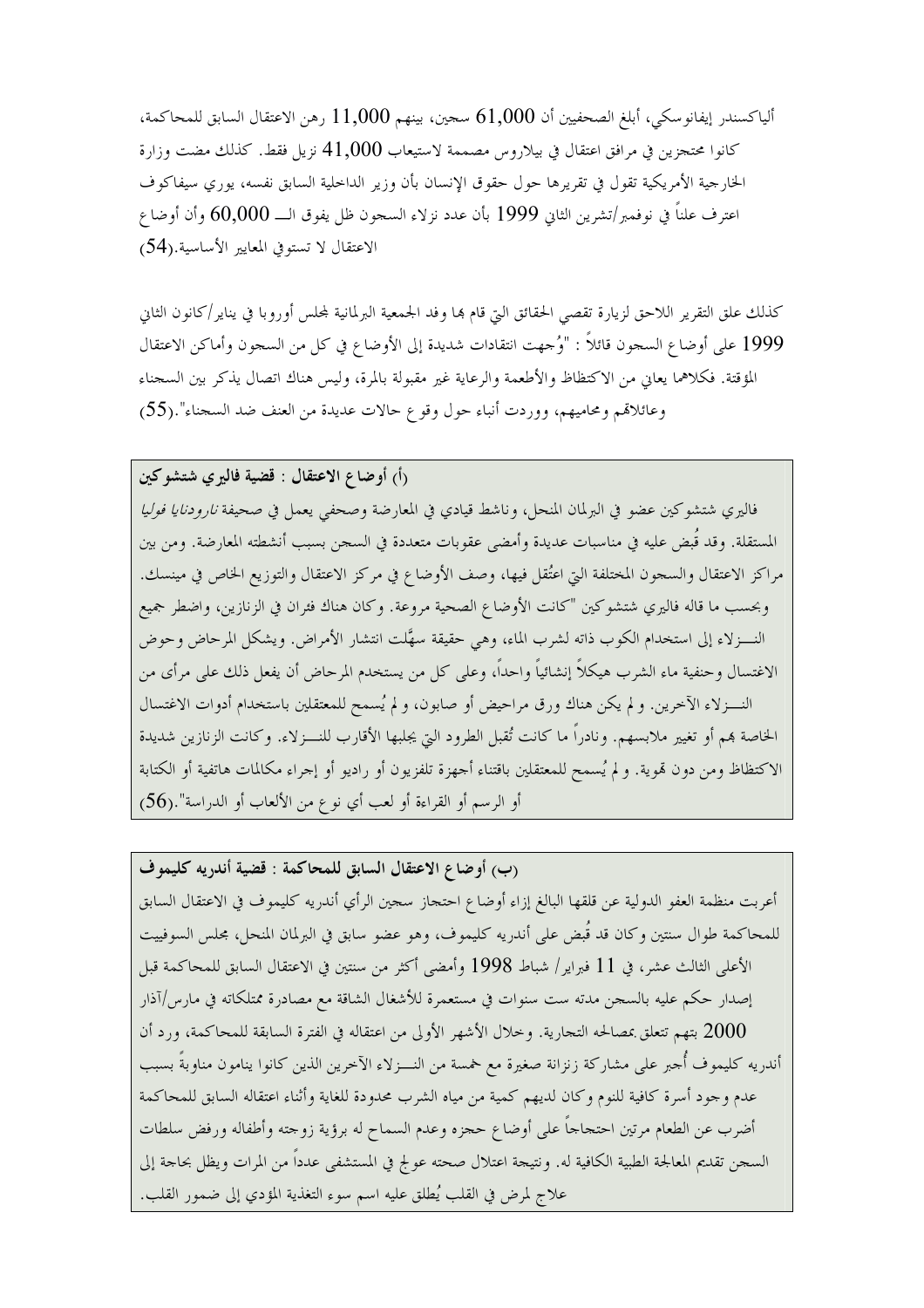ومن المهم أيضاً الملاحظة أن لجنة حقوق الإنسان قد أعربت سابقاً عن قلقها إزاء طول فترة الاعتقال السابق للمحاكمة في بيلاروس قائلة إن : "اللجنة تلاحظ بقلق أن الاعتقال السابق للمحاكمة قد يدوم لغاية 18 شهراً، وأن النظر في استمرار الاعتقال السابق للمحاكمة من اختصاص النائب العام وليس القاضي، مما يتعارض مع الفقرة من المادة 9 من العهد".(57) وأوصت لجنة حقوق الإنسان بوجوب مراجعة القوانين والأنظمة المتعلقة بالاعتقال  $3$ السابق للمحاكمة كمسألة ذات أولوية للتقيد بمتطلبات المادة 9 من العهد الدولي الخاص بالحقوق المدنية والسياسية".(58)

(ج) أوضاع الاعتقال : قضية فياتشيسلاف سيفتشيك في 30 مارس/آذار 2000 صدر على نائب رئيس الجبهة الشعبية البيلاروسية فياتشيسلاف سيفتشيك حكم بالسجن مدة عشرة أيام بسبب دوره في تنظيم مظاهرة قبل عدة أيام. وبعد الإفراج عنه من مركز أوكرستينا للاعتقال، ورد أنه قال في مقابلة مع صحيفة ناشا سفابودا المستقلة في 11 إبريل/نيسان إنه : "حلال فترة سجني البالغة عشرة أيام، نقلني الحراس خمس مرات إلى زنزانة مختلفة كي يجعلوا من الصعب على التأقلم مع الحياة في السجن. وقبل إطلاق سراحي بيومين، وُضعت في زنزانة لها نافذة مكسورة. ونظراً للطقس البارد إلى درجة غير معقولة، فقد كانت زنزانة عقاب حقيقي. وأبلغني الحراس فيما بعد أن جميع السجناء السياسيين يجري "اختبارهم" في هذه الزنزانات. وقد أُصيب بعض زملائي النـــزلاء بشكل شديد من أشكال داء الدرن، لكنهم لم يُفصَلوا عن الآخرين. وفي 7 إبريل/نيسان، وهو اليوم الأخير من عقوبتي، رش الحراس مادة مطهرة في جميع أنحاء الزنزانة من دون أن يسمحوا لنا بالخروج أولاً."(59)

وإضافة إلى الإعراب عن القلق إزاء أوضاع الاعتقال المريعة، أعربت لجنة حقوق الإنسان عن قلقها إزاء عدم وجود آلية مستقلة للتحقيق في مزاعم التعذيب وإساءة المعاملة في مرافق الاعتقال في بيلاروس. وقالت لجنة حقوق الإنسان: "إن اللجنة تلاحظ أيضاً بقلق أن الإشراف على أماكن الاعتقال، استناداً إلى قانون مكتب النائب العام، يندرج ضمن اختصاص هذا المكتب، ولا توجد آلية مستقلة مختصة بتلقى شكاوى المعتقلين والتحقيق فيها".(60) وتشعر منظمة العفو الدولية بالقلق من أنه رغم الإبلاغ عن مزاعم إساءة معاملة السجناء على أيدي موظفي السجن، فلا يبدو أن هناك أية آلية مستقلة فعالة للتحقيق في هذه المزاعم. وأُبلغت المنظمة أن السجناء الذين وقعوا ضحايا التعذيب وسوء المعاملة أبدوا ممانعة في تقديم شكاوي لدى مكتب النائب العام حوفاً من أن ينتقم منهم موظفو السجن أو بسبب عدم الثقة باتخاذ أي خطوات ملموسة لمعالجة القضية. وتوضح المزاعم التالية التي أطلقها سجين رأي سابق تبنته منظمة العفو الدولية، وزُج به في السجن بسبب أنشطته المعارضة السلمية، غياب أي تدابير تشريعية أو قضائية أو إدارية فعالة لمنع إساءة معاملة السجناء في بيلاروس.

(د) الأوضاع وإساءة المعاملة المزعومة في الاعتقال : قضية أليكسي شيدلوفسكي أُفرج عن أليكسي شيدلوفسكي، الذي كان عمره 19 عاماً عند إدانته، من السجن في فبراير/شباط 1999 بعد أن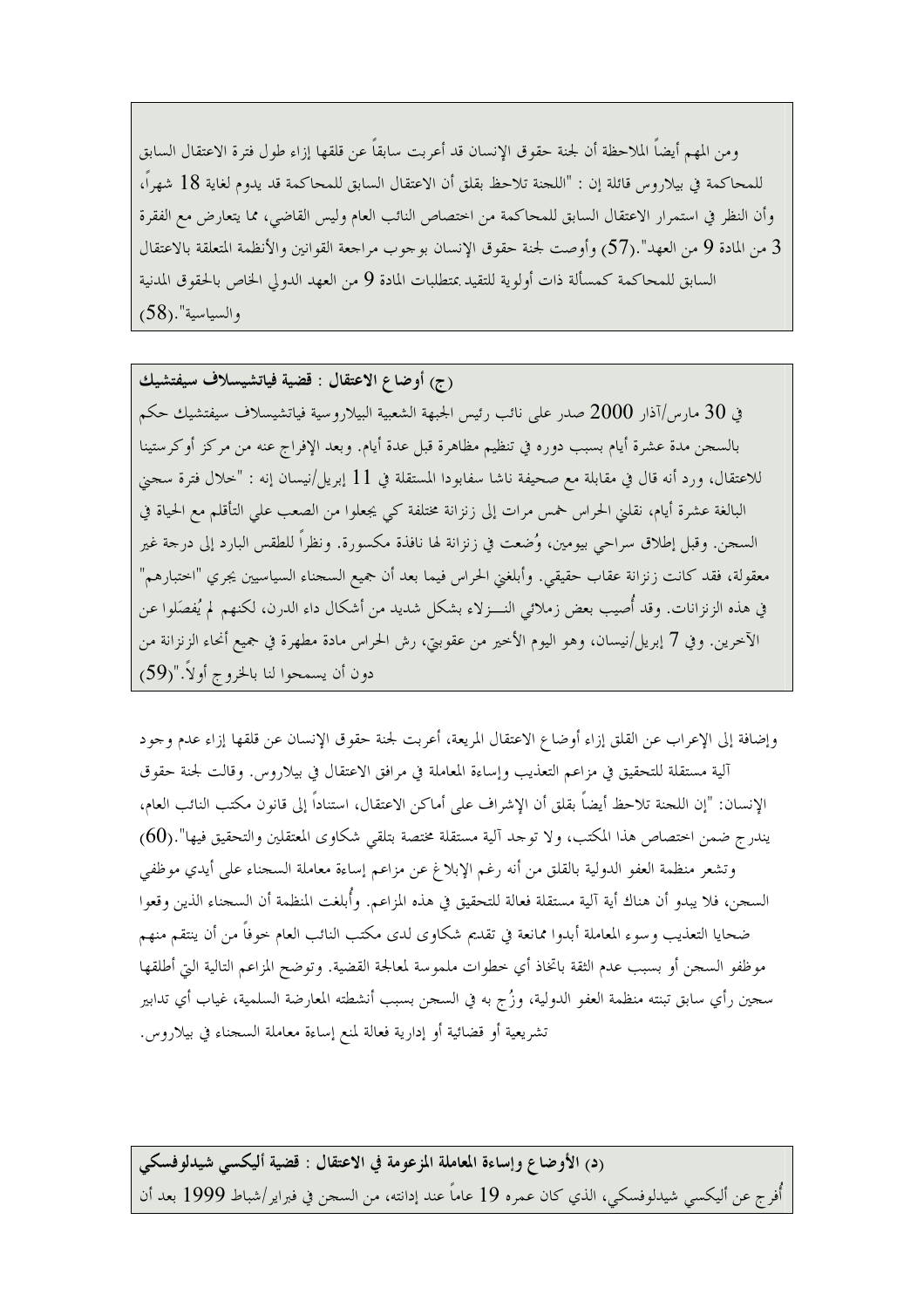أمضى 18 شهراً في السجن. وكان قد ألقى القبض على أليكسى شيدلوفسكي في أغسطس/آب 1997 بسبب كتابته شعارات معادية للحكومة والرئيس على المباين العامة في بلدة ستولبتسي ولأنه استبدل بالعلم الوطني البيلاروسي الرسمي، العلم الأحمر والأبيض المحظور، الذي يشكل رمزاً للمعارضة والجبهة الشعبية البيلاروسية، التي كان أليكسي شيدلوفسكي عضواً في حزب الشبيبة التابع لها. وزعم أنه خلال اعتقاله السابق للمحاكمة في بلدة جودينو أُحبر هو وغيره من المعتقلين على مغادرة زنازينهم والوقوف في أوضاع مؤلمة ومد أذرعهم وأيديهم على الجدار . وكان حراس السجن يركلوهم إذا تحركوا أو وقعوا. وفي هذه الأثناء كان الحراس يملئون زنازينهم بالماء البارد ثم يجبرون المعتقلين على خلع أحذيتهم وجوارهم وإفراغ الزنازين من الماء باستخدام أكواب. وذكر أنه إذا لم يتم إفراغ الزنازين خلال 20 أو 30 دقيقة، يتم إعادة التمرين بأكمله. وفي 25 فبراير/شباط 1999، بعد الإفراج عنه، ورد أنه أبلع أحد الصحفيين العاملين في القسم البيلاروسي في إذاعة أوروبا الحرة/إذاعة الحرية أن : "السحناء ليس لهم حقوق. ولا تستوفي أوضاع السجن أي معايير دولية. ويزج بالناس في السجن لأتفه الأسباب، كما كان يحدث في عهد ستالين." وكما ورد قال إنه أُحبر مع السجناء الآخرين على العمل في أوضاع تسيء إلى صحتهم. وقد عمل في ورشة دهان وورنيش" لم تراع فيها قواعد السلامة".(61)

عدم كفاية النصوص القانونية المحلية

6. لا وجود لجريمة التعذيب المحددة في القانون الجنائبي البيلاروسي

تنص المادة 4 من اتفاقية مناهضة التعذيب على أنه يجب على كل طرف التأكد من أن جميع أفعال التعذيب تشكل جرائم بموجب قانونه الجنائي، يُعاقَب عليها بالعقوبات المناسبة التي تأخذ بعين الاعتبار طبيعتها الخطيرة. وقد أبلغت منظمة العفو الدولية أنه لا يوحد تعريف لجريمة "التعذيب" المحددة في التشريعات المحلية البيلاروسية. وتقر المنظمة أن المادة 15 من قانون العام 1998 الخاص بالاتفاقيات الدولية تجعل الاتفاقيات الدولية مثل اتفاقية مناهضة التعذيب، نافذة في التشريعات المحلية. وإضافة إلى ذلك، ينص كل من دستور العام 1994 والدستور الجديد الذي اعتمد نتيجة لاستفتاء نوفمبر/تشرين الثاني 1996 على عدم جواز المساس بالشخص وتحديداً على منع التعذيب، فضلاً عن العقوبة القاسية أو اللاإنسانية أو المهينة. وتنص المادة 25 من الدستور على أنه : "لا يجوز تعريض أي شخص للتعذيب أو المعاملة أو العقوبة القاسية أو اللاإنسانية أو المهينة أو إحضاعه للتجارب الطبية أو سواها من دون موافقته". بيد أن أفعال التعذيب وسوء المعاملة لا ترد كما يبدو في القانون الجنائي كجرائم محددة حاضعة للعقاب بحد ذاتما. وخلال مراجعة لجنة حقوق الإنسان في العام 1997 للتقرير الدوري الرابع لبيلاروس، ورد قول عضو الوفد البيلاروسي السيد شرباو في محضر الاحتماع إن : "... قانون العقوبات لا يعتبر التعذيب أو العقوبة القاسية أو اللاإنسانية جرائم محددة. وتندر ج هذه الأفعال في المادة 167 من قانون العقوبات حول إساءة استخدام  $(62)$ . السلطة

وفي الأعوام الأخيرة قدمت لجنة مناهضة التعذيب توصية إلى عدة دول مثل النمسا وفنلندا وسري لنكا، التي تفتقر تشريعالها المحلية إلى تعريف لجريمة "التعذيب" المحددة. (63) كذلك تشعر منظمة العفو الدولية بالقلق إزاء غياب جريمة التعذيب المحددة في القانون الجنائبي البيلاروسي، كما هي محددة في المادة الأولى من اتفاقية مناهضة التعذيب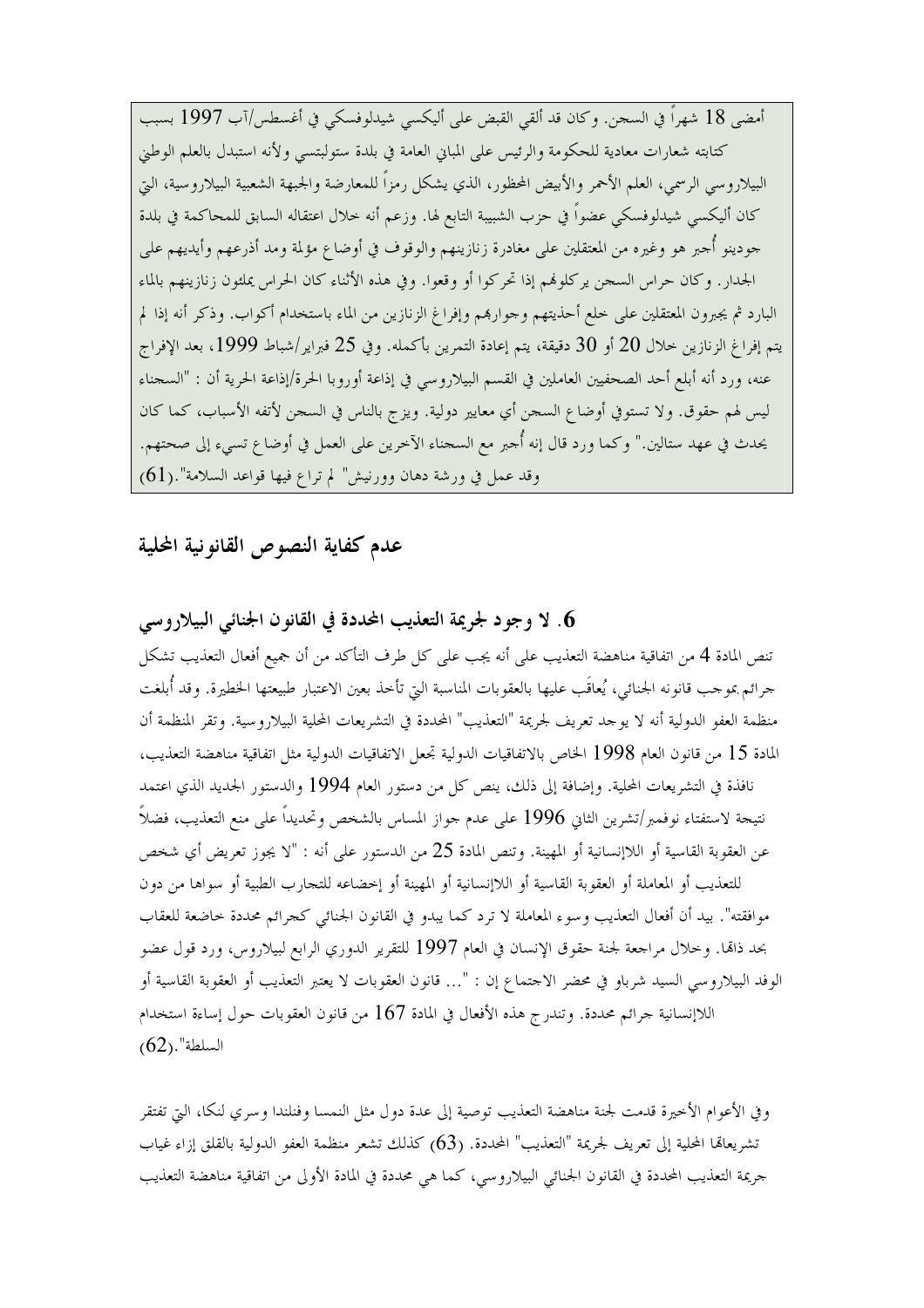وكما تقتضي الفقرة 2 من المادة 4 من هذه الاتفاقية. وتوصى منظمة العفو الدولية بإجراء تغييرات تشريعية لإدراج التحديد الوارد في المادة الأولى من الاتفاقية كجرم يُعاقَب عليه وفق الفقرة 2 من المادة 4 من اتفاقية مناهضة التعذيب.

### 7. وجود فجوة واسعة بين القانون والممارسة

تقتضى المواد 2 و 11 و16 من اتفاقية مناهضة التعذيب من كل دولة اتخاذ تدابير تشريعية أو إدارية أو قضائية أو سواها من التدابير الفعالة لمنع ممارسة التعذيب وسوء المعاملة ولإخضاع قواعد الاستجواب وممارساته وغيرها من ترتيبات الإشراف على حجز المعتقلين ومعاملتهم للمراجعة المنهجية، لمنع ممارسة أفعال التعذيب وغيره من ضروب المعاملة القاسية أو اللاإنسانية أو المهينة. وبينما تقر منظمة العفو الدولية بوجود نصوص قانونية محلية في بيلاروس تمدف إلى منع ارتكاب أفعال التعذيب وسوء المعاملة وتحافظ على حقوق المعتقلين، إلا أنه في الوقت ذاته، توجد فجوة واسعة بين القانون والممارسة الفعلية. وفي الماضي القريب، أعربت لجنة مناهضة التعذيب أيضاً عن قلقها إزاء الفجوة الواسعة القائمة بين القانون والممارسة في عدد من الدول. وعند النظر في التقرير الأولى لفنـــزويلا في مايو/أيار 1999، ذكرت لجنة مناهضة التعذيب بأن : "التباين الواضح بين التشريعات الكثيرة حول مسائل تناولتها الاتفاقية والحقيقة التي لوحظت حلال الفترة التي يشملها التقرير يشير كما يبدو إلى عدم وجود اهتمام كاف من حانب السلطات المسؤولة عن ضمان التقيد الفعال بالاتفاقية."(64) ورداً على التقرير الدوري الثاني لتونس في نوفمبر/تشرين الثاني 1998، أعربت لجنة مناهضة التعذيب عن قلقها "… إزاء الفجوة الواسعة القائمة بين القانون والممارسة فيما يتعلق بحماية حقوق الإنسان".(65) وفي حالة بيلاروس، تشعر منظمة العفو الدولية بقلق حاص إزاء الأنباء التي تتحدث عن الانتهاك المتكرر عملياً للحقوق القانونية المتمثلة بالمقابلة السريعة للمحامي والطبيب وحظر الاستعانة بالاعترافات الجنائية المنتزعة بواسطة التعذيب (انظر أدناه).

## السياسات والممارسات التي تسهم في ممارسة التعذيب وسوء المعاملة

#### 8. الحرمان من حق الاستعانة بمحام

إن شرط السماح للمعتقلين بالاستعانة الفورية بمحام يمثل مبدأ تدعمه المعايير الدولية لحقوق الإنسان، مثل المبدأين 7 و8 من المبادئ الأساسية للأمم المتحدة حول دور المحامين والمبدأ 17 من مجموعة مبادئ الأمم المتحدة الخاصة بحماية جميع الأشخاص الخاضعين لأي شكل من أشكال الاعتقال أو السجن. وكان تقاعس السلطات البيلاروسية ولا يزال عن ضمان التمسك بمذا الحق مصدر قلق لمنظمة العفو الدولية وغيرها من منظمات حقوق الإنسان. وقد تلقت المنظمة عدداً ملموساً من الأنباء التي تشير إلى عدم السماح للمعتقلين بمقابلة محام دون إبطاء، وبخاصة في قضية المتظاهرين الذين قَبض عليهم في إطار المظاهرات.

وتثبت تحربة منظمة العفو الدولية أن المعتقلين هم أكثر عرضة لخطر إساءة المعاملة والتخويف في الفترة التي تلبي مباشرة حرمالهم من حريتهم. ويمكن لاستعانة هؤلاء الأشخاص الذين حُرموا من حريتهم بمحام حلال هذه الفترة أن تشكل ضمانة مهمة ضد إساءة المعاملة. ويتسم وجود محام بأهمية خاصة في إطار الاستجواب، حيث يمكن أن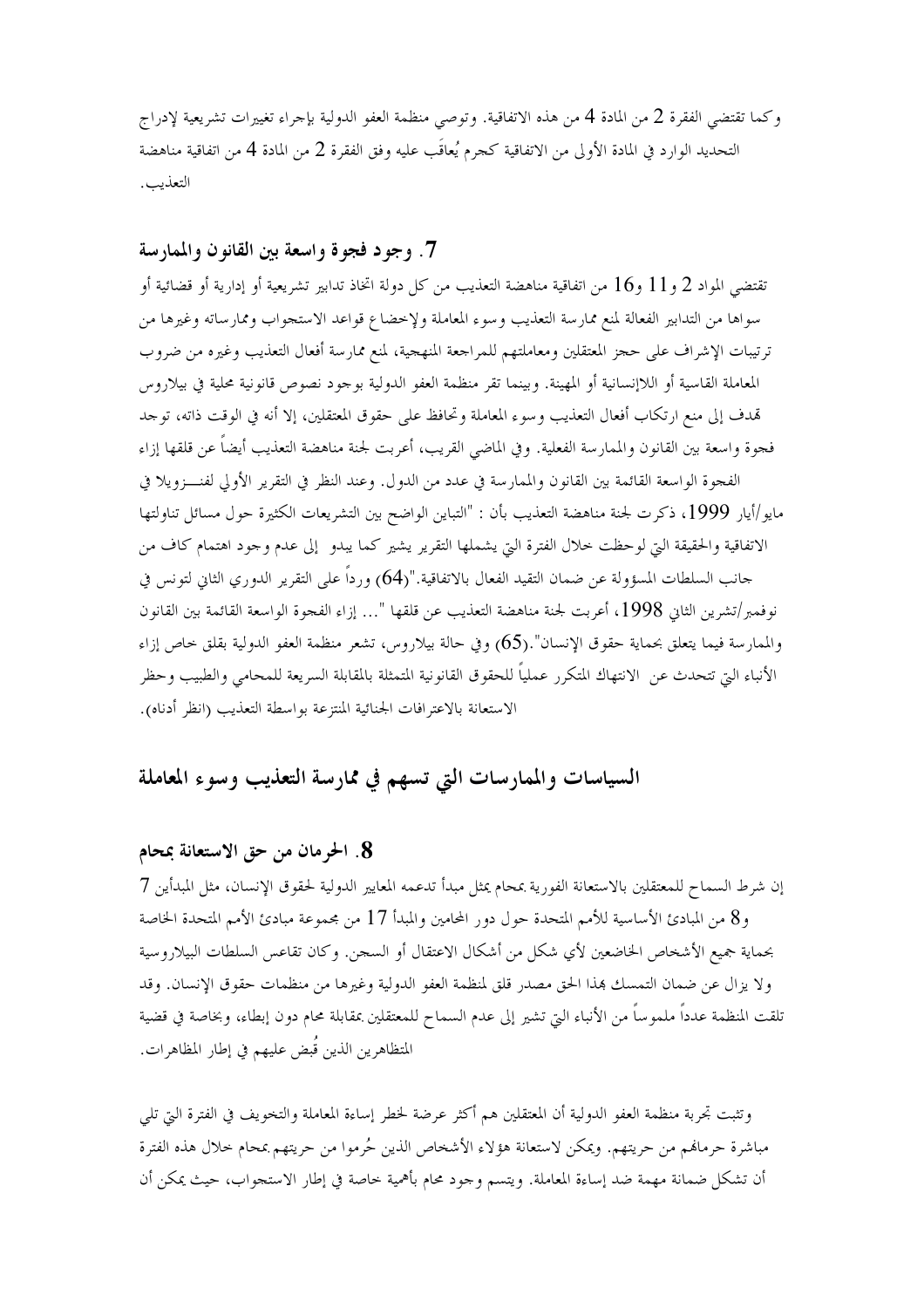يتعرض المعتقل حلاله للضغط اللفظي والجسدي من حانب رحال الشرطة. كما تعتقد منظمة العفو الدولية أن المقابلة الفورية لمحام تسمح للمعتقل بالحصول على المساعدة العملية التي يحتاجها فور اعتقاله، بما في ذلك لتقييم ما إذا كانت حقوقه قد انتُهكت ولطلب إجراء انتصافي.

وفي تقرير حقوق الإنسان الذي أصدرته في العام 1999، لاحظت وزارة الخارجية الأمريكية أيضاً أنه : "بموحب القانون يجوز السماح للمعتقلين بالاتصال غير المقيد بمستشار قانويي، وبالنسبة للذين لا يتحملون أعباء الاستعانة بمستشار قانوين، تعين المحكمة محامياً لهم. بيد أن المحققين يتقاعسون بصورة مألوفة عن إبلاغ المعتقلين بحقوقهم ويجرون تحقيقات أولية من دون إتاحة الفرصة للمعتقل باستشارة محام. ثم تُستخدم المعلومات التي تم الحصول عليها ضد المتهم في المحكمة. وحتى عند يُعيَّن محامو الدفاع من حانب الدولة يخضعون للسلطة التنفيذية.(66)

#### 9. تبعية المحامين لوزارة العدل

أعربت منظمة العفو الدولية أيضاً عن قلقها إزاء القيود المفروضة على استقلالية المحامين في بيلاروس، لأن المحامين يخضعون لضغوط سياسية حارجية ملموسة وليسوا أحراراً في ممارسة مهنتهم وفقاً للمعايير الدولية. وفي 3 مايو/أيار 1997، أصدر الرئيس لوكاشينكا المرسوم رقم 12 "حول عدة إجراءات لتحسين ممارسة مهنة المحامين وكتبة العدل في جمهورية بيلاروس". وفرض المرسوم قيوداً شديدة على استقلالية المحامين عن السلطة التنفيذية بتعيين وزارة العدل كمسؤولة عن منح تراخيص للمحامين وبفرض عضوية إلزامية على جميع المحامين في هيئة مركزية تدعى "مجلس المحامين"، تخضع أنشطتها لوزارة العدل. وإن إلزام المحامين بالانتساب إلى مجلس للمحامين حاضع لسيطرة الدولة ينتهك مباشرة المعايير الدولية المتعلقة بدور المحامين مثل المادة 23 من المبادئ الأساسية للأمم المتحدة حول دور المحامين والتي تنص على أنه : "يحق للمحامين أن يشكلوا جمعيات مهنية خاضعة لسلطة ذاتية وأن ينضموا إليها لتمثيل مصالحهم وتعزيز استمرارية تعليمهم وتدريبهم وحماية كرامتهم المهنية. وتُنتخب الهيئة التنفيذية للجمعيات المهنية من جانب أعضائها، وتمارس مهامها من دون أي تدخل خارجي". والمحامون في بيلاروس ليسوا عاجزين فقط عن تشكيل جمعيات مهنية تحكم نفسها بنفسها والانضمام إليها، بل يُحظر عليهم ممارسة مهنتهم إذا لم ينضموا إلى بحلس المحامين الخاضع لسيطرة الدولة أو إذا طُردوا منه. وقد أعربت لجنة حقوق الإنسان عن قلقها إزاء اعتماد المرسوم خلال مراجعتها للتقرير الدوري الرابع لبيلاروس في نوفمبر/تشرين الثاني 1997 قائلة إن : "اللجنة تشدد على أن استقلالية السلطة القضائية ومهنة المحاماة ضرورية للإدارة السليمة للعدل وصيانة الديمقراطية وسيادة القانون. وتحث اللجنة الدولة الطرف على اتخاذ جميع الإحراءات المناسبة، ومن بينها إعادة النظر في الدستور والقوانين، لضمان استقلالية القضاة والمحامين وعدم تعرضهم لأية ضغوط سياسية أو حارجية أحرى".(67) وفي الأعوام الأخيرة، أُبلغت منظمة العفو الدولية بأن عدداً من المحامين لم يُسمح لهم بممارسة المحاماة إما لأفمم رفضوا الانضمام إلى مجلس المحامين الرسمي أو لأفمم طُردوا منه بسبب ما سُمي" بالإحلال بأحلاق المهنة".

### 10. الإفادات المنتزعة تحت وطأة التعذيب أو سوء المعاملة

تمنع المادة 15 من اتفاقية مناهضة التعذيب الاستعانة بأية إفادة كدليل في أية إجراءات تتخذ ضد شخص ما إذا ثبت ألها انتُزعت نتيجة التعذيب، باستثناء استخدامها ضد شخص يُتهم بممارسة التعذيب كدليل على الإدلاء بالإفادة.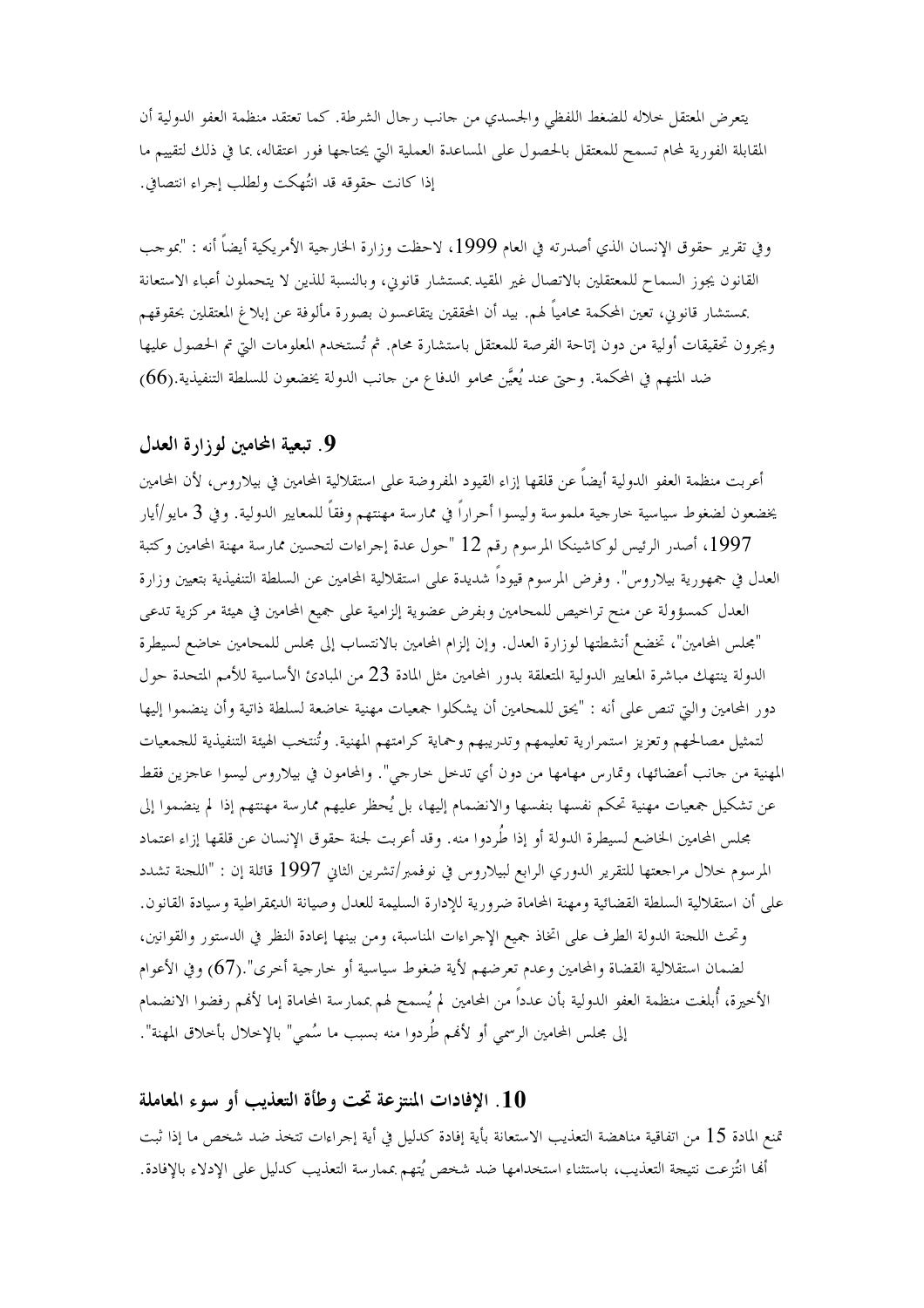وينص التقرير الدوري الثالث لبيلاروس إلى لجنة مناهضة التعذيب على أن : "المادة 27 من الدستور تتضمن نصاً يفيد بأن الأدلة التي يتم الحصول عليها عبر انتهاك القانون لن يكون لها مفعول قانوين. وينطبق هذا بالمثل على الأدلة المستخدمة في أية إجراءات قضائية "والتي تم الحصول عليها تحت الضغط والإكراه أو عن طريق التهديدات أو غيرها من الأفعال غير القانونية من حانب الشخص الذي يجري التحقيق أو التحقيق السابق للمحاكمة، وتُحدد المسؤولية الجنائية عنها المادة 175 من القانون الجنائي. وينص الجزء الثاني من المادة على أن هذه الأفعال، عندما تقترن بالعنف أو التخويف، يعاقب عليها بالسجن مدة تتراوح بين 3 و10 سنوات. وبحسب البيانات المتوافرة، أدين شخص واحد بموجب تلك المادة بين العامين 1992 و1998 (في العام 1997)".(68)

وقد أعربت منظمة العفو الدولية عن قلقها إزاء تقرير أعده أحد القضاة حول الممارسة المزعومة واسعة الانتشار المتمثلة بإجبار المعتقلين من حانب الموظفين المكلفين بإنفاذ القانون على التوقيع على اعترافات تحت وطأة إساءة المعاملة والتعذيب. وفي فبراير/شباط 1999، ورد أن يوري سوشكوف، وهو قاضي محكمة من مقاطعة بوبرويسك فر إلى ألمانيا وطلب اللجوء السياسي، علَّق على واحب قضاة المحاكمة في إصدار إدانات، حتى في غياب الأدلة الكافية، والانتشار واسع النطاق لممارسة إجبار المعتقلين على التوقيع على اعترافات عن طريق إساءة المعاملة والتعذيب. وتشعر المنظمة بالقلق من أنه إذا كان هذا الزعم يستند إلى أي أساس، فإن الرقم المذكور سابقاً حول إدانة شخص واحد فقط بين العامين 1992 و1998 بسبب انتهاك المادة 27 من الدستور، يوحي بأن هناك تسامحاً أوسع بكثير إزاء ممارسة الاعترافات القسرية في انتهاك للمادة 15 من اتفاقية مناهضة التعذيب.

### 11. الحرمان من رؤية الطبيب

تناهي إلى علم منظمة العفو الدولية العديد من الحالات التيّ وُضع فيها معتقلون في الحجز واحتاجوا فيما بعد إلى علاج طبي لجروح أُصِيبوا بما على ۖ أيدي الموظفين المكلفين بإنفاذ القانون، فضلاً عن حالات مرضية سابقة للاعتقال أو حدثت خلاله. وقد أُصيب المعتقلون بشكل خاص بجروح بعد اعتقالهم بسبب مشاركتهم في مظاهرات معادية للحكومة وإساءة معاملتهم على أيدي رحال الشرطة وإلقائهم على الأرض، وأُبلغت المنظمة بتعرض معتقلين للكم والركل والطرح أرضاً والضرب هراوات الشرطة وتوجيه الشتائم إليهم وتمديدهم (انظر حالة ألياكسندر ستشوركو). وقد دعت منظمة العفو الدولية السلطات البيلاروسية بصورة متكررة إلى ضمان السماح لجميع المعتقلين برؤية طبيب يختارونه بأنفسهم وتقديم الرعاية الطبية الكافية لهم. بيد أن المنظمة تلقت أنباء حول رفض السماح للمعتقلين المصابين بجروح برؤية طبيب، مما أدى إلى تعريضهم لمعاناة بالغة. وفي بعض الحالات، التي حُكم فيها على المعتقلين المصابين بفترات اعتقال، لم يفلحوا في الحصول على العناية الطبية إلا عقب إطلاق سراحهم (انظر حالة يوري بلنكي). كذلك علمت منظمة العفو الدولية بوجود سجناء رهن الاعتقال السابق للمحاكمة وفي السجن ممن رُفض السماح لهم برؤية طبيب والحصول على رعاية طبية، كما تبين الحالات التالية.

رأ) إساءة معاملة أندريه كليموف ورفض تقديم الرعاية الطبية له أعربت منظمة العفو الدولية عن قلقها إزاء إساءة معاملة أندريه كليموف على أيدي موظفى السجن حلال اعتقاله السابق للمحاكمة في ديسمبر/كانون الأول 1999 وإزاء رفض السلطات فيما بعد تقديم رعاية طبية له. وزعم أنه خلال محاكمته في 13 ديسمبر/كانون الأول 1999، وجه إليه موظفو السجن الركلات واللكمات بينما كان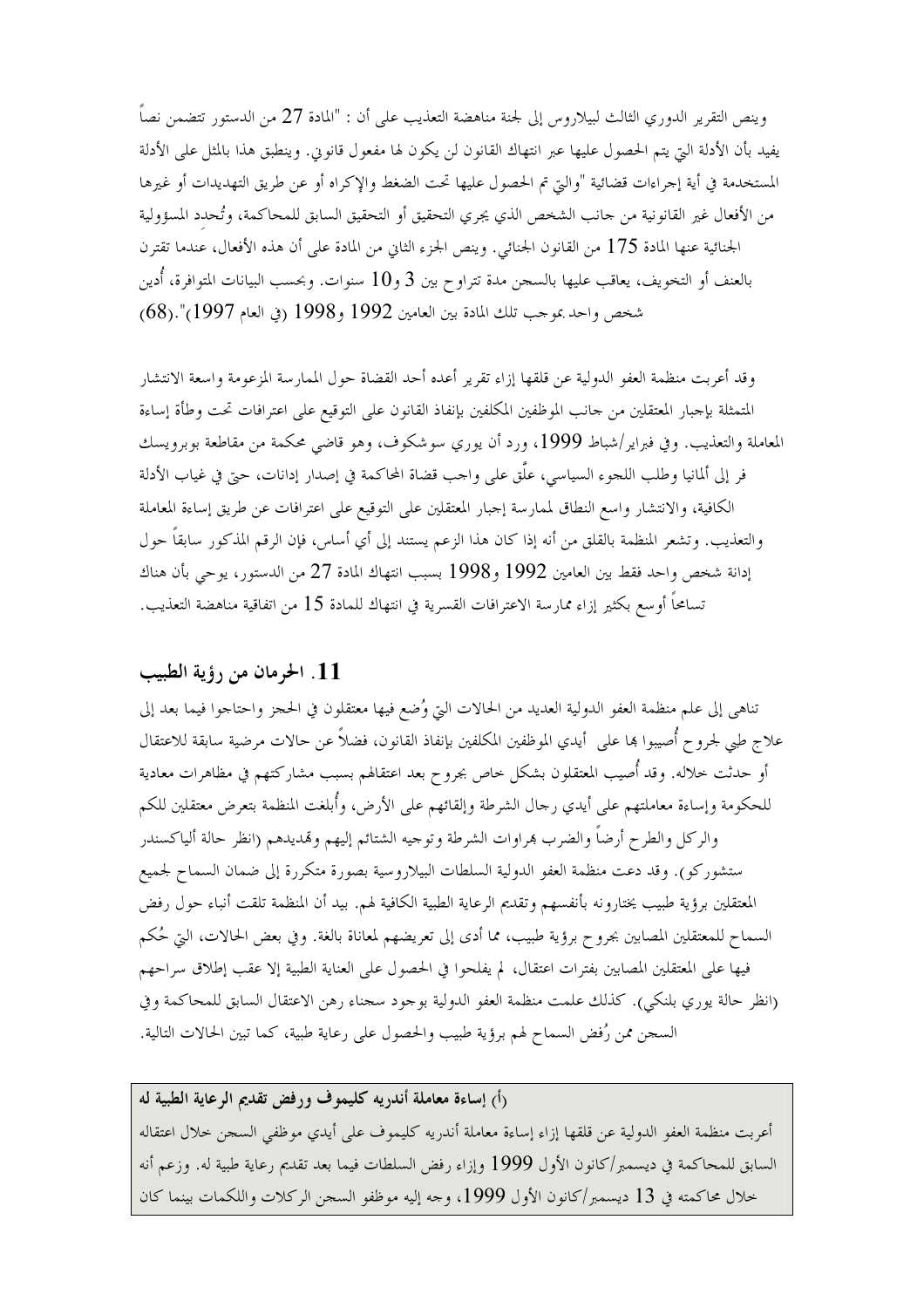مستلقياً على أرض زنزانته وهو مكبل اليدين. وزُعم أن إساءة المعاملة حدثت بعدما رفض أندريه كليموف مغادرة زنزانة سجنه والذهاب إلى المحكمة، احتجاجاً على عدم إجراء محاكمة عادلة له. وفي 8 و9 ديسمبر/كانون الأول ورد أن القاضي الذي يترأس محكمة لينينسكي في مينسك رفض السماح لمحامي أندريه كليموف بإحضار شهود مهمين للإدلاء بشهاداقم. وأُخرج من قاعة المحكمة بعد تشكيكه باستقلالية المحكمة وموضوعيتها. وعقب إساءة معاملته على أيدي حراس السجن، جُرجر أندريه كليموف إلى قاعة المحكمة في مينسك بثياب ممزقة ومن دون حذاء. واستُدعيت سيارة إسعاف إلى المحكمة، لكن القاضي الذي ترأس المحكمة رفض السماح بنقل المتهم إلى المستشفى. ونتيجة لإساءة معاملته، التي قوبلت بالتنديد في الخارج، أُصيب بجروح في رأسه ورضوض في حسمه استدعت تلقيه علاجاً طبياً. لكن كما ورد لم يُدخل إلى المستشفى للعلاج إلا بعد حوالي تسعة أيام في 22 ديسمبر/كانون الأول. وقد رفضت السلطات البيلاروسية إجراء تحقيق في مزاعم إساءة معاملته وتقديم أي من موظفى السجن إلى العدالة.

# 12. قصور التعليم والتدريب والتعليمات حول حظر التعذيب وغيره من ضروب المعاملة القاسية أو اللاإنسانية أو المهينة

تنص المادتان 10 و16 من اتفاقية مناهضة التعذيب على وجوب إدراج التعليم والمعلومات المتعلقة بحظر ممارسة التعذيب وغيره من ضروب المعاملة أو العقوبة القاسية أو اللاإنسانية أو المهينة إدراجاً كاملاً في تدريب الموظفين المكلفين بإنفاذ القانون وغيرهم وعلى وحوب إدراج هذا الحظر للتعذيب والمعاملة القاسية أو اللاإنسانية أو المهينة في اللوائح أو التعليمات الصادرة بشأن واجبات هؤلاء الموظفين ومهامهم. وتشعر منظمة العفو الدولية بالقلق من أن السلطات البيلاروسية لم تف بشكل كامل بالالتزامات المترتبة عليها في تثقيف رحال الشرطة في هذا المحال.

وخلال النظر في التقرير الدوري الرابع لبيلاروس في العام 1997، علقت لجنة حقوق الإنسان على الحاجة إلى تعليم وتدريب في مجال حقوق الإنسان. وصرحت لجنة حقوق الإنسان قائلة : "علاوة على ذلك، فإنه وفقاً للفقرة من التعليق العام للجنة رقم 20 (44) حول المادة 7 من الاتفاقية، "يجب أن يتلقى الموظفون المكلفون بإنفاذ  $10$ القانون (…) ورحال الشرطة المسؤولون عن أي شخص حاضع لأي شكلٍ من أشكال التوقيف أو الاعتقال أو السجن تعليماً وتدريباً مناسبين" فيما يتعلق بحظر التعذيب وغيره من ضروب المعاملة القاسية أو اللاإنسانية أو المهينة التي تحظرها المادة 7 وبمراعاة المعايير الأخرى لحقوق الإنسان" .(69)

كذلك أعربت منظمة العفو الدولية عن قلقها إزاء تدن المستوى العام لتعليم حقوق الإنسان والتدريب عليها في بيلاروس. وعلمت المنظمة من عدة محامين بارزين لحقوق الإنسان في بيلاروس أن كلا من نوعية وكمية تعليم حقوق الإنسان والتدريب عليه واللتين يتلقاهما رحال الشرطة أثناء تدريبهم الأولى ومجمل حياقمم المهنية، أبعد ما تكونان عن المطلوب. وتعتقد منظمة العفو الدولية أن المستوى الإجمالي غير الكافي للتدريب والتعليم يسهم في تعرض المعتقلين والسجناء لخطر التعذيب والمعاملة السيئة في الحجز .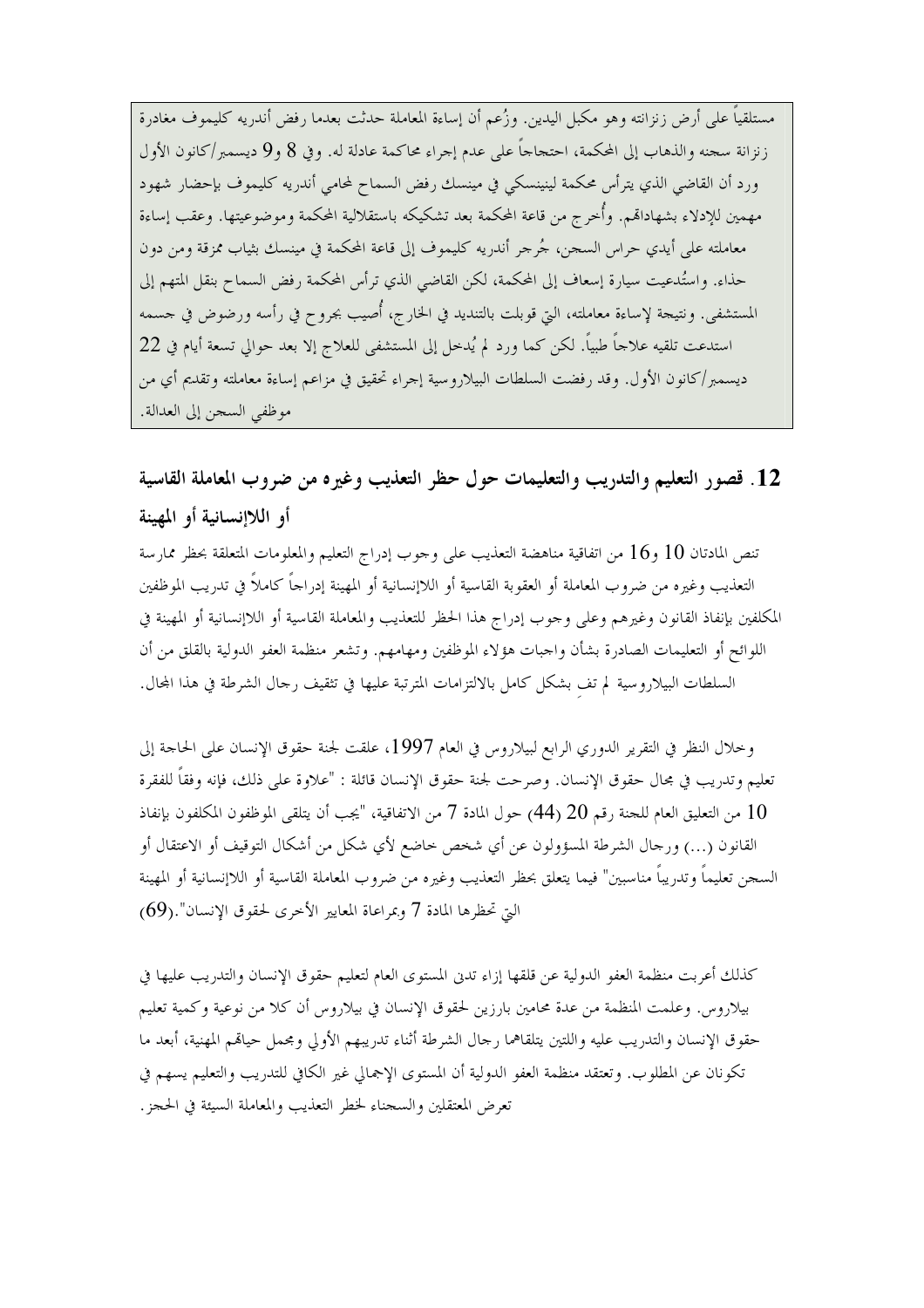وتعتقد منظمة العفو الدولية أن هناك حاجة إلى الكثير من العمل في مجال تعليم حقوق الإنسان لرجال الشرطة على جميع مستويات الأقدمية وأن السلطات البيلاروسية يجب أن تتخذ خطوات أخرى لإفهام رجال الشرطة من كافة الرتب بالأهمية المحورية لحقوق الإنسان بالنسبة لإنفاذ القانون وإحاطتهم علماً بالعقوبات التي يواجهوها إذا انتهكوا مبدأ التناسب في استخدام القوة والحظر المطلق للتعذيب وغيره من ضروب المعاملة أو العقوبة القاسية أو اللاإنسانية أو المهينة.

الهوامش :

(1) UN.Doc.CAT/C/34/Add.12، 29 نوفمبر/تشرين الثاني 1999. . (2) اعتمد في القرار رقم 46/39 الصادر عن الجمعية العامة للأمم المتحدة في 10 ديسمبر/كانون الأول 1984. وفيما يلي سيشار إلى "المعاملة أو العقوبة القاسية أو اللاإنسانية أو المهينة" بعبارة 'سوء المعاملة'. .UNDoc.CAT/C/17/Add.6 $(3)$ UNDoc.A/48/44 (4) في (الجلسة الثامنة والأربعين، 1993) – الفقرة 259. UNDoc.CCPR/C/79/Add.86 (5) الملاحظات الختامية للجنة حقوق الإنسان، بيلاروس. 97/11/19 – الفقرة 7. – 1999) الوثيقة 8292، الملحق 2 بتقرير سير العمل، الجمعية البرلمانية لمحلس أوروبا، 6 يناير/كانون الثاني 1999 –  $.43 - 5$  الفقہ ۃ (7) الوثيقة 1441 (2000) توصية لجنة الشؤون السياسية، الأوضاع في بيلاروس، التي اعتمدها الجمعية البرلمانية في 26 يناير/كانون الثابي 2000–الفقرة 2. (8) الوثيقة 1441 (2000) توصية لجنة الشؤون السياسية، الأوضاع في بيلاروس، التي اعتمدها الجمعية البرلمانية في 26 يناير /كانون الثابي 2000–الفقرة 4. (9) الوثيقة 1441 (2000) توصية لجنة الشؤون السياسية، الأوضاع في بيلاروس، التي اعتمدها الجمعية البرلمانية في 26 يناير /كانون الثاين 2000–الفقرة 8. لللاحظات الختامية للجنة حقوق الإنسان – الفقرة 9. [10] - CCPR/C/79/Add.86 . [10] - الفقرة 9. لللاحظات الختامية للجنة حقوق الإنسان – الفقرة 9. [10] - 0 - 0 (11) - 0 - 0 - 0 (13) . (12) وزارة الخارجية الأمريكية، التقرير القطري حول ممارسات حقوق الإنسان 1999 : بيلاروس ص. 2. (13) قضية ماريا ديل كارمن ألميدا دي كوينتيروس نيابة عن ابنتها إيلينا كوينتيروس ألميدا وبالأصالة عن نفسها ضد البراغواي، المراسلة رقم 1981/107 (17 سبتمبر/أيلول 1981)، وثيقة الأمم المتحدة، الملحق رقم 40 (A/38/40) في 216 (1983)، الفقرة 14. (14) قضية غودينيز كروز، تعويضات مالية (المادة 1)(1) من الاتفاقية الأمريكية لحقوق الإنسان)، الحكم الصادر في 21 يوليو/تموز 1989، لجنة الدول الأمريكية لحقوق الإنسان (التبليغ ج) رقم 8 (1990) الفقرتان 48–  $.49$ (15) نايجل رودلي، معاملة السجناء في القانون الدولي، الطبعة الثانية، أوكسفورد، مطبعة جامعة أوكسفورد .261 ص. 261. (16) UNDoc.E/CN.4/2000/64، 21 ديسمبر/كانون الأول 1999، الفقرة 27.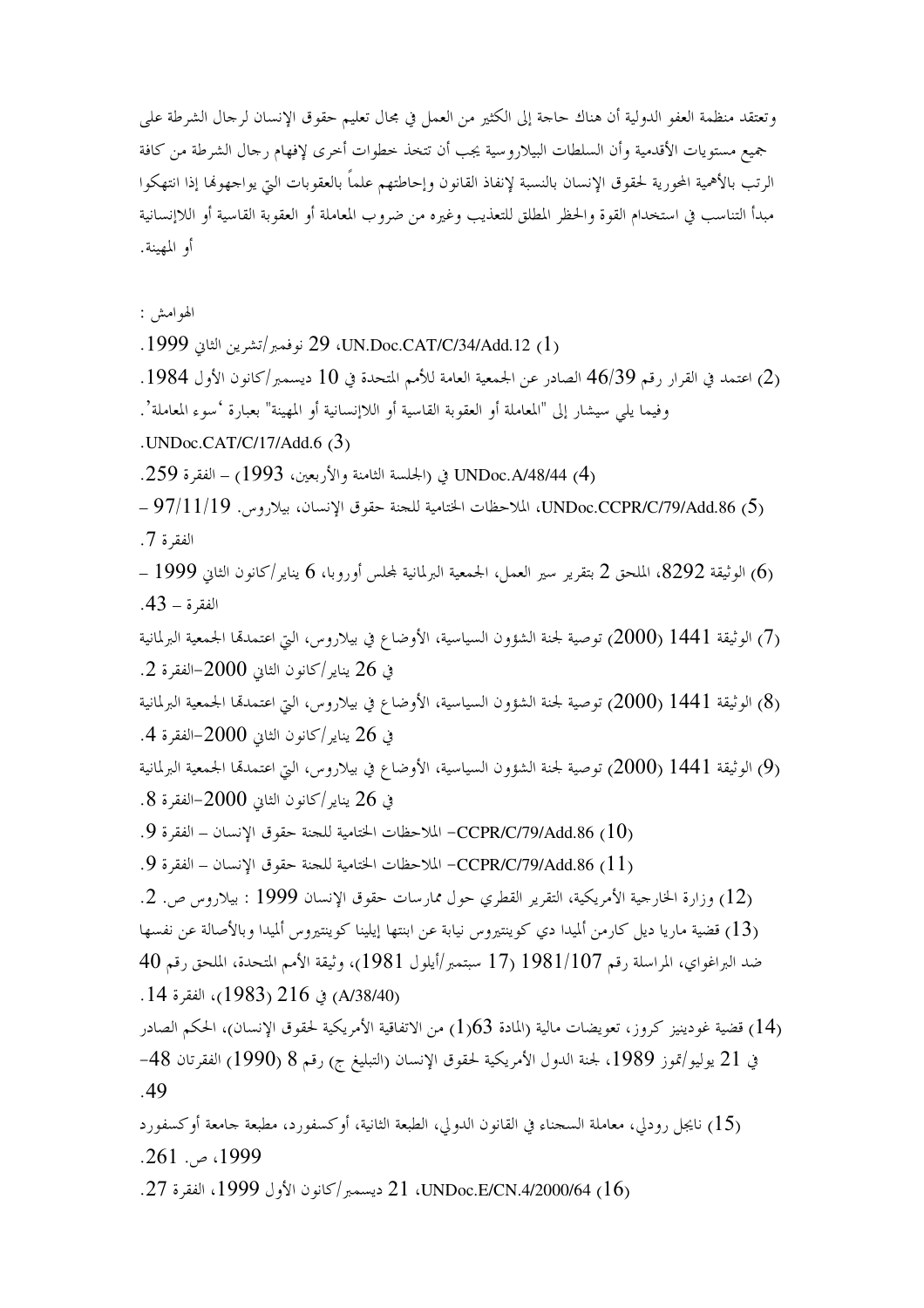(17) الوثيقة 1441 (2000) توصية لجنة الشؤون السياسية، الأوضاع في بيلاروس، التي اعتمدقما الجمعية البرلمانية في 26 يناير /كانون الثاني 2000 – الفقرة 4. (18) الوثيقة 1441 (2000) توصية لجنة الشؤون السياسية، الأوضاع في بيلاروس، التي اعتمدها الجمعية البرلمانية في 26 يناير/كانون الثاني 2000 – الفقرة 14(2). الوثيقة 8625، استنتاجات لجنة الشؤون القانونية وحقوق الإنسان 24 يناير/كانون الثاني 2000 – الفقرة ( $\sim 19$  $.18$ (20) الاتحاد البرلمان الدولي، لجنة حقوق الإنسان التابعة للبرلمانيين، تقرير وفد اللجنة حول بعثها إلى بيلاروس 24-19 نوفمبر/تشرين الثاني CL/166/16(c)-R.2 1999، إبريل/نيسان – مايو/أيار 2000، الصفحة 21. (21) المبدآن 7 و8 من المبادئ الأساسية للأمم المتحدة حول دور المحامين والمبدأ 17 من مجموعة مبادئ الأمم المتحدة لحماية جميع الأشخاص الخاضعين لأي شكلٍ من أشكال الاعتقال أو السجن. (22) الاتحاد البرلمان الدولي، لجنة حقوق الإنسان التابعة للبرلمانيين، تقرير وفد اللجنة حول بعثها إلى بيلاروس 24-19 نوفمبر/تشرين الثاني CL/166/16(c)-R.2 1999، إبريل/نيسان – مايو/أيار 2000، الصفحة 10 . (23) مؤتمر صحفي عقده رئيس منظمة الأمن والتعاون في أوروبا في حينه في 7 أكتوبر/تشرين الأول 1999. (24) الاتحاد البرلماني الدولي، لجنة حقوق الإنسان التابعة للبرلمانيين، تقرير وفد اللجنة حول بعثها إلى بيلاروس 24-19 نوفمبر/تشرين الثاني CL/166/16(c)-R.2 1999، إبريل/نيسان – مايو/أيار 2000، الصفحة 9. (25) الاتحاد البرلماني الدولي، لجنة حقوق الإنسان التابعة للبرلمانيين، تقرير وفد اللجنة حول بعثها إلى بيلاروس 24-19 نوفمبر/تشرين الثاني CL/166/16(c)-R.2 1999، إبريل/نيسان – مايو/أيار 2000، الصفحة 21. (26) الاتحاد البرلماني الدولي، لجنة حقوق الإنسان التابعة للبرلمانيين، تقرير وفد اللجنة حول بعثها إلى بيلاروس 24-19 نوفمبر/تشرين الثاني CL/166/16(c)-R.2 1999، إبريل/نيسان – مايو/أيار 2000، الصفحة 10. .27) لجنة حماية الصحفيين، 12 يوليو/تموز 2000. ى بى سى، 10 يوليو/تموز 2000.  $(28)$ .68 (29) UNDoc.A/54/44(1998) – الفقرة 68. . $82$  (30) UNDoc.A/54/44(1998) – الفقرة  $30$ . . UNDoc.A/54/44(1999)  $(31)$ . 16 UNDoc.CAT/C/34/Add.12 – الفقرة 16. .22 UNDoc.CAT/C/34/Add.12 – الفقرة 22. (34) الوثيقة 8292، الملحق 2 بتقرير سير التقدم، الجمعية البرلمانية لمحلس أوروبا، 6 يناير/كانون الثاني 1999– الفقرة 43. .65 CCPR/C/SR محضر احتماع البـ 1633: بيلاروس 97/10/30- الفقرة 65. (37) الاتحاد البرلماني الدولي، لجنة حقوق الإنسان التابعة للبرلمانيين، تقرير وفد اللجنة حول بعثها إلى بيلاروس 24-19 نوفمبر/تشرين الثاني CL/166/16(c)-R.2 1999، إبريل/نيسان – مايو/أيار 2000، الصفحة 21. (38) الاتحاد البرلماني الدولي، لجنة حقوق الإنسان التابعة للبرلمانيين، تقرير وفد اللجنة حول بعثها إلى بيلاروس 24-19 نوفمبر/تشرين الثاني CL/166/16(c)-R.2 1999، إبريل/نيسان – مايو/أيار 2000، الصفحة 21.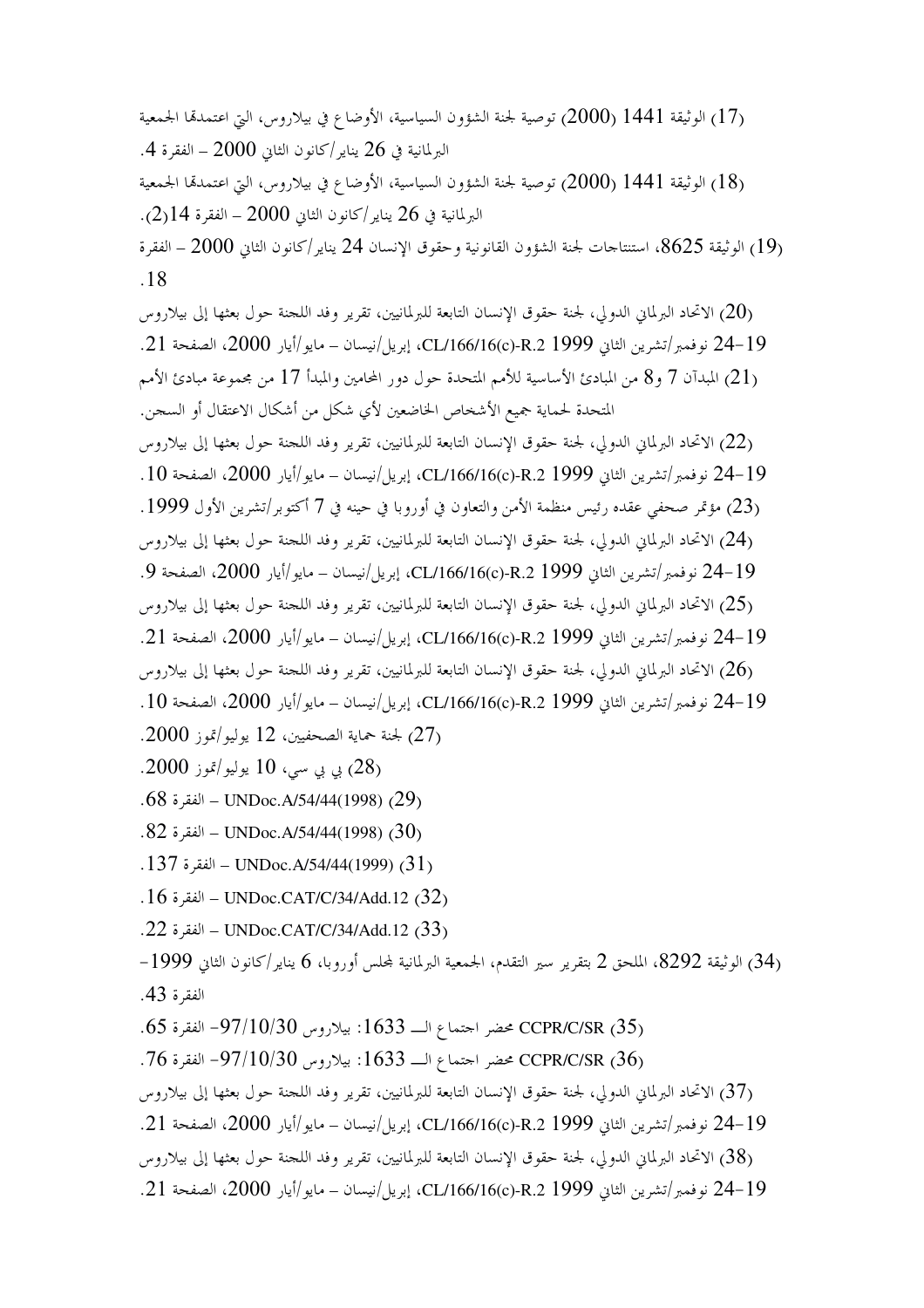. CCPR/C/79/Add.86 (39) – الملاحظات الختامية للجنة حقوق الإنسان الفقرة 8. CCPR/C/SR (40) ملخص محضر الاجتماع رقم 1632: بيلاروس 98/3/24 - الفقرة 12. (41) يتضمن هذا الرقم الأشخاص الذين صدرت عليهم أحكام قبل العام 1999. ODIHR (42) ورقة حول الخلفية *عقوبة الإعدام في منطقة منظمة الأمن والتعاون في أوروبا، دراسة مس*حية يناير/كانون الثاني 1998 – يونيو/حزيران 1999، سبتمبر/أيلول 1999 – الفقرة 4-4. . CCPR/C/79/Add.86 (43) – الملاحظات الختامية للجنة حقوق الإنسان الفقرة 8. CCPR/C/SR (44) ملخص محضر الاحتماع رقم 1632: بيلاروس 98/3/24 - الفقرة 11. (45) الوثيقة 1441 (2000) توصية لجنة الشؤون السياسية، الأوضاع في بيلاروس، التي اعتمدتما الجمعية البرلمانية في 26 يناير/كانون الثاني 2000–الفقرة 3. (46) الوثيقة 1441 (2000) توصية لجنة الشؤون السياسية، الأوضاع في بيلاروس، التي اعتمدتما الجمعية البرلمانية في 26 يناير/كانون الثاني 2000–الفقرة 14(1). . 83 - الفقرة VN Doc. A/54/44 (1998) (47) (48) CCPR/C/79/Add.86 – الملاحظات الختامية للجنة حقوق الإنسان – الفقرة 11. . CCPR/C/79/Add.86 (49) – الملاحظات الختامية للجنة حقوق الإنسان – الفقرة 11. Pressovchiki' (50) : كانت هذه اللفظة تُستخدم لوصف نظام للسيطرة في سجون الاتحاد السوفييتي السابق يتولى بموجبه سجناء معينون الحفاظ على النظام الداحلي مقابل امتيازات حاصة. وغالباً ما تتم السيطرة عن طريق التهديد والعنف الجسدي. . [5] CCPR/C/79/Add.86 – الملاحظات الختامية للجنة حقوق الإنسان – الفقرة  $11$ . (52) وزارة الخارجية الأمريكية، التقرير القطري حول ممارسات حقوق الإنسان 1999 : بيلاروس ص. 4. (53) وزارة الخارجية الأمريكية، التقرير القطري حول ممارسات حقوق الإنسان 1999 : بيلاروس ص. 3. (54) وزارة الخارجية الأمريكية، التقرير القطري حول ممارسات حقوق الإنسان 1999 : بيلاروس ص. 5. (55) الوثيقة 8292، الملحق 2 بتقرير سير العمل، الجمعية البرلمانية لمحلس أوروبا، 6 يناير/كانون الثاني 1999 – الفقرة 42. (56) مقتطف من التقرير السنوى للعام 1999 الصادر عن اتحاد هلسنكي الدولي لحقوق الإنسان، الصفحة 6. . CCPR/C/79/Add.86 (57) – الملاحظات الختامية للجنة حقوق الإنسان الفقرة 10. . CCPR/C/79/Add.86 (58) – الملاحظات الختامية للجنة حقوق الإنسان الفقرة 10. ناشا سفابودا، 11 إبريل/نيسان 2000.  $(59)$ . [60] CCPR/C/79/Add.86 – الملاحظات الختامية للجنة حقوق الإنسان الفقرة  $11$ . (61) RFE/RL نيوزلاين، 3 مارس/آذار 1999، استشهد به في النشرة الإخبارية للمنظمة الدولية للإصلاح العقابي، مارس/آذار – إبريل/نيسان 1999، الصفحة 7. (62) CCPR/C/SR ملخص محضر الاحتماع رقم 1632: بيلاروس 97/10/30 ـ الفقرة 13. (63) UNDoc.CAT/C/23/2(1999) (أ)، CAT/C/23/3(1999) – الفقرة 4(أ) و . (1998) A/53/44 – الفقرة 254(أ). . 135 (64) UNDoc.A/54/44/(1999) – الفقرة 135.